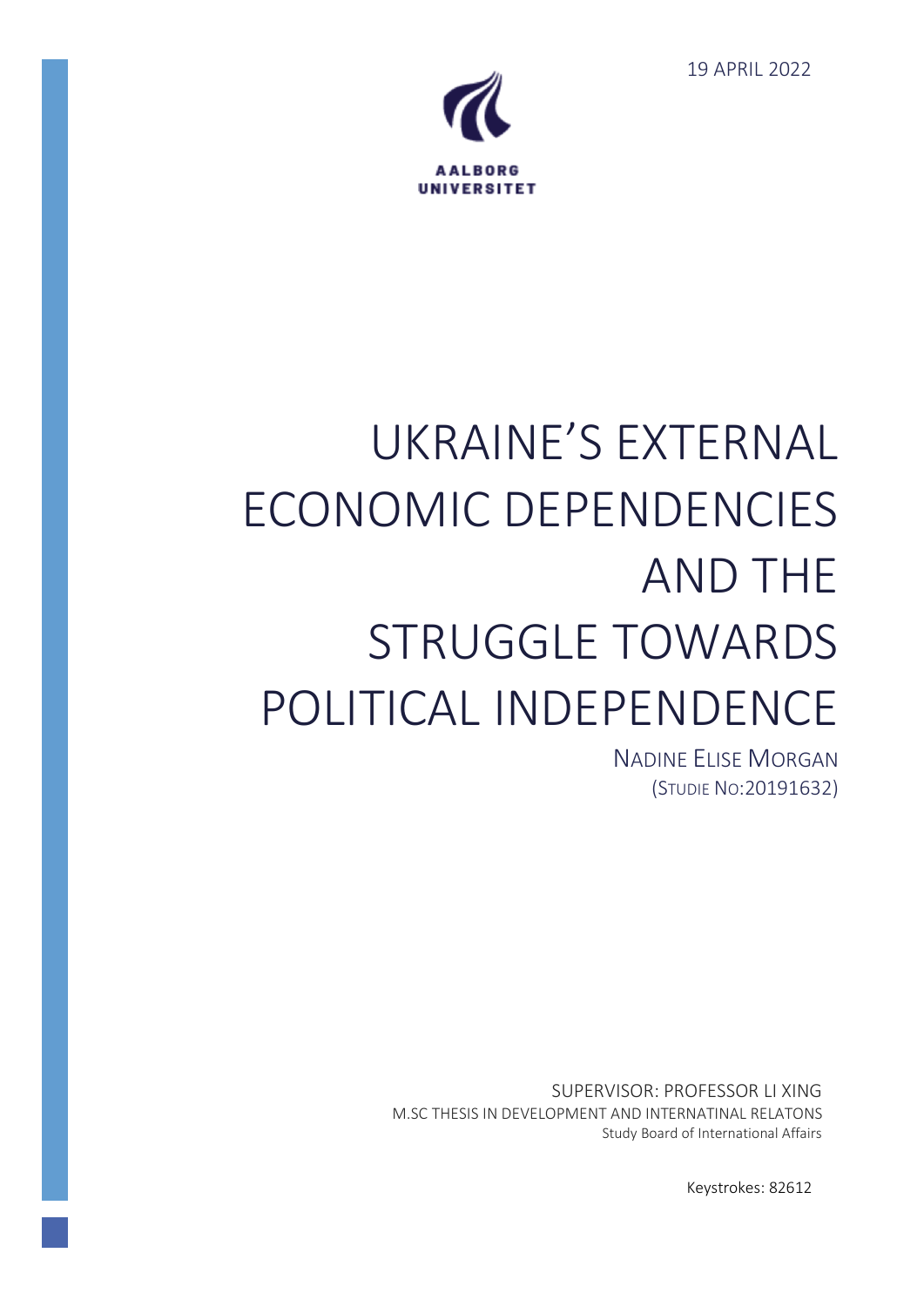<span id="page-1-0"></span>Following the breakdown of the USSR, the post-Soviet states underwent a rocky transition period which has been met with conflict and a tug-of-war between the west and Russia over the Eastern European nations. With the establishment of NATO and the EU's expansion towards the east, tensions between both regions once again arose, as Russia began feeling a threat from the west through its integration tactics, and the east feared further Russian influence and intervention within the post-Soviet states.

Since the early 2000s, Ukraine experienced an economic and political shift from Russia towards the EU, due to civil unrest over Russian intervention in eastern and southern Ukraine and its national government. Following the attempted 2014 signing of the trade and political agreement with the European Union, known as the Deep and Comprehensive Free Trade Area, Russia feared further western expansion and increased its military forces within the country. These internal tensions consequently resulted in the annexation of Crimea and the Maiden Revolution which would start a domino effect of conflicts later to come in Ukraine.

With the 2019 Ukrainian election of President Volodymyr Zelensky, his national government campaigned on a platform of anticorruption, economic renewal, and peace in the Donbas region. Zelensky's win indicated the public's deep dissatisfaction with the political establishment and its struggle against corruption and an oligarchic economy. Nevertheless, despite the national governments' determination for NATO and EU membership, recent polls in the country indicated that public opinion remained mixed and a political divide in Ukraine was evident,<sup>1</sup> given the "either/or" decision its nation was confronted with: stronger economic and political ties with Russia, or the EU?

Therefore, this thesis will examine the postcolonial theory and how Ukraine's experience following its independence from the USSR as a postcolonial state, resulted in its government switching alliances from Russia towards the west, igniting a domino effect of political, economic, and military ramifications.

<sup>1</sup> Masters, 2021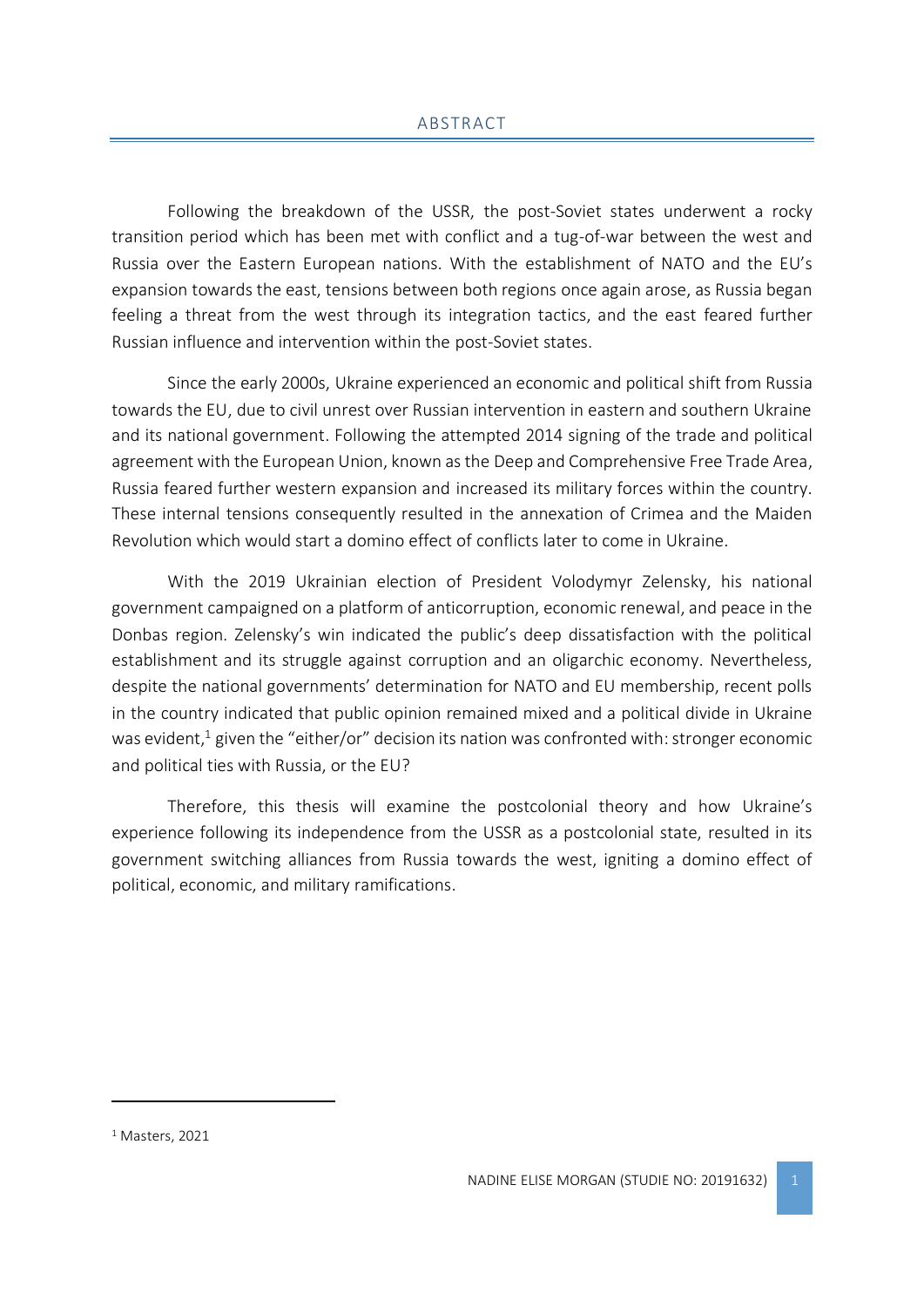# TABLE OF CONTENTS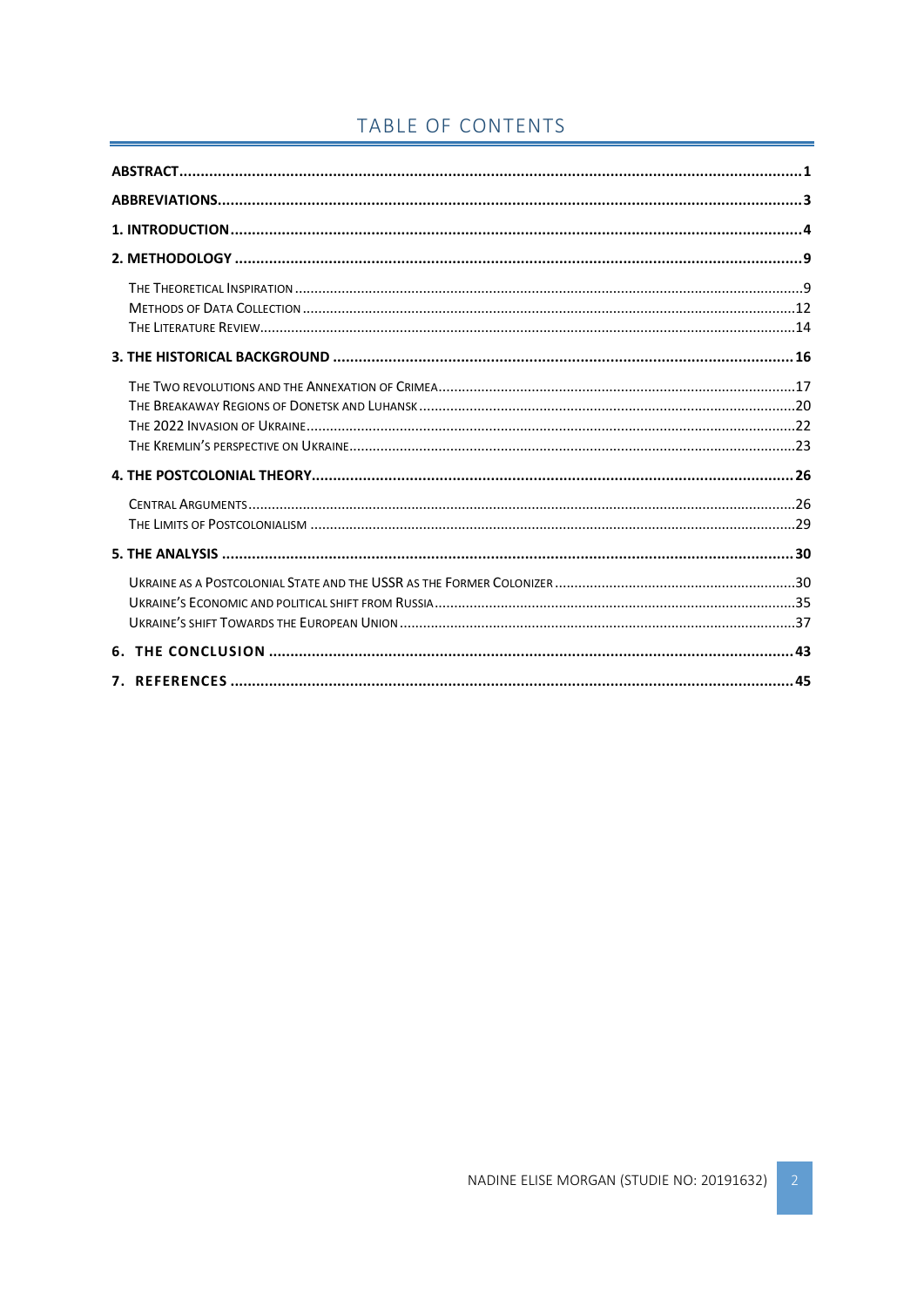# ABBREVIATIONS

<span id="page-3-0"></span>

| AA            | The Association Agreement                            |
|---------------|------------------------------------------------------|
| <b>CIS</b>    | Commonwealth of Independent States                   |
| <b>DCFTA</b>  | Deep and Comprehensive Free Trade Area               |
| <b>DNR</b>    | Donetsk People's Republic                            |
| EACU          | <b>Eurasian Customs Union</b>                        |
| EC            | European Commission                                  |
| EU            | European Union                                       |
| <b>LNR</b>    | Lugansk People's Republic                            |
| <b>NATO</b>   | North Atlantic Treaty Organization                   |
| <b>OSCE</b>   | Organization for Security and Co-operation in Europe |
| <b>OHCHR</b>  | United Nations High Commissioner for Human Rights    |
| UN            | <b>United Nations</b>                                |
| <b>UNCTAD</b> | United Nations Conference on Trade and Development   |
| US            | The United States                                    |
| <b>USSR</b>   | Union of Soviet Socialist Republics                  |
| <b>WTO</b>    | World Trade Organization                             |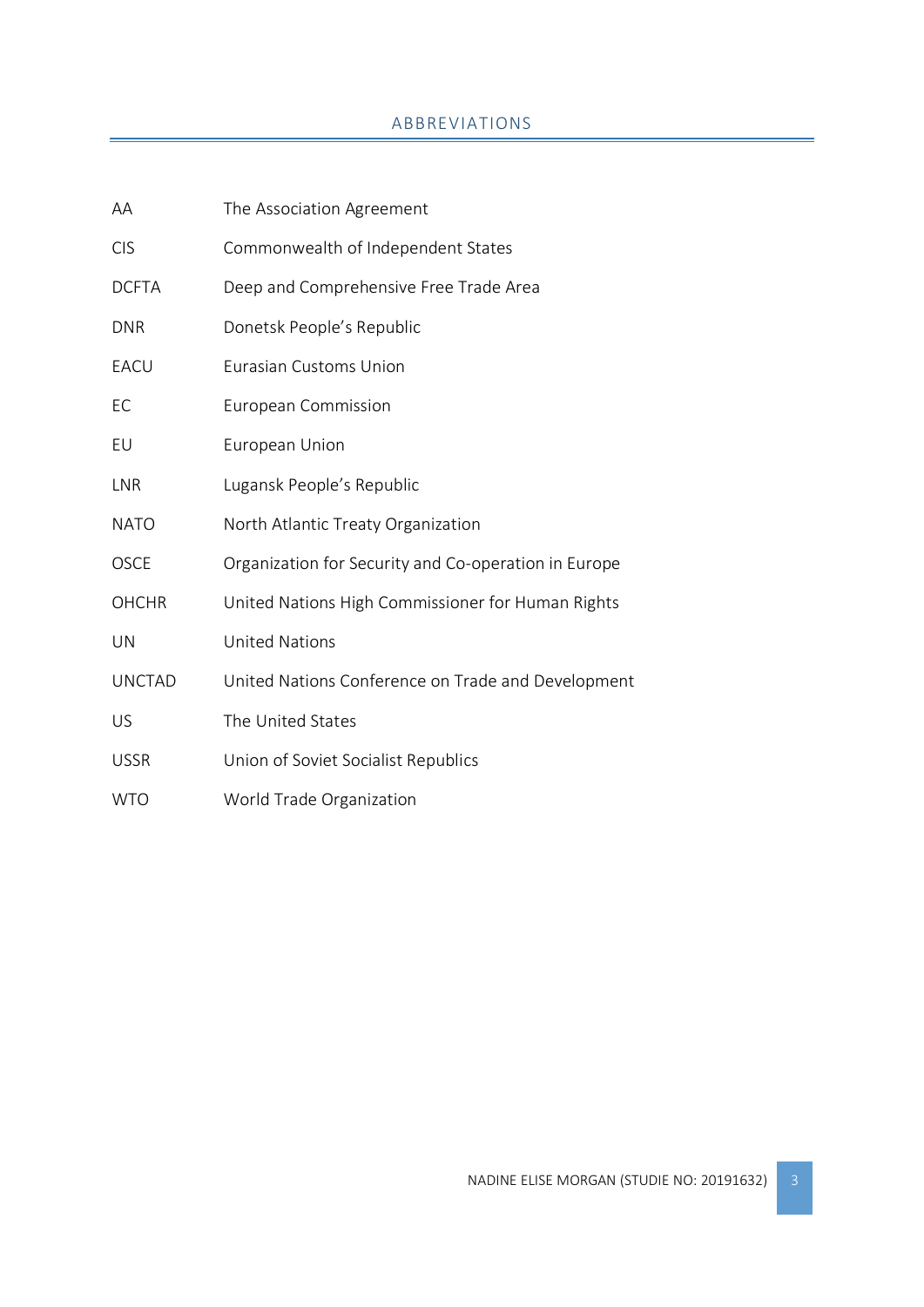#### 1. INTRODUCTION

<span id="page-4-0"></span>With the emergence of globalization in the  $20<sup>th</sup>$  century, economic and political competition between states amplified, generating a multipolar world of strong states competing against one another for power. However, with the divide between developed economies, transitioning economies, and developing economies, weaker states seek to bandwagon off of stronger and more developed states by aligning their political and economic interests to survive in the competitive world market and international political arena. Due to developing and transitioning economies having unstable institutions, political instability, weak national economic policies, poor infrastructure, and outdated technology, the likelihood of foreign investors establishing businesses in these states diminishes, which subsequently hampers their economic growth and sustainability. This results in the dependency on international actors, such as international organizations and foreign governments for financial aid; assistance in state-building practices, institutional reforms, and economic growth; international intervention during times of war; and economic and political unions and agreements.

A historical characteristic developing and transitioning economies commonly share in their struggle towards economic and political independency, is their history of colonialism. In the aftermath of colonialism, the cultures of postcolonial nations experience the dichotomies between the longing for autonomy yet their history of dependence; the desire for autochthony yet the reality of their colonial origin; the determination in resistance from the former colonizer yet also the need for complicity; and the urge for cultural, social, institutional, and political originality, yet the possibility of imitation. <sup>2</sup> These characteristics and dichotomies of developing and transitioning economies are embodied within the theory of postcolonialism, which focuses on the political dependency former colonized nations have on their former colonizers. Moreover, postcolonialism addresses the methods of oppression and coercive domination which occur within the contemporary world such as the politics of anti-colonialism

<sup>2</sup> Moore, 2001, p.112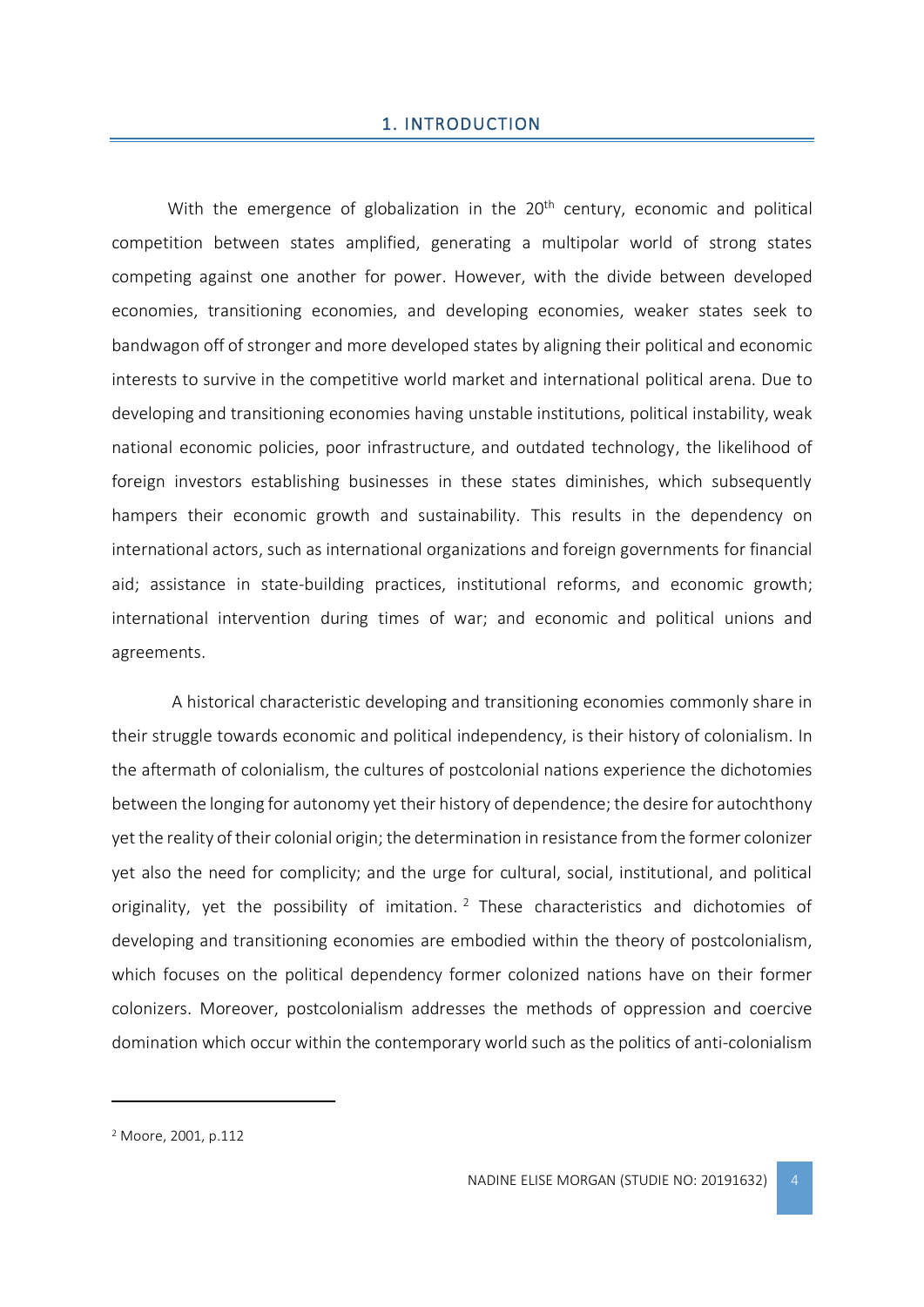and neocolonialism, race, gender, nationalisms, class, regions, and ethnicities.<sup>3</sup> Thus, the crosscultural outcome between the host state and former colonizers historical method of domination, consists of mutual constitution that is permanently tainted by its colonial past.<sup>4</sup>

Regions which are frequently exemplified within postcolonialism that have been colonized by western nations throughout history include the Africa, South America, Asia, and even North America. Yet, a region seldom addressedwithin the theory that, too, was colonized by a hegemonic actor, and which continuously endures external intervention and influences to this day, is Eastern Europe. During the Cold War and following the fall of the USSR, this region experienced a political "tug-of-war" between the East and West, most particularly between the USSR (and present-day Russia), in addition to international organizations, particularly the EU intervening in this regions' political and economic affairs. Through intervention and economic and political agreements, these powerful actors sought to develop influence within Eastern European to maintain their sphere of influence within the region and prevent another hegemonic actor from gaining more power.

A prime illustration of an Eastern European state which resembles the characteristics as a postcolonial country politically dependent on external actors, is Ukraine. Since its independence from the USSR in 1991, the integration process of Ukraine either towards the West or East has been influenced by foreign intervention and its lack of clear domestic economic strategy. The conundrum of Ukraine's economic and political orientation - the "either/or" approach pursued by both Russia versus the EU - has incited the conflict in and over Ukraine<sup>5</sup>, resulting in tensions between itself and the two external actors. Due to Ukraine's recent history of colonization with the USSR, their current complex and troublesome relationship culminated in territorial disputes and political discrepancies, which has stoked tensions between both states up until today. The three most significant territorial disputes which are ongoing and are a result of Ukraine's colonial past with Russia is exemplified in the

<sup>3</sup> Young, 2016, p.11

<sup>4</sup> Zein-Elabdin, 2009, p.1159

<sup>5</sup> Adarov et al., 2015, p.32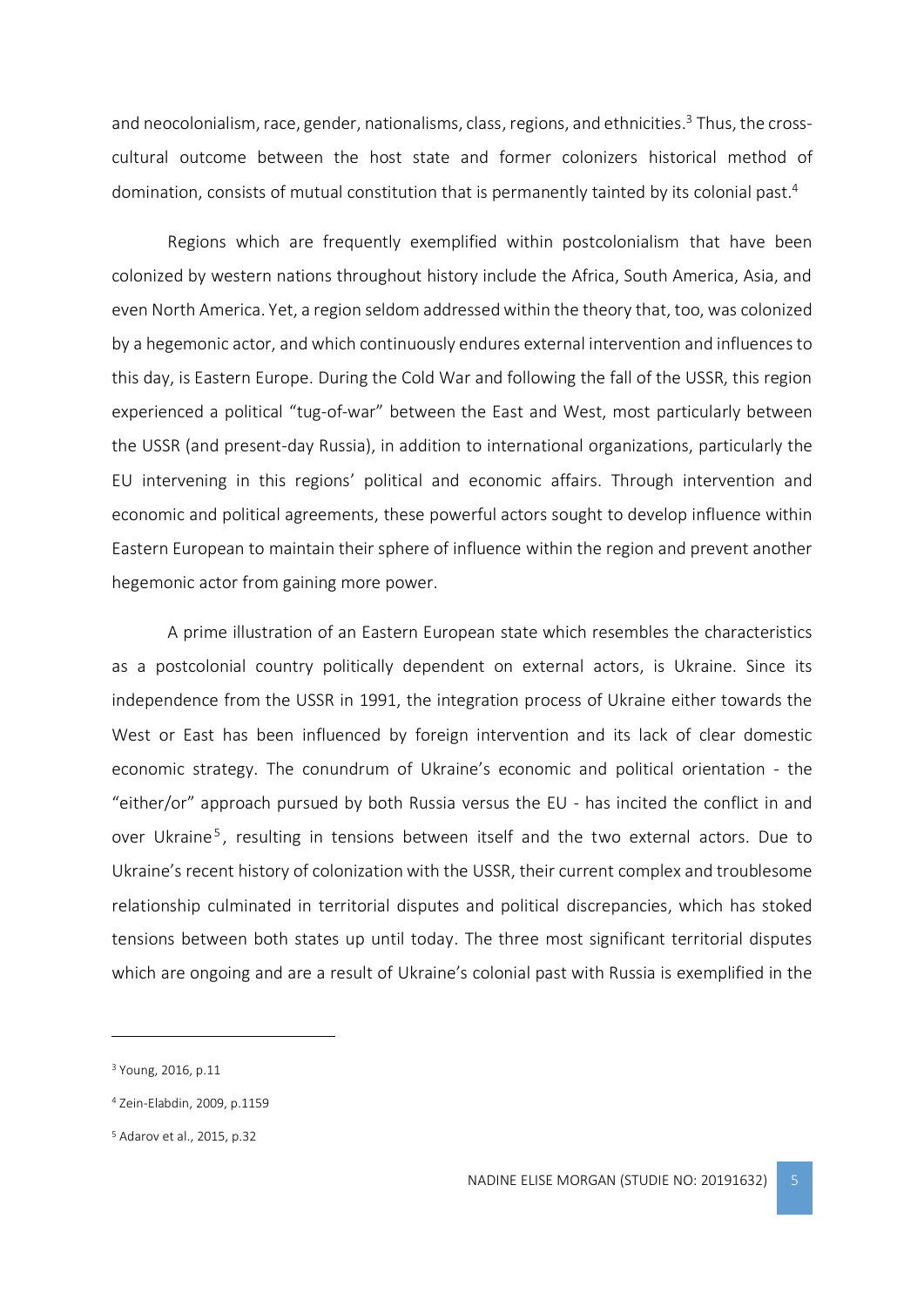breakaway territories of the DNR and LNR in eastern Ukraine, and the Republic of Crimea, the annexed territory by Russia in Ukraine's southern peninsula. As pro-Russian territories, these three regions split from Ukraine in 2014, following the 2013-2014 social protests and ensuing pro-Russian unrest throughout Kiev over Ukraine's decision to abstain from the 2014 EU Association Agreement, known as the Maiden Revolution.

One of the Western strategies to pry Ukraine away from Russia has been its attempts at spreading Western values and promoting democracy in Ukraine and other post-Soviet states. These efforts frequently involve financing pro-Western individuals and organizations, which is exemplified within one of the West's largest organizations, the European Union. The EU, like NATO, has been expanding eastward into the post-Soviet sphere, but with its determination to develop a wider economic and political union consisting of Western values and ideologies. In May 2008, the EU established the Eastern Partnership Initiative, which aims to promote prosperity in post-Soviet states, such as Ukraine, and integrate them into the EU's economic bloc.<sup>6</sup> Moreover, with Ukraine's signing of the 2016 AA/DCFTA trade agreement with the EU has disrupted recent economic and trade relations with Russia, as Ukraine's national government shifted its political dependency and economic attention towards the European Union. Between Ukraine and Russia, mutual trade, investment and travel embargoes, and energy price disputes may have been affected due to Ukraine's stronger ties with the EU, yet Russia still remains as one of largest trading partners. With the AA/DCFTA, the agreement is aimed at increasing trade in goods and services between both actors by reducing tariffs and aligning Ukraine's rules in line with the EU's industrial sectors and agricultural products. This agreement's central purpose is to not only improve economic relations between the EU and Ukraine, but also to promote deeper political ties and respect for common values. Within this agreement, the EU banned the import of goods deriving from Crimea and Sevastopol, in addition to investments and several directly related services in both regions as the EU views Russia's annexation of Crimea and Sevastopol as illegal.<sup>7</sup> Since the Ukrainian revolution and the subsequent political crisis, the EU has been one of the largest humanitarian donors in the

<sup>6</sup> Mearsheimer, 2014, p.79-80

<sup>7</sup> European Commission, 2021, "Ukraine"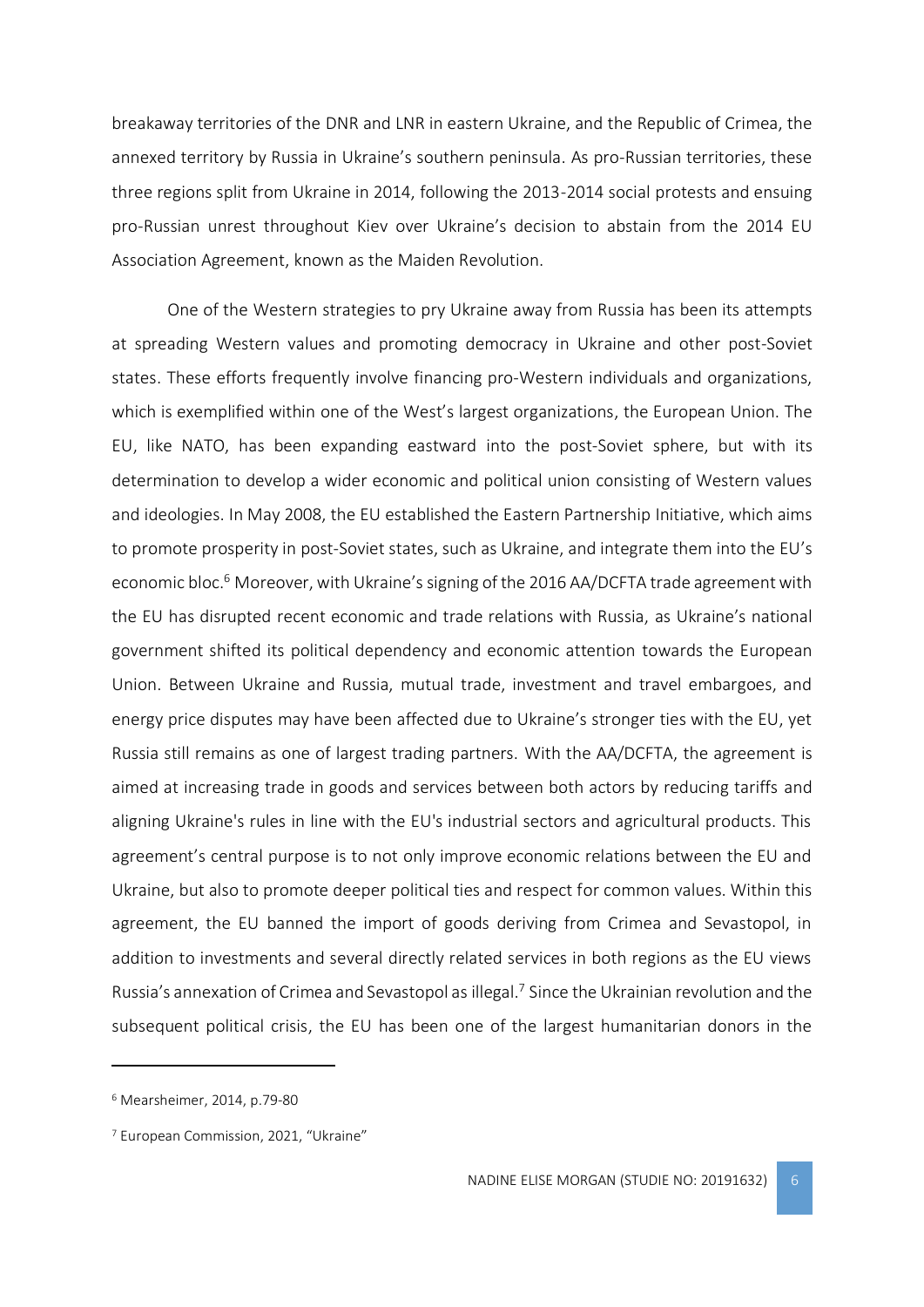eastern Ukraine, providing €141.8 million in emergency financial assistance, with €23 million in 2019 alone.<sup>8</sup> However, from Kremlin's perspective, the EU's intention to integrate states and expand eastward, such as Ukraine, is merely another tactic the West develops, like NATO, to corner Russia and threaten its national interests.<sup>9</sup>

Therefore, the objective of this thesis is to examine Ukraine's postcolonial development after its independence from the USSR, through its current political relations, internal conflicts, and bilateral economic policies and agreements between Ukraine and its two main external dependencies, Russia and the EU. The research question to this thesis will thus inquire:

# How has Ukraine's economic relations with external actors affected its political independence?

Thereupon, the analysis chapter of this thesis will argue the following three points:

1. As exemplified within the postcolonial theory, Ukraine's historical relationship with the Soviet Union as a former colonized state has resulted the state to become economically and politically dependent on Russia following its independence. Examples of Russia's former colonial influence is evident in the breakaway regions of Donetsk, Luhansk, and Crimea, and the ongoing violent conflicts. Within postcolonialism, it emphasizes that a colonial power (namely the USSR) which once colonized a state (namely Ukraine) can have lasting conflicts, due to the deep cultural and political assimilation caused by colonization;

<sup>8</sup> Bentzen, 2020. "Ukraine: The Minsk agreements five years on"; Adarov et al., 2015, p.32; European Commission, 2021.

<sup>9</sup> Mearsheimer, 2014, p.79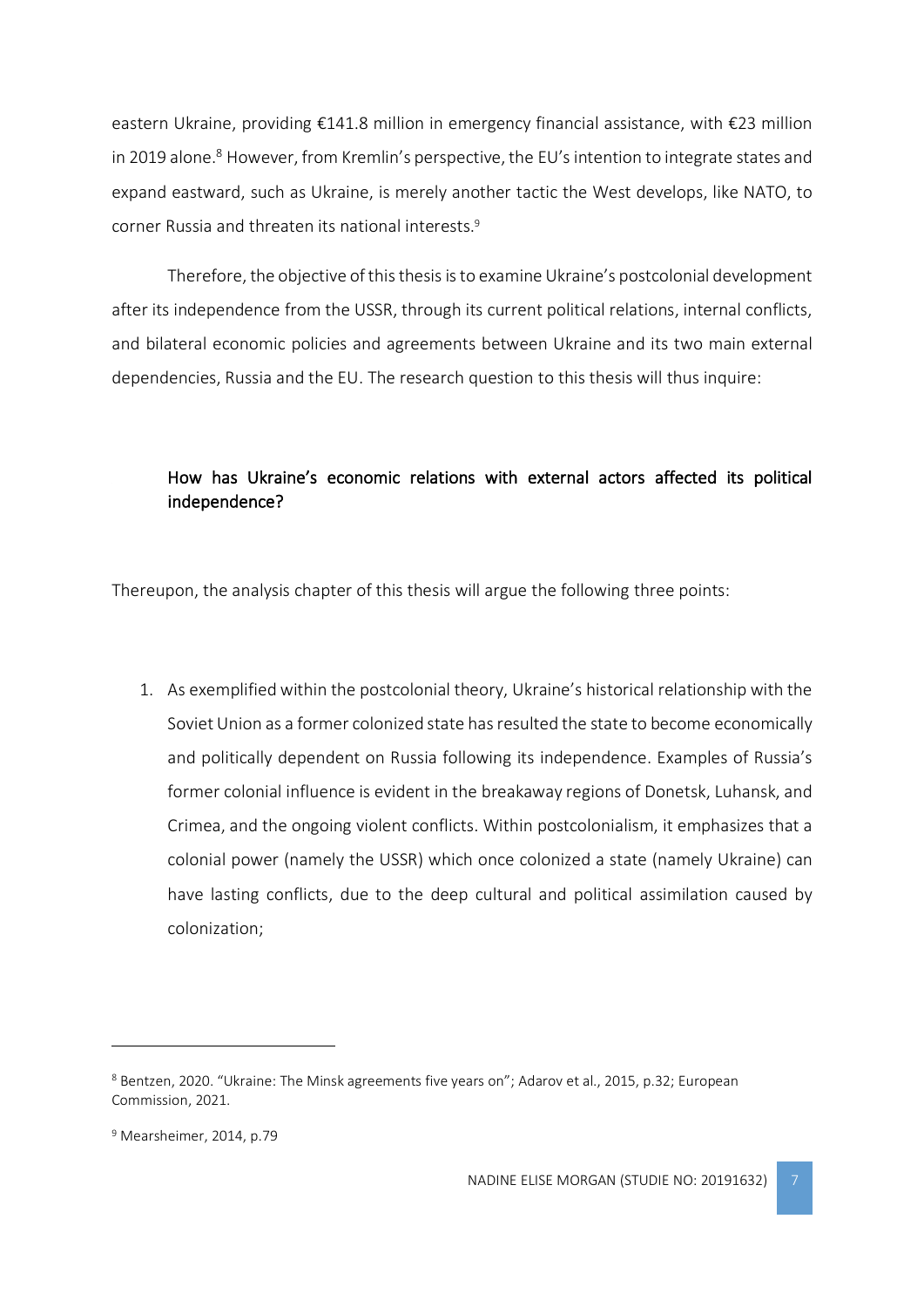- 2. Yet, due to these same territorial disputes and violent conflicts in Donetsk, Luhansk, and Crimea, in addition to revolution and current war in its country, Ukraine is shifting its economic and political dependency from Russia towards the EU. This is evident in the EU's recent integration and economic strategies of the AA/DCFTA with Ukraine, in addition to the increase of imports and exports between both actors, while the imports and exports between Ukraine and Russia has diminished, even prior to the current war in Ukraine;
- 3. Thus, a political tug-of-war between the East (Russia) and the West (the EU) has ensued over Ukraine, with a shift from its political and economic dependency from Russia, towards a political and economic dependency on the EU. Nevertheless, despite the current Ukrainian government being more pro-West, Eastern and Sothern Ukraine is predominantly pro-East, resulting in Ukraine's inability to remain a stable and politically independent nation.

In relation to the three abovementioned points, it is imperative to note that this thesis is not indicating that the US is not involved in Ukraine's economic and political shift towards the West, as another hegemonic western power conducting its sphere of influence within NATO as a classic adversary to Russia. Rather, this thesis intends to highlight the EU's extensive impact in Ukraine's new economic and political dependency towards the West as another western hegemonic power, that due its determination in establishing the DCFTA between itself and Ukraine, has contributed towards the tensions between Russia and the West. Moreover, as a new economic agreement between Ukraine and the EU which undoubtedly has political undertones, it is essential to address the economic and political drawbacks which has ensued as a result of the DCFTA and between the three actors.

Therefore, the structure of this thesis is the following: the Methodology which will outline the theoretical inspiration of the thesis, the methods of data collection that were applied, and lastly the literature review. In chapter 3, a historical background of Ukraine's economic and political history with Russia will be outlined following its fall from the USSR.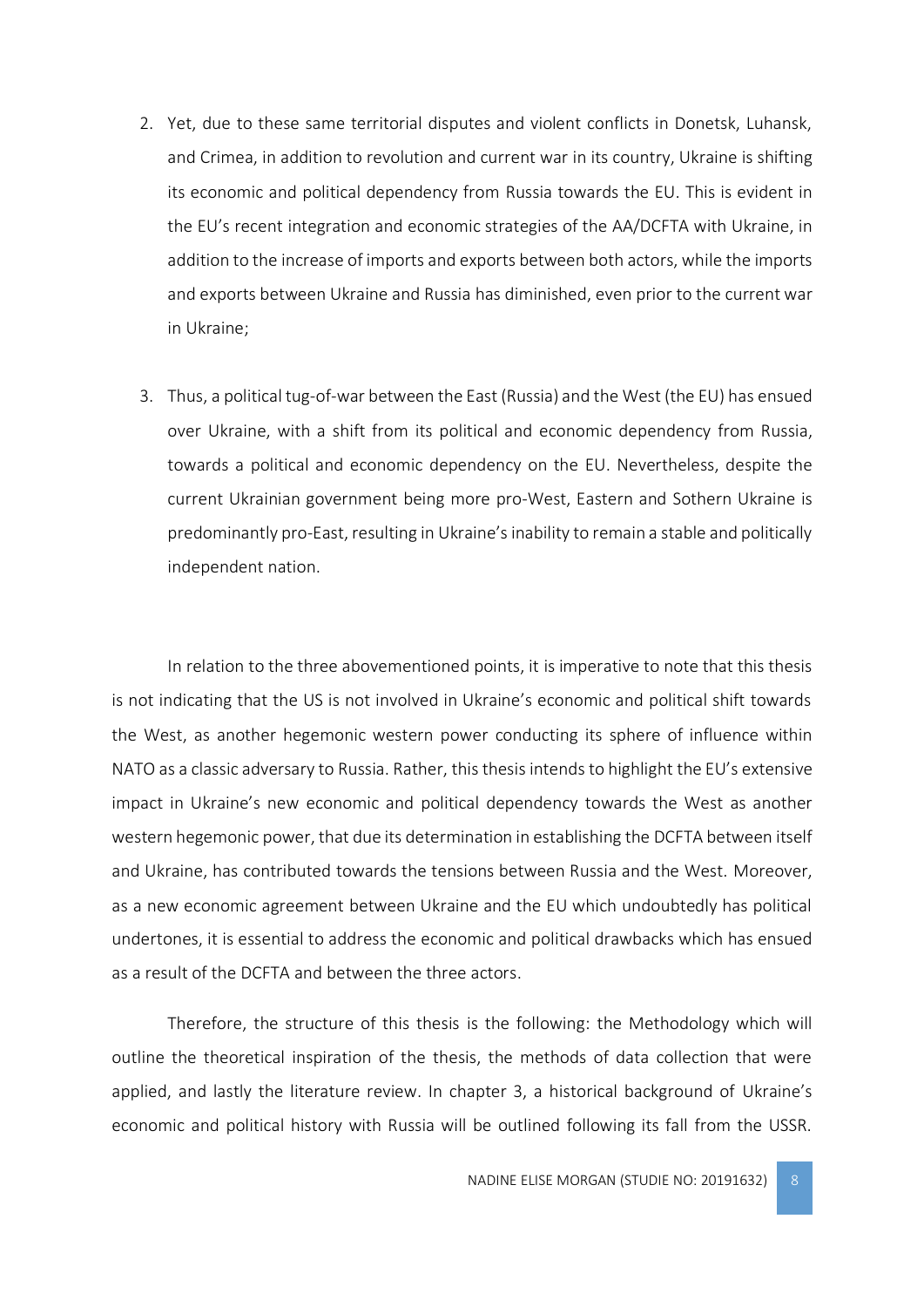Within that chapter, we will take a closer look into how various international conflicts emerged throughout Ukraine, beginning from the early 2000s to present-day. Chapter 4 will thus go in address theory of postcolonialism, starting with its central arguments, the cultural impacts of post colonialism in the former colonized state, and the limits of the theory. This section is essential in order to showcase afterwards in the analysis the various ways Ukraine is a postcolonial state, how it is shifting its dependencies from Russia, and shifting them towards the EU instead. Thus, the analysis will argue the three aforementioned points of this paper, and combine both quantitative and qualitative data, indicating Ukraine's economic and political shift from Russia towards the EU.

#### 2. METHODOLOGY

<span id="page-9-0"></span>Within the following section, an overview will be provided to address the theoretical inspiration, methods of data collection, and literature review, to provide a brief overview of the research phase of this thesis.

#### THE THEORETICAL INSPIRATION

<span id="page-9-1"></span>The research approach was performed deductively with the intention of analyzing if an existing theory (postcolonial theory) can be applied to a region (Eastern Europe) overlooked within that same theory. The initial inspiration behind this thesis was developed due to interest in the political history of Europe during the Cold War, and the behaviors of hegemonic states and their sphere of influences, specifically the US and USSR. To narrow down such as vast region, Eastern Europe was first selected to examine, due to the region's perpetual international involvement and intervention from external actors, which persists today after the fall of the USSR. Moreover, it came to the attention that despite this region's economic and political development in the past decades, it still relies on external actors to help reform its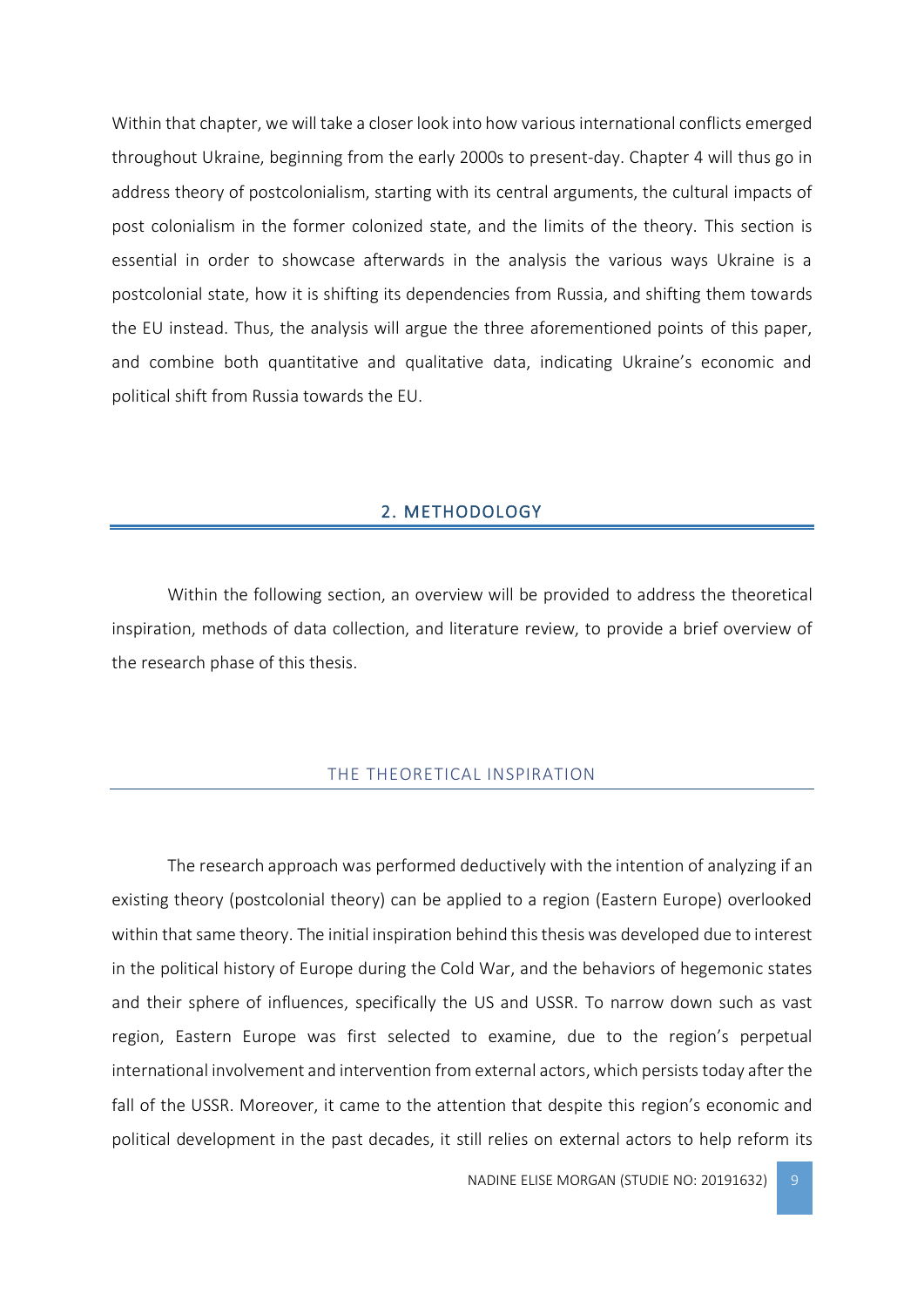internal institutions, improve its domestic markets, develop trade relations, intervene in internal territorial disputes or ethnic conflicts, and so forth. The main element that became noticeable in this regions' struggle for economic and political stability, was the evident aspect that the USSR had colonized parts of this region, as well as parts of central Asia. Colonization is more frequently discussed and analyzed in regard to European and American colonization in South America, Africa, and Asia, which indubitably had devastating impacts that has affected many states today, but rarely is the Western state-upon-Western state colonization analyzed, and especially the notion that the USSR had indeed colonized the states which became part of the Soviet Union. Therefore, the idea to examine postcolonialism in relation to the USSR and present-day Russia was developed, by applying the postcolonial theory.

It became quite evident during the research phase of the postcolonialism theory that less attention was focused on the USSR and Ukraine. This is due to two main factors: firstly, postcolonialism is a rather new theory which evolved a few decades ago and is now generating more discussions, in comparison to other international relations or political science theories which have been analyzed and examined repeatedly by scholars and experts (such as realism or liberalism). Secondly, within the postcolonial scholarship itself, the USSR as a colonial empire is less discussed rather than the more "traditional colonizers", namely nations in Europe or North America which colonized other nations in South America, Africa, and Asia. Therefore, one of the main motivations of this thesis is to add towards the discourse of postcolonialism by exemplifying the USSR as the former colonizer and Ukraine as the colonized, by examining the contemporary relationships between Russia and Ukraine following the fall of the USSR.

What was found interesting about this theory is that postcolonial theory argues that former colonized states become politically dependent on their former colonizers, due to the cultural, economic, political, and social influences of the postcolonizer that once dominated that state. Thus, in order to narrow down this thesis, it was imperative to select a state which was once part of the USSR and is still largely politically and economically dependent on presentday Russia, experiences external intervention and influences, has current internal disputes as result of its postcolonial history, and is struggling to remain economically and politically independent because of the aforementioned reasons. The first that came to mind, especially due to its current external interventions and influences from Russia and the EU specifically,

NADINE ELISE MORGAN (STUDIE NO: 20191632) 10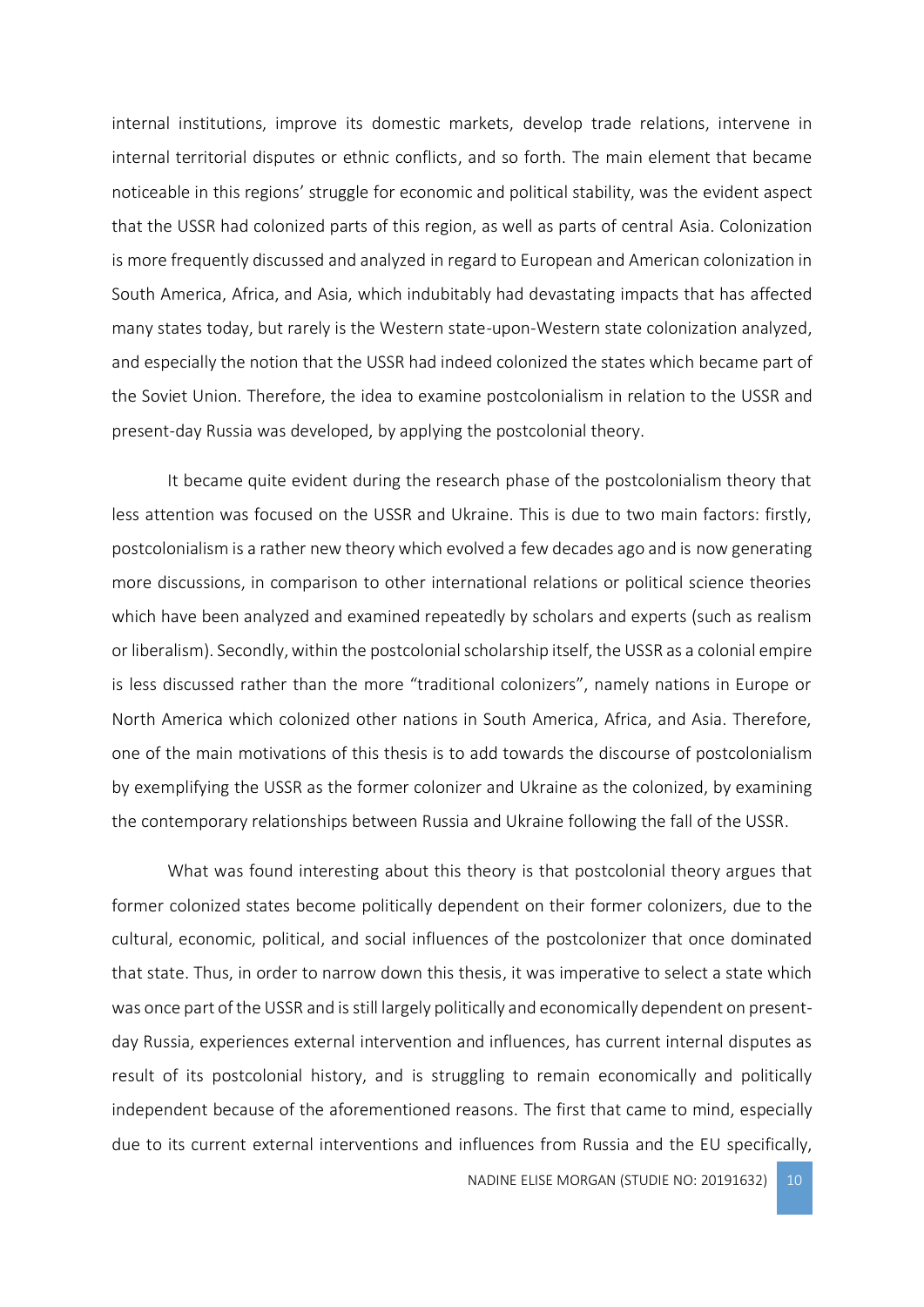was Ukraine. Due to previous knowledge and experience in this region, selecting Ukraine as a case study to be exemplified within this paper seemed appropriate due to: 1) Ukraine's former history with the USSR; 2) its current territorial disputes in Eastern Ukraine (Donetsk and Luhansk) and in Crimea; and 3) the influence of the European Union through its integration strategies and policies, which had heavily developed since the 2010s. Lastly, being aware of the economic dependencies of Ukraine on EU economic agreements and financial aid in addition to Russian trade relations and their economic assistance to the Ukraine, the point of the departure of this thesis is Ukraine's economic dependency on external actors, specifically Russia and the EU, which has had the largest influence in the country. From this point, the research question was developed:

# How has Ukraine's economic dependence on external actors affected its political independence?

The benefit of performing a single case study, is the opportunity to dive deeper into one single state and examine the cause and effect of its former history which may have a strong correlation to its contemporary issues. Thus, by examining Ukraine's economic and political histories with Russia and EU following its independence from the USSR, we can take a closer look and determine that indeed Ukraine was colonized by the USSR, which has simultaneously led to its political dependencies on Russia and the EU, causing internal divisions and conflicts. Furthermore, due to Ukraine's internal conflicts and the war with Russia being a contemporary issue, there was certainly a vast amount of data available throughout the various databases, newspapers, and statistical websites to include within this thesis. Initially, the objective of this thesis was to apply other Eastern European states with breakaway regions similar to Ukraine within one study, for example Moldova, as an additional case study to compare and contrast. However, then the result of the study may conclude that Ukraine was a "more colonized" and more effected than Moldova, due to Russia's greater concern for Ukraine and its three breakaway regions, as opposed to Moldova and its breakaway region of Transnistria. Therefore, it was not necessarily the case that "more is better" in analyzing the effects of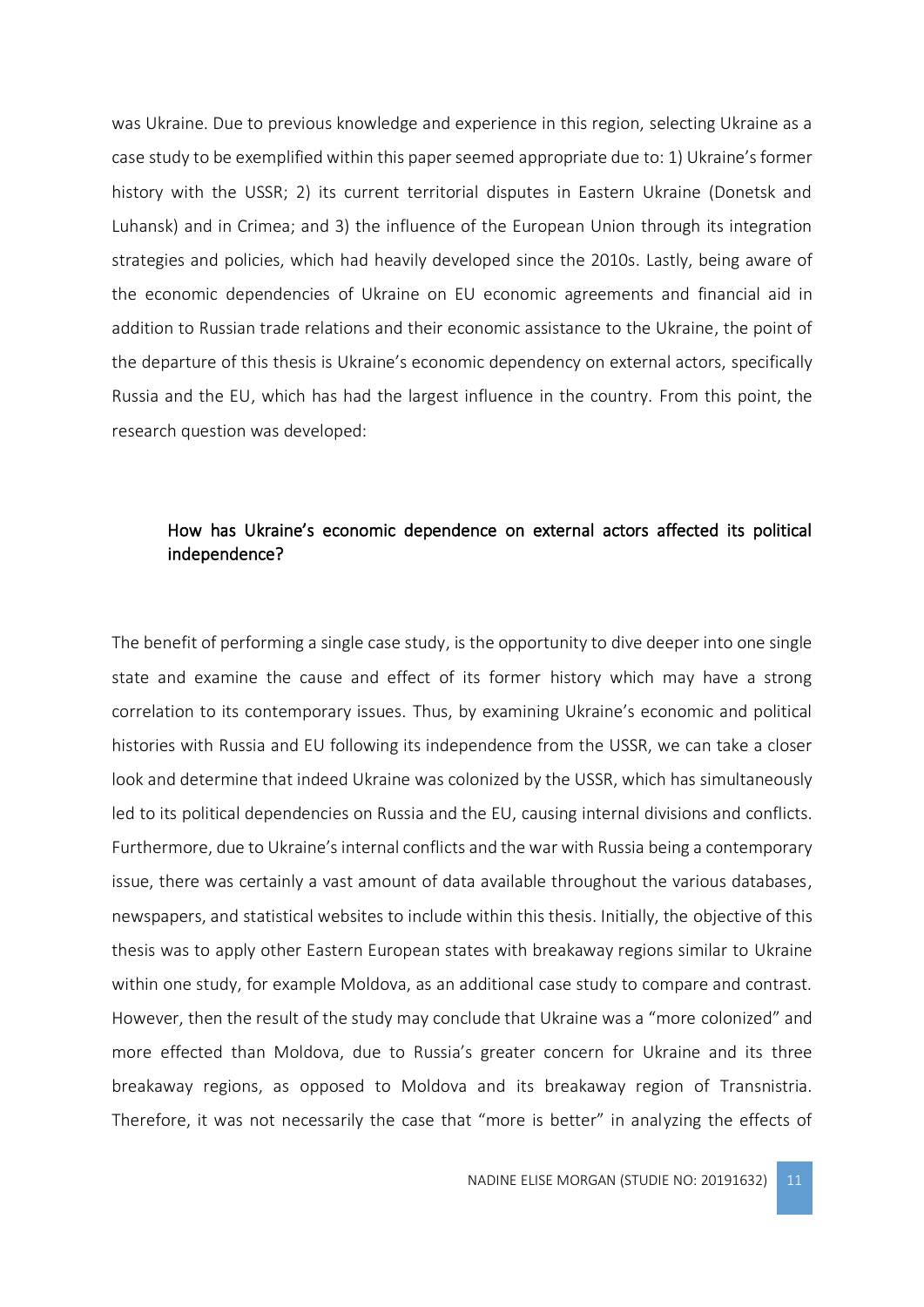postcolonialism and developing a generalization on all former post-Soviet states, with or without breakaway nations and a large ethnic Russian population. This type of study would need to go more in depth and performed in a much larger scale.

#### METHODS OF DATA COLLECTION

<span id="page-12-0"></span>The method of data collection during the research phase was both a quantitative and qualitative research, due to the central themes of this thesis focusing on economics, history, theory, and international relations. The sources applied consisted primarily of secondary sources such as scholarly articles, journals, books, reports, and newspapers. It was imperative to apply both quantitative and qualitative data, in order to provide a diverse set of data within the historical background, theoretical framework, and analysis chapters of this thesis. Due to the analysis of this thesis revolving around postcolonial theory, postcolonialism and the USSR, and Ukraine's history after its independence from the USSR, the majority of data found were qualitative, secondary sources. This is primarily because this section of the research is purely theoretical and historical, which is generally secondary sources. Certainly, with primary, historical sources, one can refer to treaties, agreements, political statements, laws, et cetera, but the intention of this part of the data collection was the get a scholarly or academic overview of postcolonial theory and Ukraine's historical background, rather than provide an analysis on any laws or treaties between the parties. However, despite the majority of the qualitative data being secondary sources, data referring to the AA/DCFTA and Minsk Agreements were extracted from the European Commission's websites, which provided a more direct and comprehensive understanding of the respective agreements, as well as statistical and historical data not mentioned within the agreements. For example, the European Commission's website regarding the AA/DCFTA and Ukraine quickly outlines the year of the signing of the treaty, when it came into effect, brief quantitative data on the trade relations between the EU and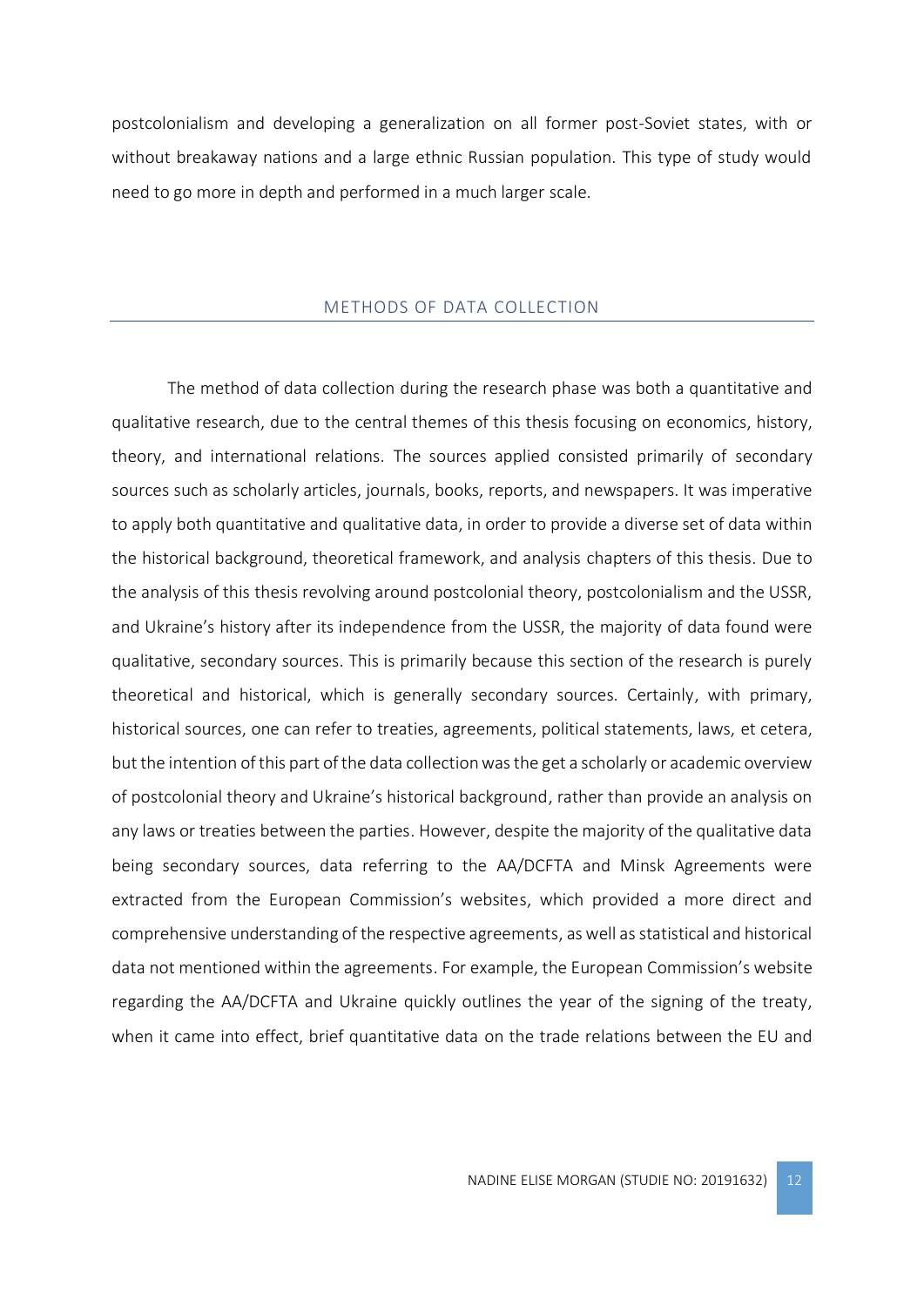Ukraine since 2017, and the objectives of the agreements.<sup>10</sup> This provides a quick assessment of the two agreements, yet also guides the researcher towards other avenues on the website, such as other primary sources or secondary sources on agreements, statistical data, reports, or general information.

In addition to the European Commission website, the scholarly articles applied to this thesis derived primarily from experts and scholars whose publications were discovered on the University Library at Aalborg University, JSTOR, Research Gate, and Taylor and Francis research databases. The usage of these databases were selected due the abundance of scholarly articles and quantitative and qualitative data that is available which can be peer reviewed by other experts, demonstrating the quality of its sources. Another advantage in these aforementioned databases is the possibility to specifically search for keywords, authors or titles of an article or book. For example, when using "postcolonialism" and "Soviet Union" in the search engine, it became more specific to find specific data within the theory, as opposed to simply using "postcolonialism" during the research phase. As both methods were used, different perspectives on the theory were applied to the theoretical framework of this paper.

The quantitative data used throughout this research were also secondary sources primarily from the websites of the European Commission and House of Commons Library. Due to that the secondary approach to this thesis is partially economic based and referred to specific agreements between the EU and Ukraine, or Ukraine's overall trade relations, this data was applied within the historical background and analysis of this thesis. Additional quantitative data were found with scholarly articles, which provided brief overviews of trade relations between Ukraine and Russia, and Ukraine and the EU. Nevertheless, the European Commission websites were the most updated quantitative data, in comparison to the scholarly articles. Thus, the most recent quantitative data on the trade relations between the three actors was essential in order to provide an updated and overall analysis of Ukraine's economic development and relation with Russia and the EU after its independence from the USSR. This aspect was vital for the analysis of this thesis, as outdated quantitative data would depict an

<sup>10</sup> European Commission, 2021, "Ukraine"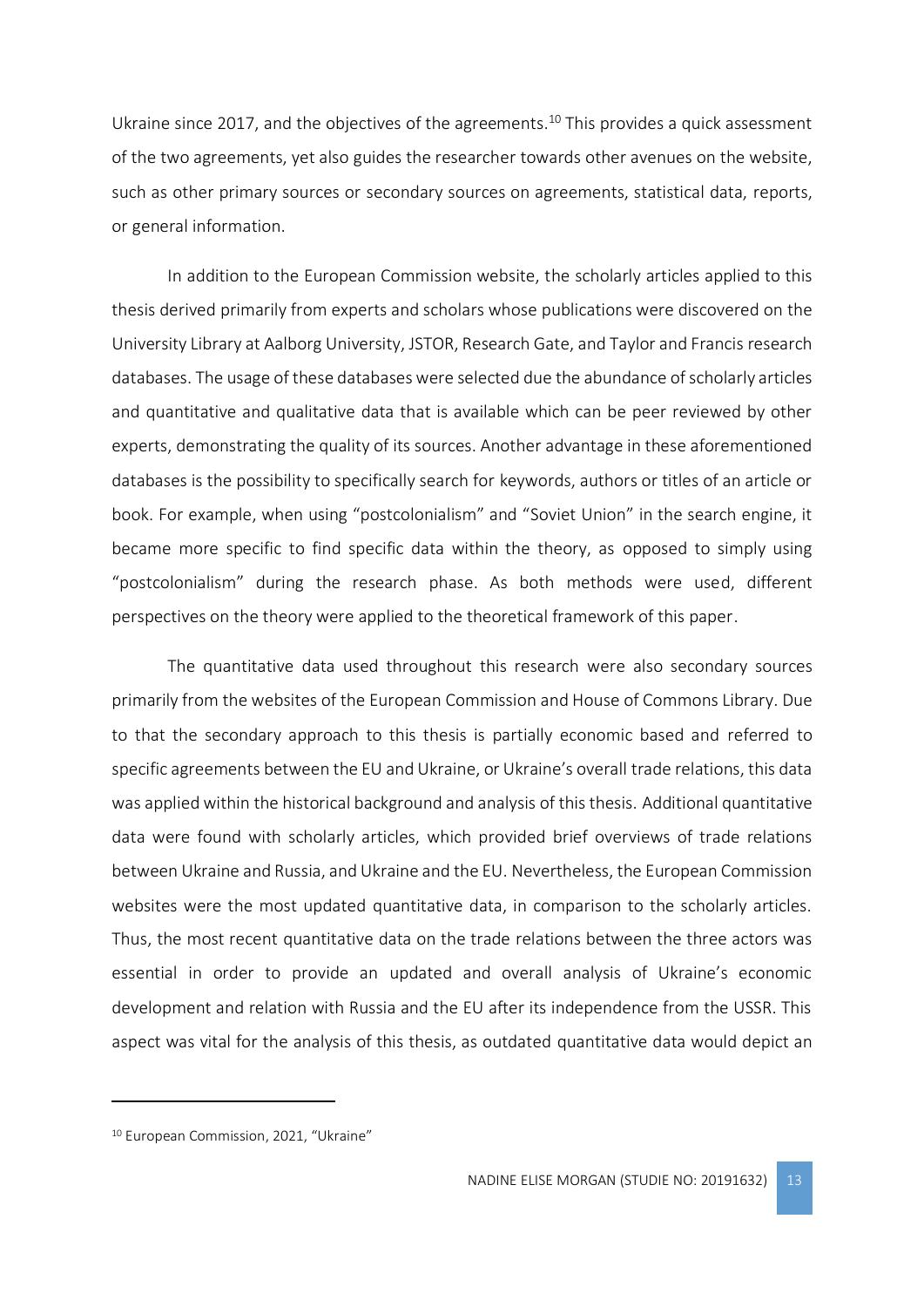inaccurate overview of Ukraine's economic development, weakening the argument of this paper – its economic shift from Russia towards the EU.

One of the disadvantages while researching and applying data within this thesis, was the obvious aspect that the data extracted derived from predominately English-speaking websites, scholars, databases, newspapers, journals, and books. Indeed, one may find the Russian perspective written in English language, which was attempted within the historical background of this thesis and the various sources applied throughout this entirety of this paper, but more diverse data and perspectives may be available only in the Ukrainian or Russian languages. This could provide an even deeper analysis of this subject matter, and access to primary sources from Ukraine, or Ukrainian and Russian speaking scholars and experts, that may have been overlooked. Therefore, due to the language restrictions, this thesis may naturally contain a more "western perspective" regarding the internal conflicts in Ukraine, Russia's perspective concerning the current war, Crimea, and the Donbas region, and fears of western expansion into the east.

#### THE LITERATURE REVIEW

<span id="page-14-0"></span>While researching quantitative data relating to Ukraine's largest trading partners, and statistics on the imports and exports of goods between Ukraine and Russia, and Ukraine and the EU, a few discoveries and new approaches occurred.

Firstly, due to the time frame of this thesis focusing on the post-Soviet period in Ukraine, it was essential to determine which year the data should first be included within this thesis to provide a clear illustration and analysis of Ukraine's economic changes over time. There was initial concern on providing biased data in the analysis specifically due to in 2004- 2005 Ukraine underwent the Orange Revolution, then later in 2013 it experienced the Maiden Revolution, and the change of government also during this time, which certainly had severe economic impacts, especially due to the bans and sanctions Ukraine and Russia enforced against one another. Ultimately, it was decided to apply economic data following 2015 to

NADINE ELISE MORGAN (STUDIE NO: 20191632) 14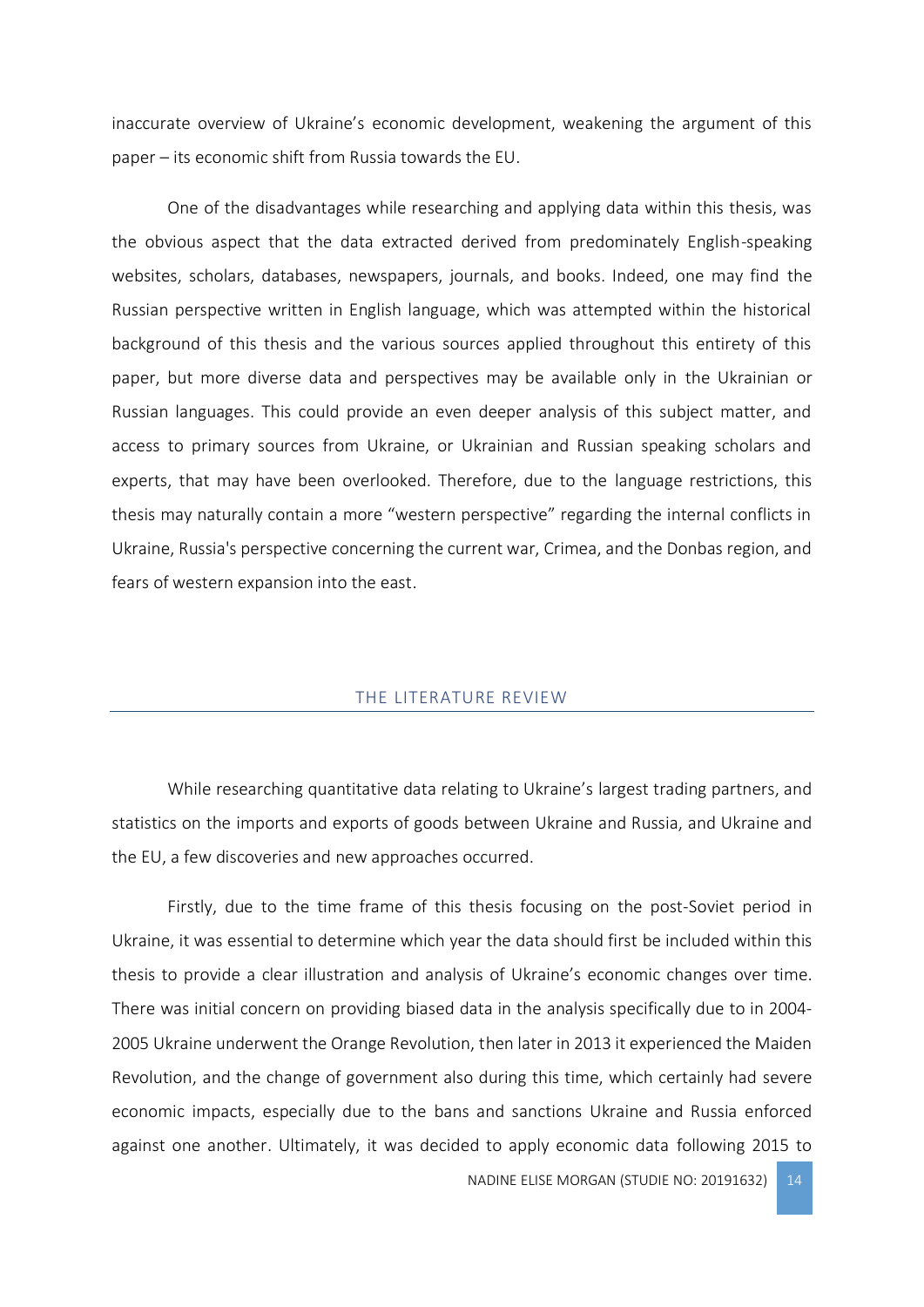showcase how the receipt historical issues in Ukraine transformed its dependencies towards the west.

Secondly, while investigating the European Commission's website on Ukraine, the website clearly states that the European Union is Ukraine's largest trading partner. In regards to an international actor, this is certainly true, but in regards to a single state, according to Trading Economics<sup>11</sup>, China is its largest trading partner (as a state). Therefore, it was vital to double check the data to determine which international actor and state is Ukraine's actual largest trading partner, which varies between exporter and importer, as well as the amount of goods traded. For example, China may be Ukraine's largest exporter, the EU member states, Poland, Germany and Italy accumulate to the EU being Ukraine's largest trading partner, but neither of these states overcome China's economic influence in the state. Therefore, it was essential to provide this difference within the analysis to not disclose an inaccurate illustration of the of Ukraine's economic data.

When researching for qualitative data concerning Ukraine's history, political developments, and economy, it was imperative to find the most recent data to provide an overall assessment of Ukraine's development following its independence from the USSR. This was primarily due to the various historical events which has occurred in Ukraine, involving Russia, the US, and the EU predominately, in addition to the internal conflicts which have occurred over the past twenty years. For example, while searching for scholarly articles on JSTOR and University Library at Aalborg University, many articles from the 1990s and early 2000s were available, but the authors analysis and perspectives of Ukraine may miss the full picture of Ukraine's political developments between the EU and Russia following the Orange and Maiden revolutions, the annexation in Crimea, and current war in Ukraine. For example, Ostap Oduskin's article "The Acceptance of Ukraine to the European Union: Integrating and Disintegrating Factors for the EU" (2001), discusses the negative and positive consequences of Ukrainian integration into the EU. As contemporary and relevant of a discussion this topic is, Oduskin analysis of this subject misses the historical mark of Ukraine by stating "There has been

<sup>&</sup>lt;sup>11</sup> Trading Economics, 2022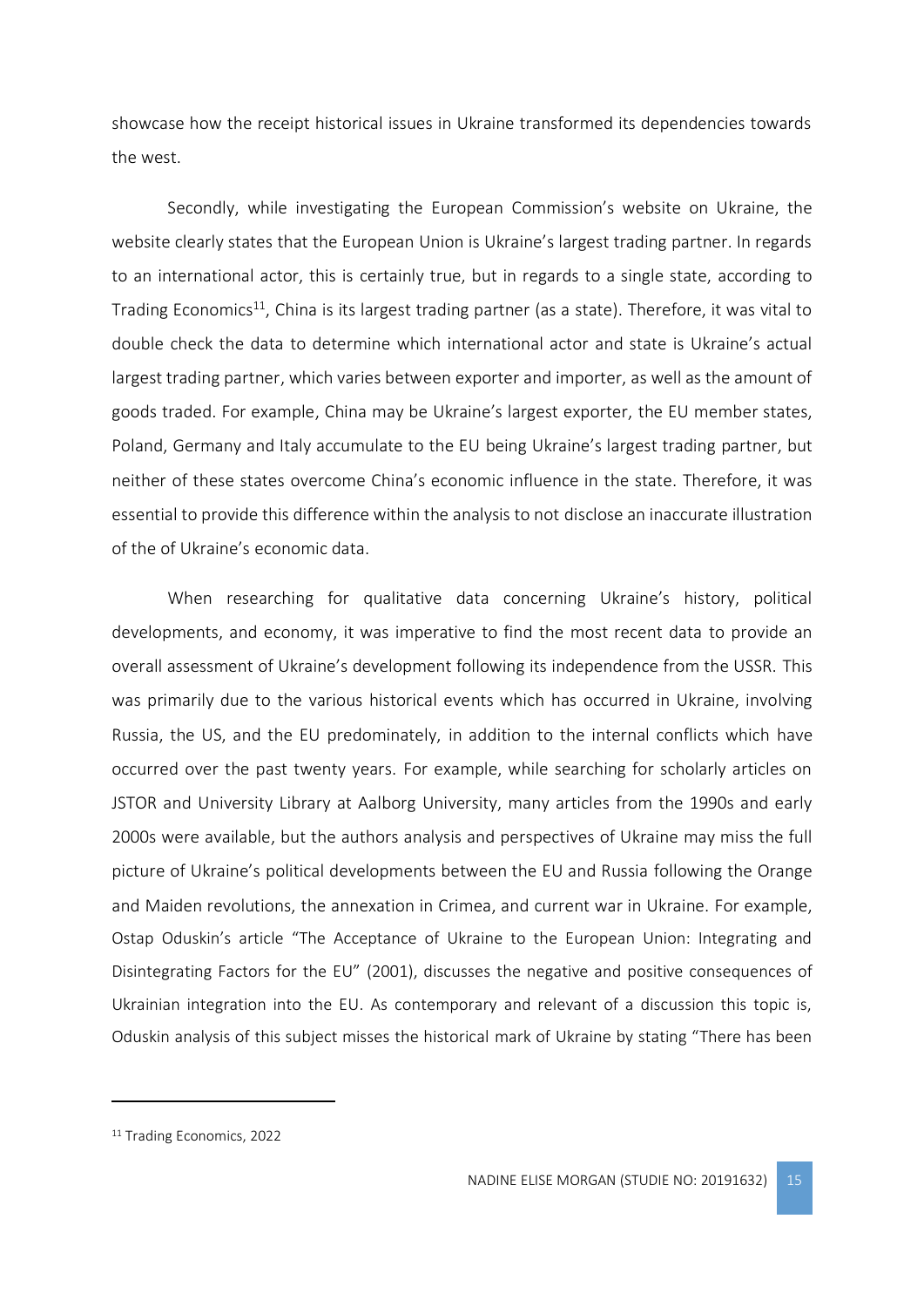no civil war and no open ethnic conflict" or regarding the assumption of the Russian fleet stationing in the Black Sea would "leave the Crimea in less than fifteen years." <sup>12</sup> Therefore, the majority of the qualitive data used in this thesis is from 2015 and later to provide and overall picture of Ukraine's political and economic developments.

# 3. THE HISTORICAL BACKGROUND

<span id="page-16-0"></span>In this chapter, we will explore a brief history of Ukraine and its former colonizer and political and economic dependency, Russia, beginning from Ukraine's independence from the USSR to its present-day. This chapter will first illustrate the main political and military conflicts between Ukraine and Russia which gravely affected the Ukrainian-Russian political and economic relationship with the culmination of the Ukrainian Revolution in 2013 and the subsequent breakaway states and territorial disputes in Donetsk, Luhansk, and Crimea. Moreover, a brief overview of the 2022 war in Ukraine will be addressed, in addition to Russia's perspective regarding on supporting the DNR and LNR, the annexation of Crimea, and its justifications on invading Ukraine. This section is intended to highlight the historical conflicts Ukraine has undergone since its independence from the USSR, which is still prevalent today. With these major recent historical events, the analysis of this thesis will further exemplify the ongoing tug-of-war over Ukraine between Russia and the EU, with the EU's implementation of economic, political and security policies to further integrate Ukraine into the west.

<sup>12</sup> Oduskin, 2001, p.371-375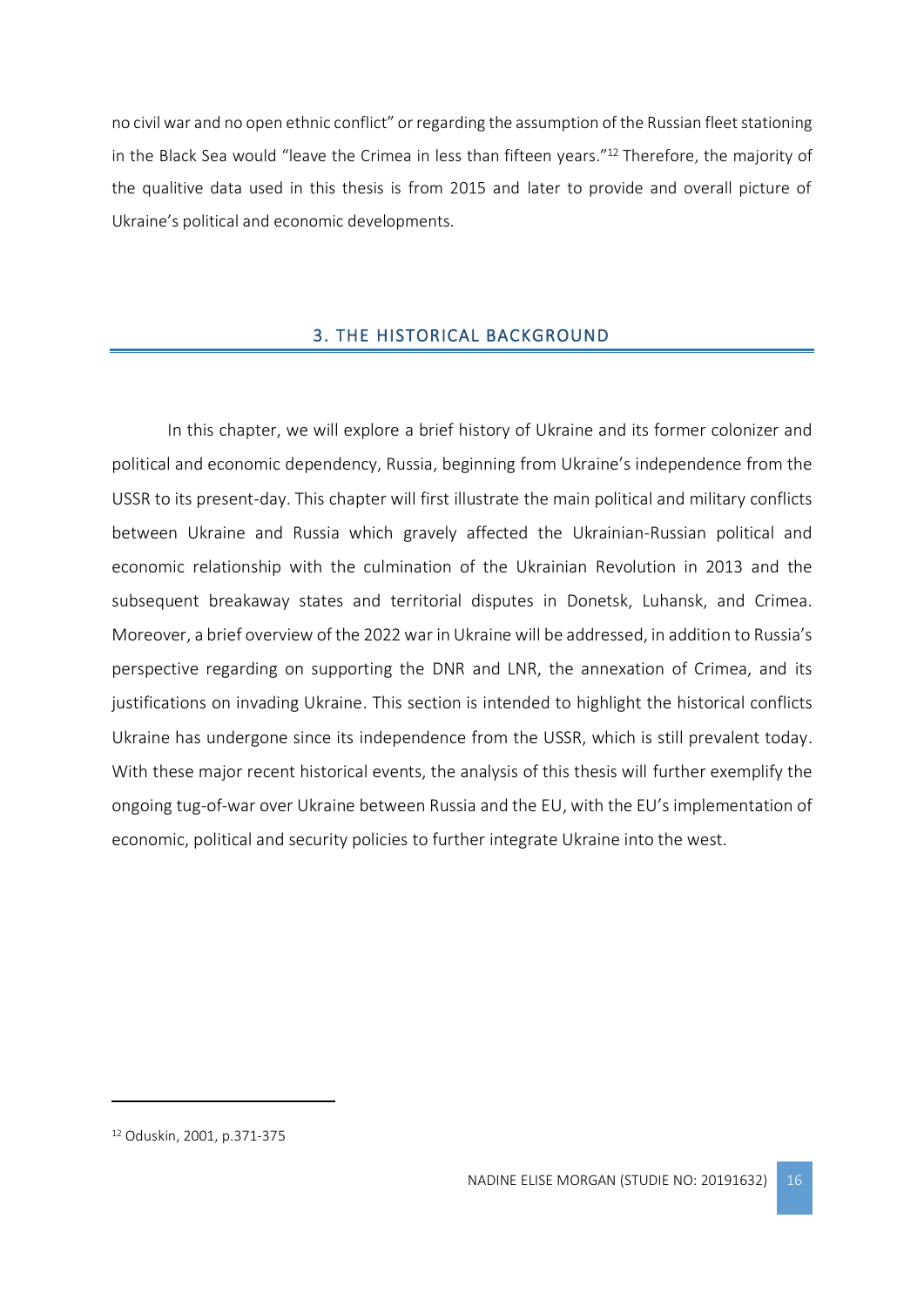<span id="page-17-0"></span>In 1954, former Soviet Leader Nikita Khrushchev gave Crimea to Ukraine as a reward for loyalty during the de-Stalinisation process and to mark the 300th anniversary of Ukraine's unification with the Russian empire.<sup>13</sup> Almost forty years later in 1992, Crimea was given the status of an autonomous republic leading to a troublesome era between Ukraine and Russia from 1992 to 1994. In July 1993, the Russian parliament passed a resolution claiming Crimea's largest city, Sevastopol, a federal Russian city which was condemned by the Ukrainian parliament, most Western nations, and the UN Security Council declared the resolution in violation of the UN Charter.<sup>14</sup> Tensions eventually subsided in 1994 when the UK, US, and Russia signed the Budapest Memorandum, that declared its commitment towards the independence, sovereignty, and existing borders of Ukraine.<sup>15</sup>

However, with the 2005 election of Ukrainian Prime Minister Viktor Yanukovych, the country's most pro-Russian leader since independence since 1991, represented a milestone in Ukraine–Russia relations. Prior to this point, Yanukovych's and Russia's relationship were stable, despite him and the national government being unable to fully comply with Russia's integration agenda, yet they did not also dismiss Russian demands in totality. <sup>16</sup> However in November 2004 until January 2005, two months of mass protests broke out due to corruption and election fraud in favor of Yanukovych as President rather than the actual winner of the election, opposition leader Viktor Yushchenko, which became known as the Orange Revolution. This revolution generated a large shift towards the West, with the desire for a deeper relation with the EU through binding commitments and comprehensive integration. Yushchenko eventually presided as President over Ukraine until 2010, ruling with a pro-Western perspective, but Russia naturally disagreed with Ukraine's European objective, as the

<sup>13</sup> Kramer, 2014, as cited in Cavandoli, 2016, p.881

<sup>14</sup> European Commission, 1993, as cited in Cavandoli, 2016, p.881

<sup>15</sup> OSCE, Budapest Memorandums on Security Assurances, 1994, as cited in Cavandoli, 2016, p.881

<sup>16</sup> Dragneva and Wolczuk, 2017, p.689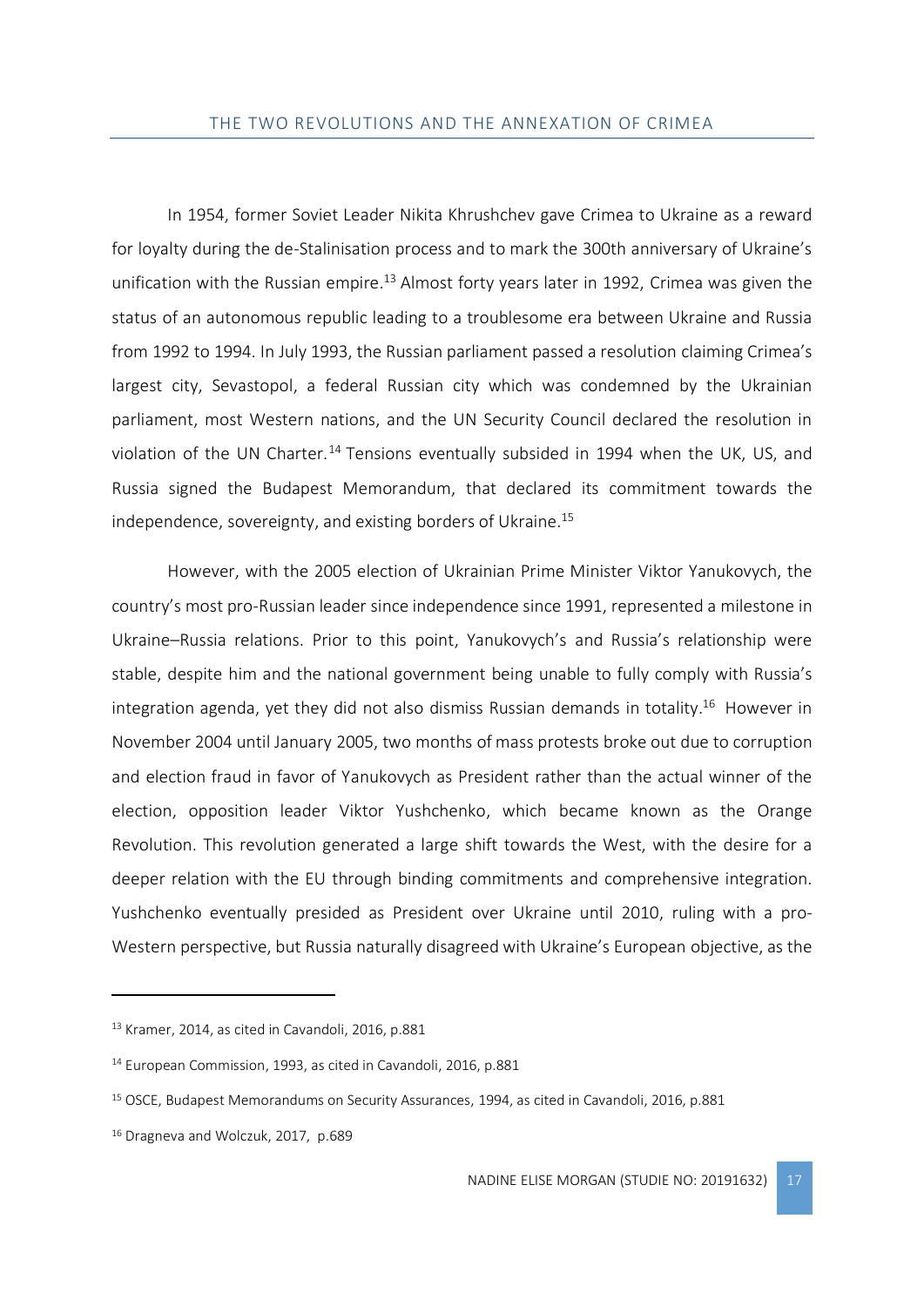Russian government planned to integrate Ukraine into the Eurasian Customs Union consisting of Russia, Belarus, and Kazakhstan, which Ukraine eventually declined to join. 17

With Yanukovych elected as President in 2010, he found himself in the middle of his own aspirations, Ukraine's domestic issues, and Russian geopolitical ambitions. Following years negotiating with Ukraine, the EU gave Ukraine a November 2013 deadline to sign the EU Association Agreement during the Eastern Partnership Summit in Vilnius. On the same evening of the summit, Russia increased pressure on Ukraine to remain committed to its Russian allies. Yanukovych ultimately rejected the European integration agreement as Ukraine was heavily financially and politically dependent on Moscow. This decision was subsequently the political error Yanukovych made, as events in Kyiv became disastrous for him and his corrupt political allies and elites. The Ukrainian President miscalculated the disappointment of the Ukrainian society, who became provoked by the redirection of their countries policies towards the East, as well as the increasing political activism of the Ukrainian society motivated by the former Orange Revolution.<sup>18</sup>

Yet, following several visits by Russian President Vladimir Putin to Kyiv and Yanukovych to Moscow, the Ukrainian president announced on one week before the Eastern Partnership Summit that Ukraine would not sign the agreement.<sup>19</sup> On 21 November 2013, hundreds of protesters gathered at the Maidan Nezalezhnosti square in Kyiv to demonstrate their support for closer EU integration and cooperation. At first, peaceful demonstrations spread across the entire country, but Yanukovych ultimately lost control of the situation with protesters calling for his resignation and police clashing, resulting to many causalities, and Yanukovych and his government being overthrown. The president afterwards fled during the night of 21 February 2014 from Kyiv, with Russia assisting in his escape first to Crimea and lastly to Russia where he currently lives in exile.<sup>20</sup>

<sup>17</sup> Karatnycky, 2005, p.35-36; Dragneva and Wolczuk, 2016, p.689

<sup>18</sup> Useinov, 2017, p.183-84

<sup>19</sup> Liber, 2017, p.41-42; Useinov, 2017, p.183

<sup>20</sup> Useinov, 2017, p.184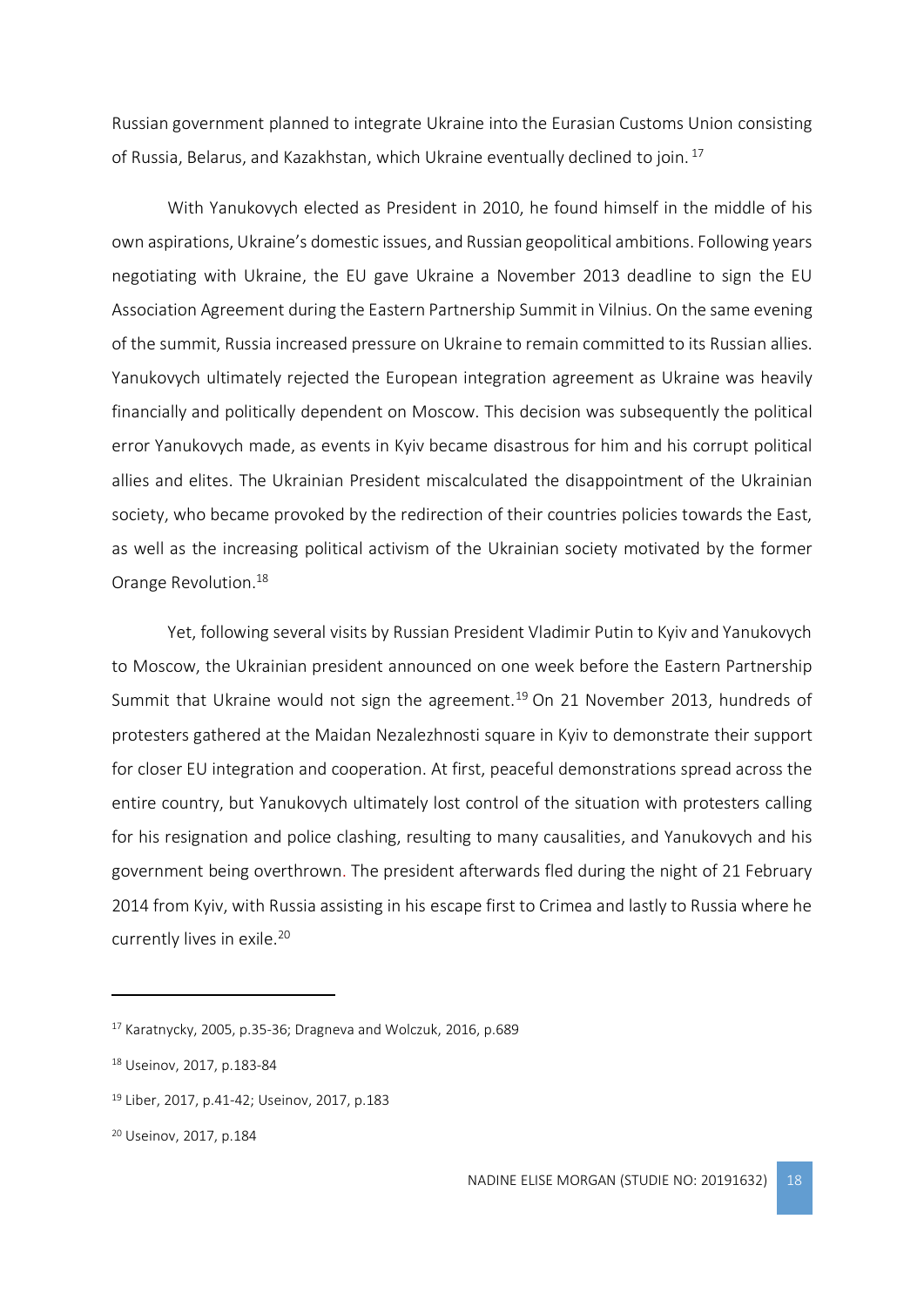During this chaos amounting in Kyiv, Russian armed special troops invaded the streets of the peninsula, despite the presence of Ukrainian military forces in Crimea. This is partially due to the disarray and disorganization of the Ukrainian army and Ukrainian parliamentary who had leadership following Yanukovych's escape, allowing the Putin a small window of opportunity to annex Crimea. The separatists had also claimed they had received Yanukovych's oral confirmation who was in Russia in exile at the time, and whom they still considered as legitimate president. Ignoring Kyiv's denial to accept his new position as head of Crimea, the leader of the anti-Ukrainian group, Sergei Aksionov, took control of the local Ukrainian security forces on the peninsula and appealed to Putin to provide more military support to assure further peace. The Russian government justified this decision and explained that they could not ignore the Aksionov's request and therefore promised to help him and his supporters in Crimea. Before long, local separatist groups and Russian security forces spread throughout the cities and towns of the peninsula, surrounding airports and various communication centers, and attacking Ukrainian military bases and other strategic facilities in order to disable and commander them.<sup>21</sup> On 16 March 2014, Crimea held a referendum to determine whether the region should re-join Russia as a federal subject or if they wanted to restore the 1992 Crimean constitution as Crimea's status as a part of Ukraine. According to the observers of the Eurasian Observatory for Democracy & Elections, voter turnout reportedly was at a record high. The result reveled that 96.8% of voters were in favor of joining Russia, as reported by the head of the referendum commission. The EU and US immediately rejected the results of Crimea's referendum and announced sanctions against a number of officials from Ukraine and Russia. 22

In conclusion, the trigger of the Ukrainian crisis was the result the Yanukovych's decision to postpone the signing of the free trade EU Association Agreement, resulting in the Russian invasion of Crimea, a separatist upsurge backed by Russia in eastern Ukraine, and the establishment of a new pro-Western territory in southern Ukraine. This cascaded further in increasing tensions between the EU on one hand, and Russia, on the other, with Ukraine's

<sup>21</sup> Ibid., p.191-193

<sup>22</sup> BBC, 2014, as cited in Cavandoli, 2016, p.881-882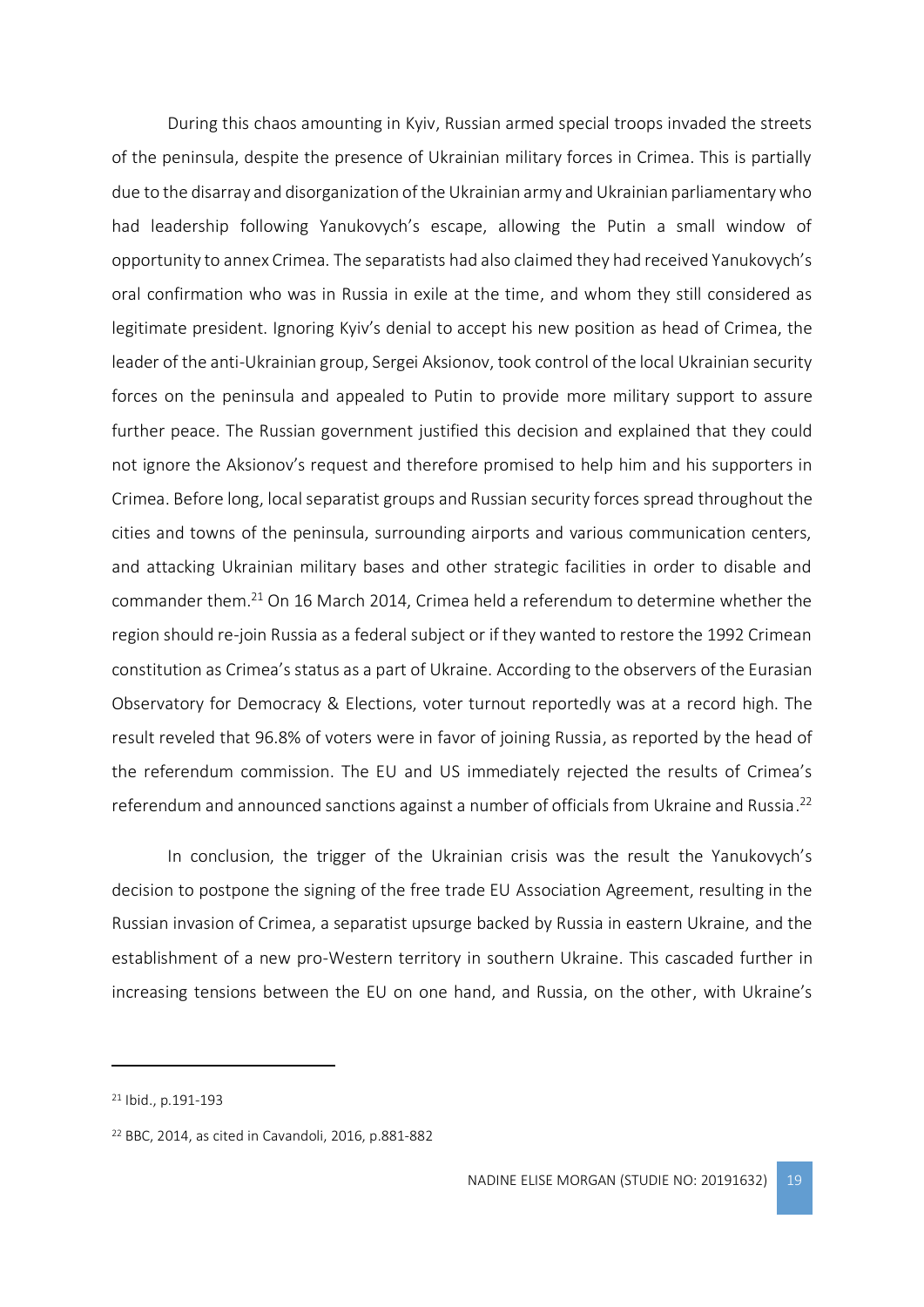divided nation in the middle of this political tug-of-war of hegemonic powers and their individual interests. 23

#### THE BREAKAWAY REGIONS OF DONETSK AND LUHANSK

<span id="page-20-0"></span>The two breakaway states Donetsk People's Republic (DNR) and the Lugansk People's Republic (LNR) are provinces located in Ukraine's eastern region of Donbass. Both Donetsk and Luhansk were Ukraine's most industrialized region for at least a century, with the coal industry at its center, and Russian as the main language. This gave it not so much a Ukrainian or Russian identity, rather a Soviet identity with little interest in splitting during the breakup of the Soviet Union.<sup>24</sup>

In April 2014, pro-Russian separatists began occupying government buildings in the Donbass region as a protest against the government in Kyiv which they deemed illegitimate. These rebels called for a referendum on independence to be enforced in Donetsk and Luhansk and demanded that Russia send peacekeepers to protect them.<sup>25</sup> A snap referenda was thereafter organized and carried out on 11 May 2014, despite Putin's request on the rebels to postpone them. Similar to Crimea's election, a high voter turnout showed that over 90% of voters in both Donetsk and Luhansk voted for political independence from Kyiv. The DNR and LNR were thus declared quasi-independent states by the separatists. Ukraine and the EU strongly criticized and declared the referendum and its results illegal and illegitimate. Nevertheless, Russia's response naturally respected the outcome of the election and called for a peaceful implementation of this transition of power in both regions. After hours of the DNR

<sup>23</sup> Liber, 2017, p.41-42; Useinov, 2017, p.183-184

<sup>24</sup> De Waal, 2018, p.62-63

<sup>25</sup> BBC, 2014, as cited in Cavandoli, 2017, p.883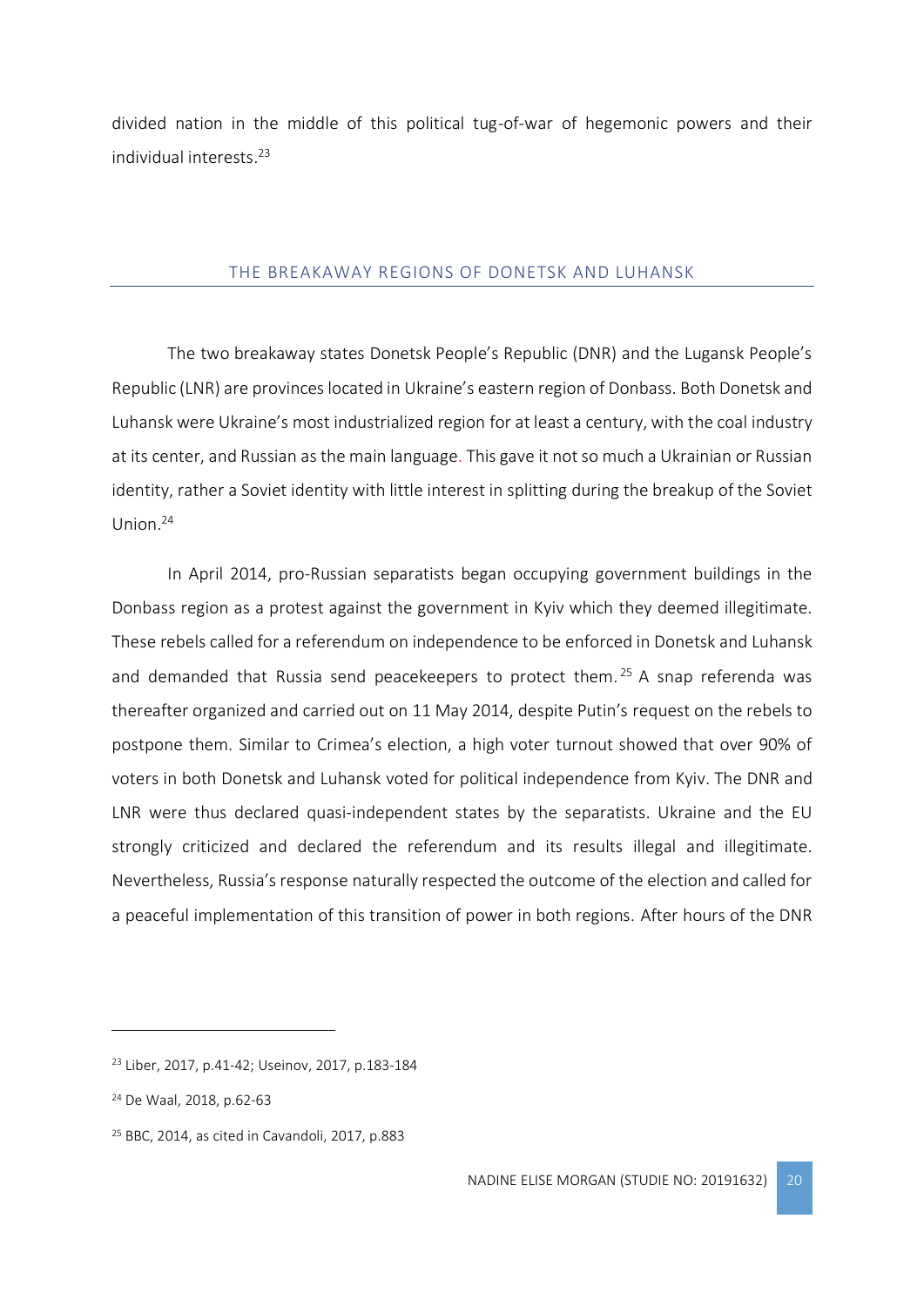declaring itself independent, it asked to join the Russian Federation insisting Moscow to listen to the will of the people, but the votes were recognized by no government, including Russia.<sup>26</sup>

In the early months following the referendum, an alliance of Russian nationalist radicals and locals led the activism and fighting throughout the region. A general assumption within Ukraine and the Western nations believed that Moscow was behind these rebellions. This assumption came about as many believed that the rebellion would have had little chance of success if the Russian government had not directly intervened in the summer of 2014, when it first sent weapons and troops into the conflict zone.<sup>27</sup> However, in September 2014 and February 2015, a ceasefire agreement and a special status agreement for Donbas between signed, between Ukraine, Russia, and the OSCE, known as the Minsk Agreements.<sup>28</sup>

Despite the success these two states may have accomplished as being semiindependent entities, both leaders within the DNR and LNR are aware that Moscow deems them as less essential in comparison to Russia's other geopolitical issues (such as Crimea). This has subsequently left them feeling uncertain about the future of their respective breakaway territories and their current positions within their states. Both leaders of the regions admit their role is very circumscribed especially during decision-making processes, in which Moscow completely excludes them from. Donetsk has especially admitted to their total dependence on Russia despite publicly stating that Moscow's political and military influence over the breakaway state is minimal, in which they must continuously balance the desires of their citizens and the top political powers in Russia.<sup>29</sup>

<sup>&</sup>lt;sup>26</sup> Russian News Agency, 2014; Al Jazeera. (12 May 2014).; The Guardian, 2014; as cited in Cavandoli, 2017, p.883

<sup>27</sup> De Waal, 2018, p.63-64

<sup>28</sup> Bentzen, 2020.

<sup>&</sup>lt;sup>29</sup> International Crisis Group, 2014; Fontanka, 2015, as cited in International Crisis Group, 2016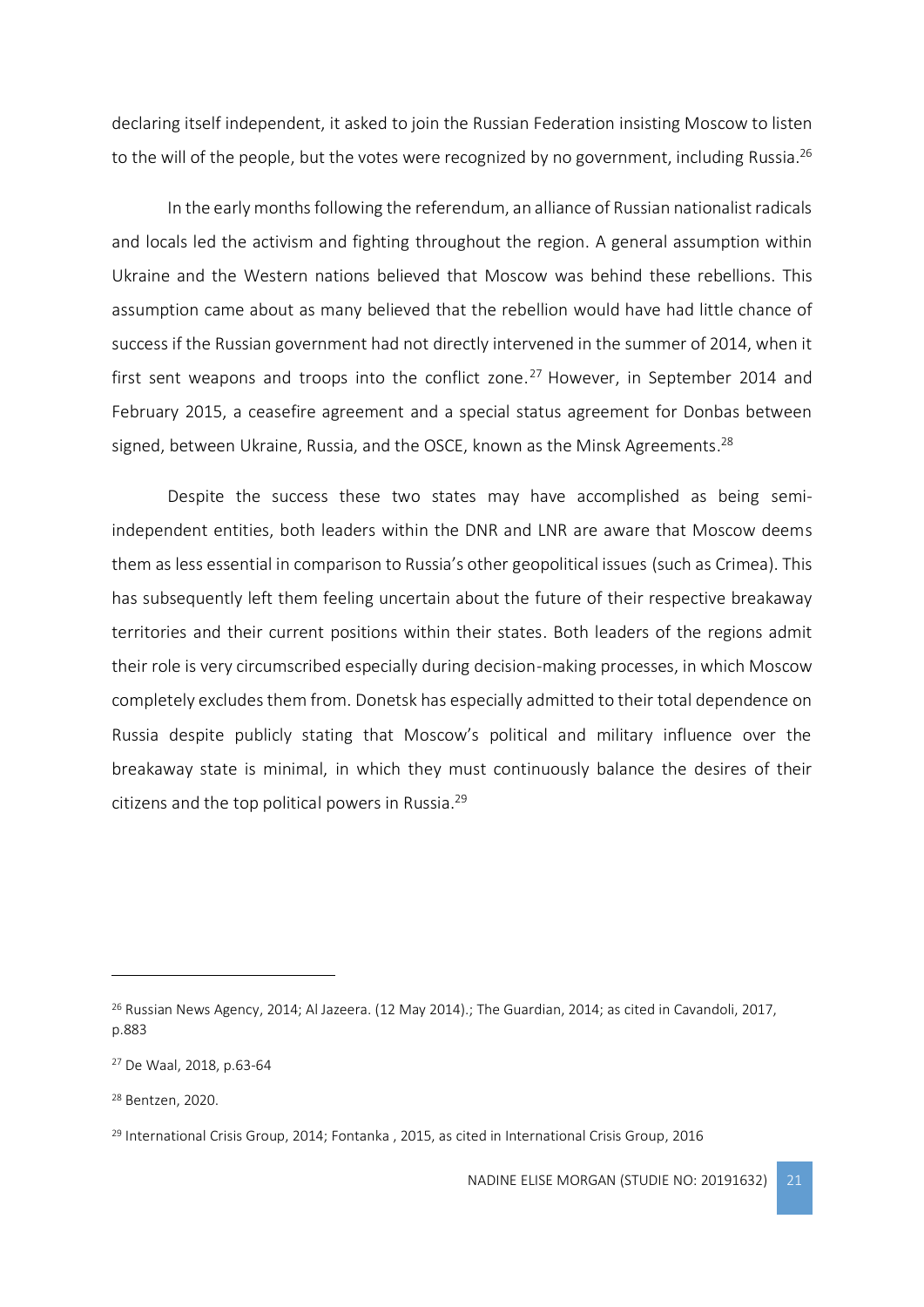<span id="page-22-0"></span>In January 2021, current President of Ukraine Volodymr Zelenskiy appealed to US President Joe Biden in allowing Ukraine to join NATO, over growing fears of Russian troops near the Ukrainian borders, in which Russia claimed were only military training exercises. With NATO troops already positioned throughout Eastern Europe, Russia presents security demands in December 2021 requesting NATO to withdraw its troops and weapons from the region and deny Ukraine from ever joining the alliance.<sup>30</sup> In early November 2021, Russia once again stationed additional military forces along the Ukrainian borders, with over 100,000 Russian military personnel and assets sent to Crimea and the Voronezh, Kursk and Bryansk regions of western Russia. Moreover, additional Russian forces were deployed to Belarus for further military exercises close to the Ukrainian border, and the Russian naval forces were moved from the Baltic and Northern fleets into the Black Sea. Tensions hereafter heightened following a US intelligence assessment the following month, which indicated that Russia may be planning an invasion into Ukraine by early 2022.<sup>31</sup>

On 24 January 2022, NATO orders its military on standby and increases the placement of more ships and fighter jets in eastern Europe. Two days later, the US counters Russia's security demands by reiterating NATO's commitment to its "open-door" policy while offering Russia a "pragmatic evaluation" of Moscow's security and military concerns of NATO expansion, with Russia later responding that its security demands were ignored. The following month, due to growing Western fears over Russia invading Ukraine, the US deploys 3,000 troops to Poland and Romania while affirming they will not send troops to Ukraine, but threat of severe economic sanctions to Russia if Putin takes military action. On the 21 February, Putin orders peacekeeping forcesinto the DNR and LNR, after recognizing them as independent, pro-Russian states. The following day, the US, UK and their allies' sanction Russian parliament members, banks, and other assets in retaliation to Putin's troop order, with Germany

<sup>30</sup> Aloisi and Daniel, 2022

<sup>31</sup> Walker, 2022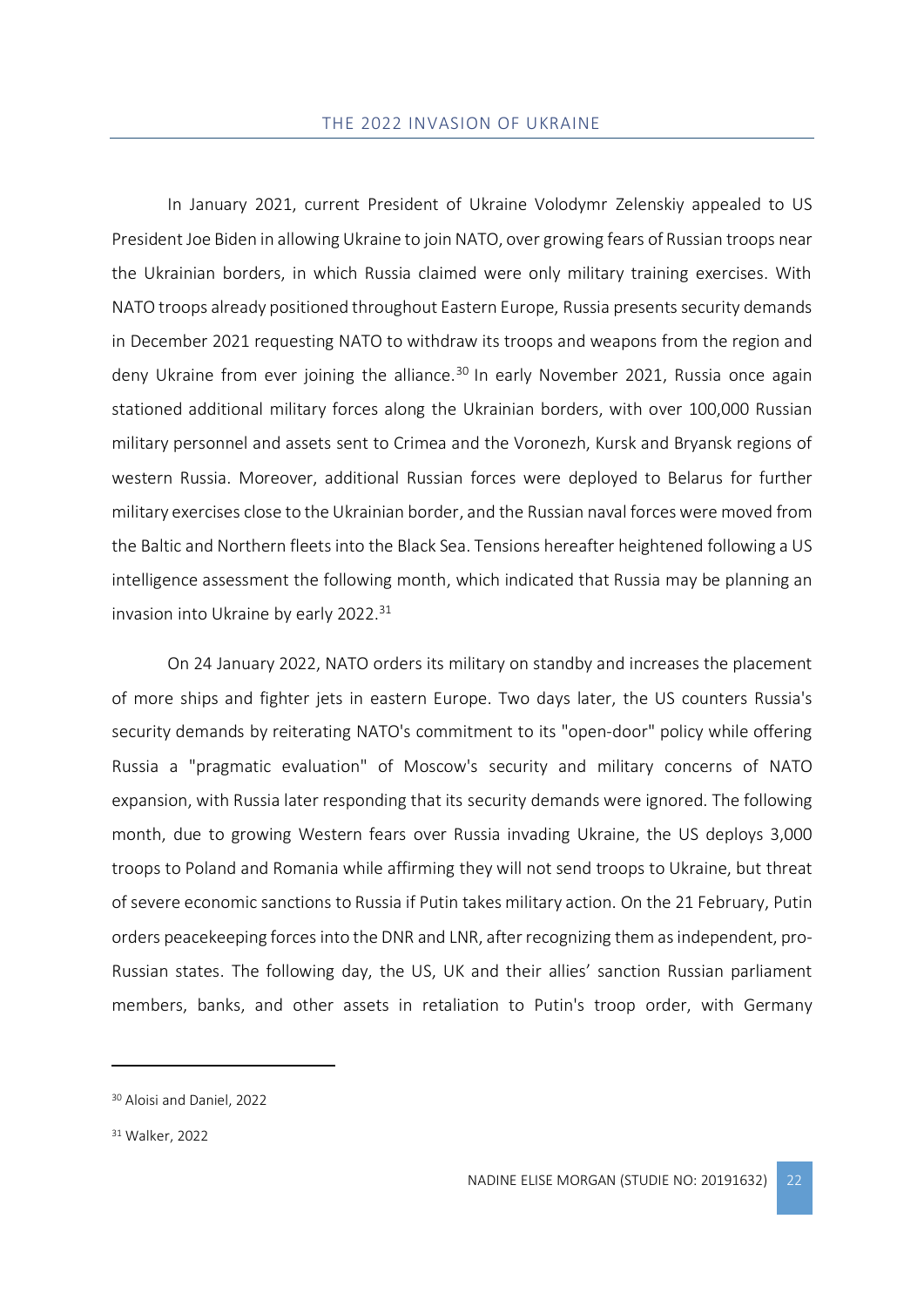suspending the Nord Stream 2 gas pipeline project from Russia. On 24 February 2022 in an early morning address on Russian television, Putin announces Russian forces will perform "a special military operation" in Ukraine, with Russian forces invading from Belarus in the north, Russia in the east, and Crimea in the south. President Zelensky introduces martial law, decrees a full military mobilization of all men aged 18-60 to join the war and forbid from leaving Ukraine, and closes its nations airspace.<sup>32</sup>

According to the OHCHR, from the onset of this war, a recorded 4,577 civilian casualties in the country have occurred, with 1,964 killed and 2,613 injured. Nevertheless, the OHCHR believes that the actual statistics are considerably higher, as the acquiring of data from certain locations where intense hostilities have been ongoing has been delayed and are still pending.<sup>33</sup> The invasion of Ukraine has also resulted in over 4.7 million Ukrainians fleeing to mostly neighboring countries, such as in Poland, Romania, Hungary, and the Czech Republic.  $34$ Moreover, neither Russia or Ukraine's estimates of Russian and Ukrainian military losses have been independently verified but analysts have advised that Russia may be downplaying its casualty rate, while Ukraine could be inflating it to boost national morale. Western leaders believe that between 7,000 and 15,000 Russian soldiers may have been killed, but the exact number is unknown. 35

#### THE KREMLIN'S PERSPECTIVE ON UKRAINE

<span id="page-23-0"></span>The Russian perspective on Ukraine is both a complicated and divisive stance which has resulted in decades of territorial disputes, internal conflicts, international agreements, and war. The two central viewpoints the Kremlin holds regarding the "Ukrainian problem" are: that

<sup>32</sup> Aloisi and Daniel, 2022; Psaropoulos, 2022; Walker, 2022

<sup>33</sup> United Nations, 2022

<sup>34</sup> United Nations High Commissioner for Refugees, 2022

<sup>35</sup> Al Jazeera, 2022, April 8; BBC, 2022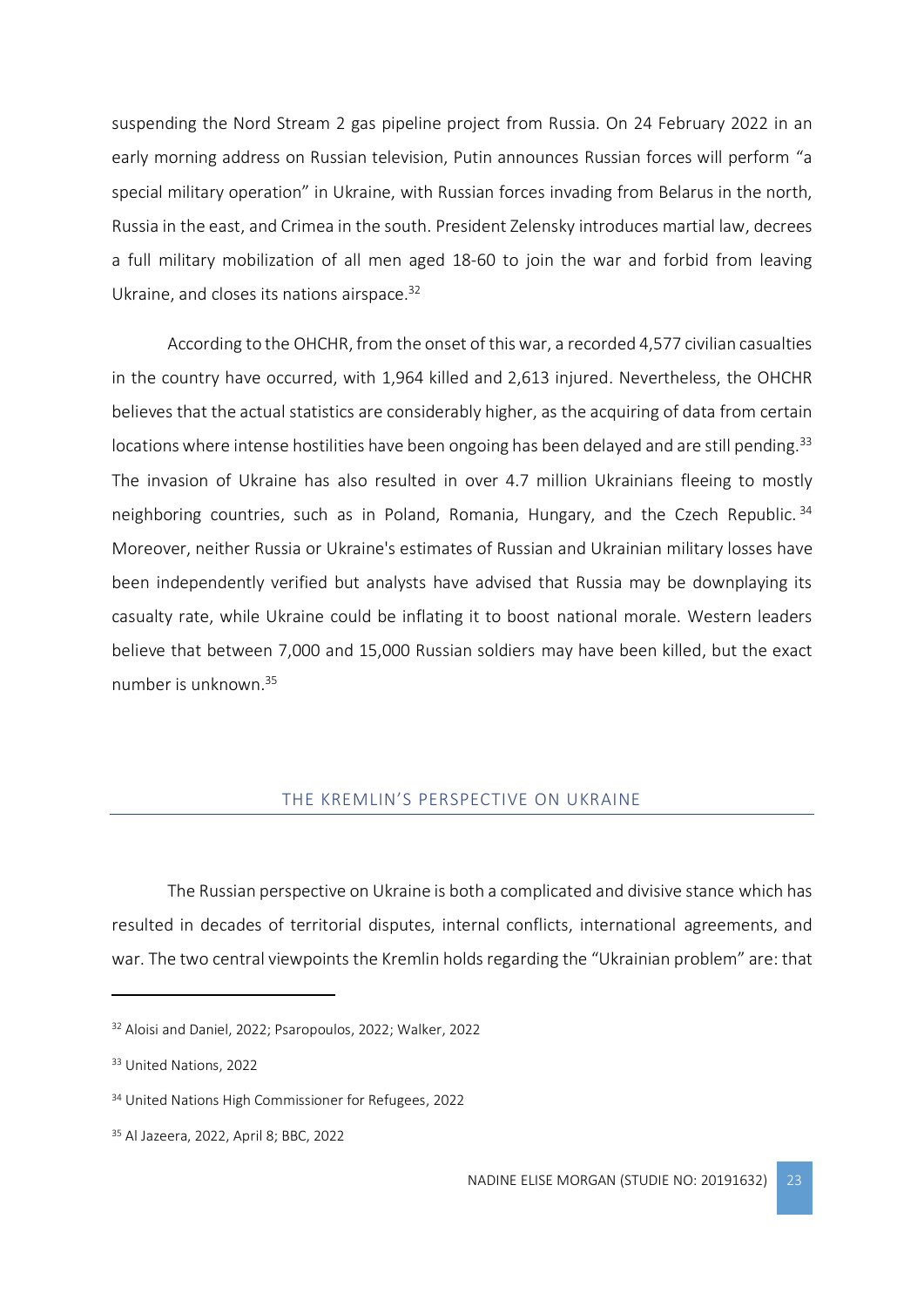Ukraine is an ethnic part of Russia and therefore belongs with the Russian Federation, and Ukraine should be protected by any means necessary to prevent further expansion and membership into NATO to safeguard the Russian Federation against the West.

With the first viewpoint, the annexation and breakaway of Crimea, Donetsk, and Luhansk was justified by Russia under three main reasons. Firstly, that the Russia was protecting Ukraine's ethnic Russian population within these regions, despite it disregarding Ukraine's territorial sovereignty by sending armed forces to Crimea. <sup>36</sup> As expressed within his televised addressed on 21 February 2022, Putin states:

I would like to emphasise again that Ukraine is not just a neighbouring country for us. It is an inalienable part of our own history, culture and spiritual space. These are our comrades, those dearest to us – not only colleagues, friends and people who once served together, but also relatives, people bound by blood, by family ties.<sup>37</sup>

Secondly, Russia recognized the three breakaway states' declarations of independence as valid forms of their independence from Ukraine, despite the separation violating the Ukrainian constitution. Putin believed the actions of the Crimean people fell well within their right to selfdetermination and did not understand the international community's, and most especially the West's, unwillingness to accept this argument but accept Kosovo's separation from Serbia. Lastly, he demanded that the international community recognize Crimea's right to selfdetermination and referred to the mutual cultural heritage the people of south-eastern Ukraine and Russia shared. Moreover, Crimea's historical and civilizational importance to

<sup>36</sup> Cavandoli,2016, p.885.

<sup>37</sup> Putin, February 2022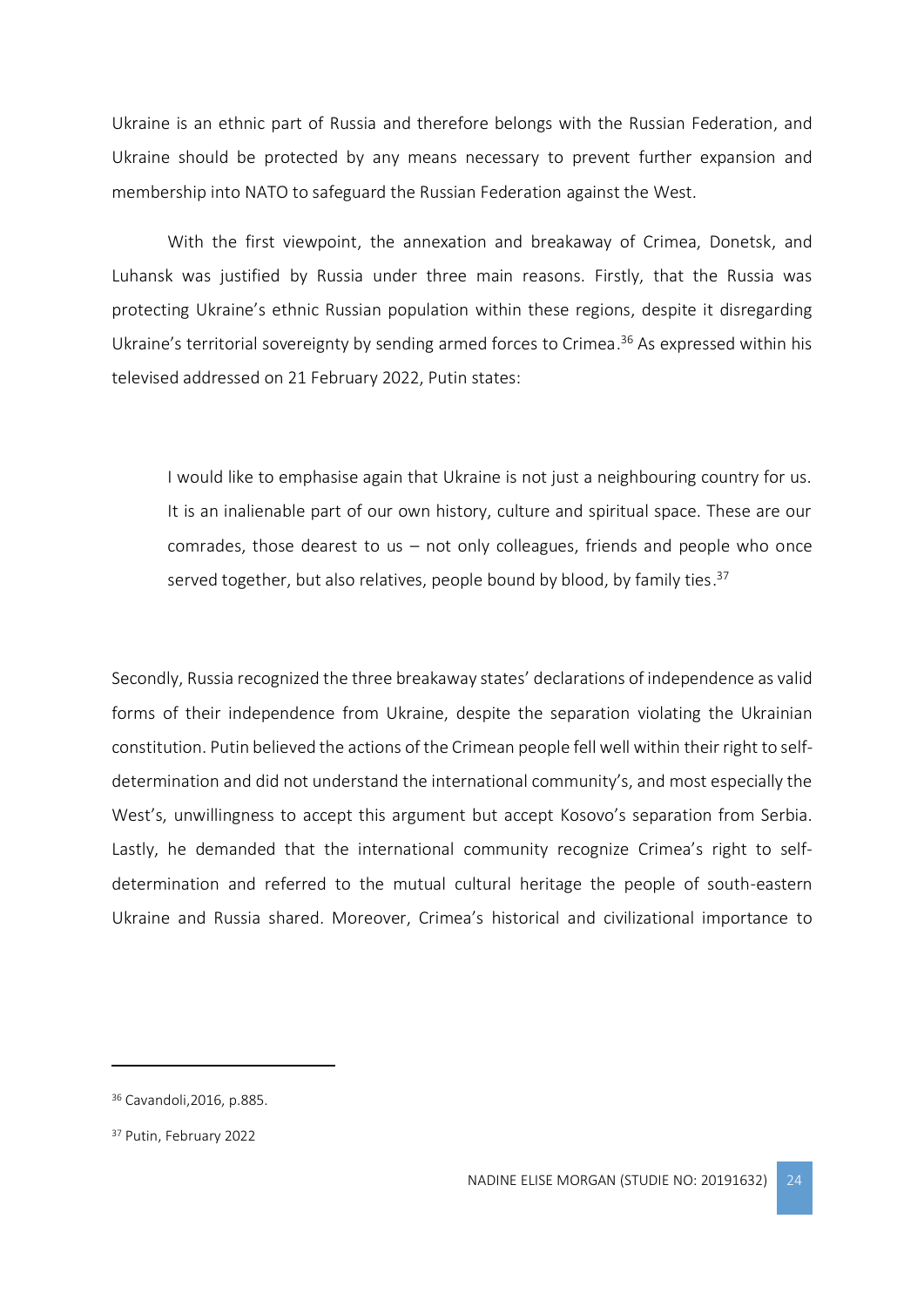Russia was justification for the reunification into the Russian Federation due to the historical injustice of its handover sixty years earlier to Ukraine by Khrushchev. 38

The second perspective which Putin and his supporters have predominate concern over is the spread of the west further into the east through the enlargement of more states into NATO. On 3 April 2008 at the Bucharest Summit Declaration in Bucharest, Romania, NATO announced its invitation to Ukraine and Georgia to join the Western alliance as member states.<sup>39</sup> George W. Bush's administration supported this enlargement, but France and Germany opposed this move in fear of further antagonizing Russia and it resulting in severe economic damage within the EU. But eventually NATO's members agreed to no formal process resulting to NATO membership, but instead issued a statement endorsing Georgia and Ukraine to join the alliance and directly stating "These countries will become members of NATO."40 Unsurprisingly, Russia's reaction towards this announcement was negative, as a famous claim was made between former President of the Soviet Union Mikhail Gorbachev and former US President George Bush in 1990 at the signing of Two Plus Four Treaty regarding to Germany's reunification, in which the US promised the Soviet Union no further NATO enlargement into the east. Thirty years later, Putin and many of his supporters believed the US broke their oath to stop NATO enlargement, and the US claims they never promised a cease in NATO enlargement.<sup>41</sup> Once again in Putin's televised addressed on 21 February 2022 he states:

In 1990, when German unification was discussed, the United States promised the Soviet leadership that NATO jurisdiction or military presence will not expand one inch to the east and that the unification of Germany will not lead to the spread of NATO's military organization to the east. This is a quote.<sup>42</sup>

<sup>38</sup> Cavandoli, 2016, p.885-886; Putin, 2014

<sup>39</sup> NATO, 2008

<sup>40</sup> Mearsheimer, 2014, p.78-79

<sup>41</sup> Wiegrefe, 2022 ; Neal, 2022*.*

<sup>42</sup> Putin, 2022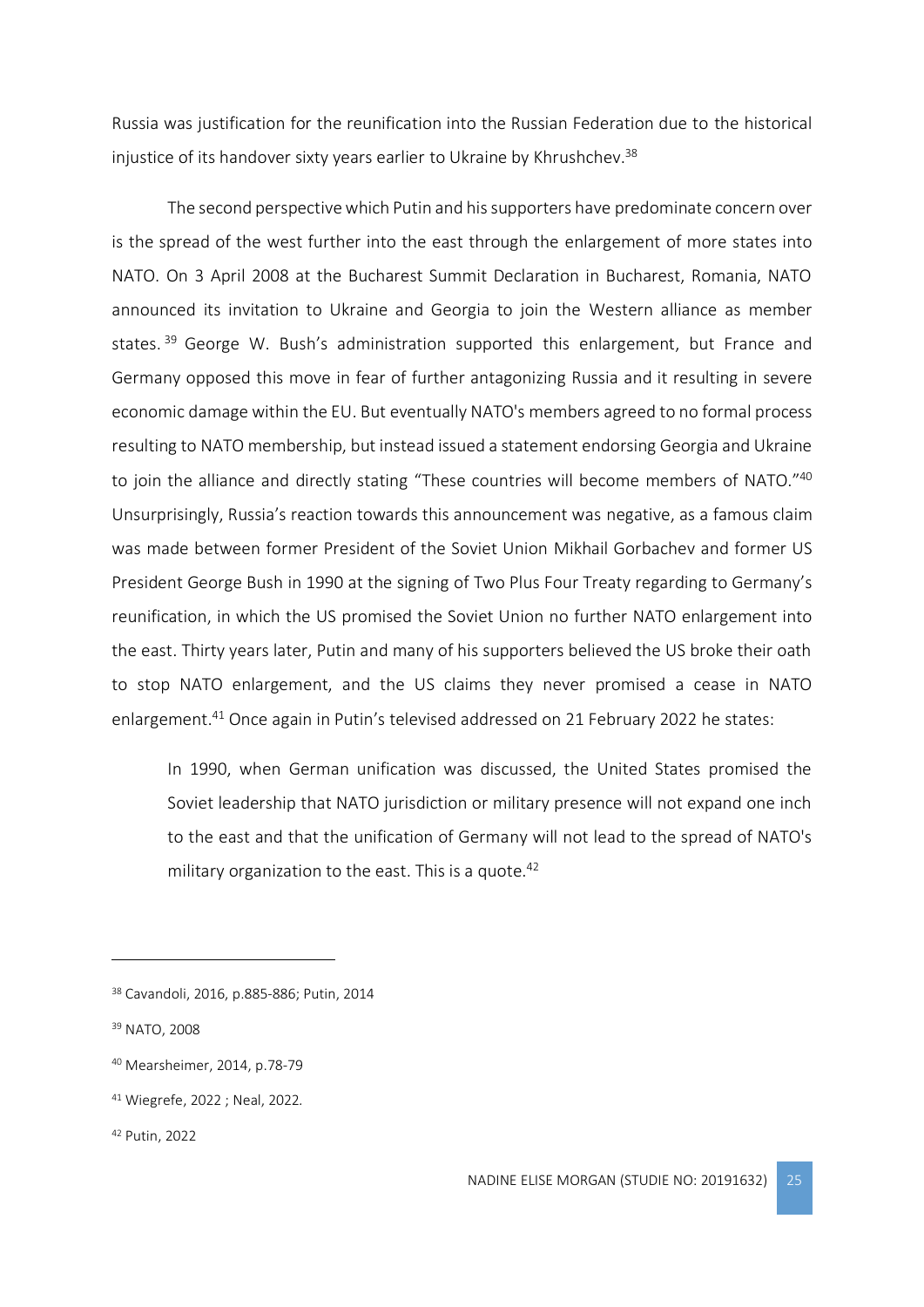For the Russian President, the overthrow of Ukraine's democratically elected and pro-Russian president Viktor Yanukovych was the breaking point. With Yanukovych's flee to Russia and the reinstalment of a new pro-Western and pro-NATO government in Kyiv, Putin became determined to take Crimea, a peninsula which he feared would one-day contain a NATO naval base, and work towards the destabilization of Ukraine until it surrenders its efforts to join the West.<sup>43</sup> In Putin's perspective, Ukraine is the state which links colonization and decolonization as a determination for conquest, connected and justified by a global hegemonic resistance from the west. Putin uses both traditional colonial rhetoric to justify a traditionally colonial war against Ukraine, whilst also claiming the war is a representation of resistance to the international American and Western conspiracy.<sup>44</sup>

# 4. THE POSTCOLONIAL THEORY

<span id="page-26-0"></span>As the main argument of this thesis focuses on Ukraine's political dependencies as a result of its economic dependencies as a former colonized state, it is imperative to tackle the main concepts of the postcolonialist theory in order to evaluate Ukraine's political dependencies. Thereupon, this chapter will address the central arguments and also limits as a new theory, and exemplify in the analysis, how Ukraine shifted its dependencies towards the west due to its recent territorial disputes and conflicts with Russia.

#### CENTRAL ARGUMENTS

<span id="page-26-1"></span><sup>43</sup> Mearsheimer, 2014, p.77

<sup>44</sup> Snyder, 2015,.p.705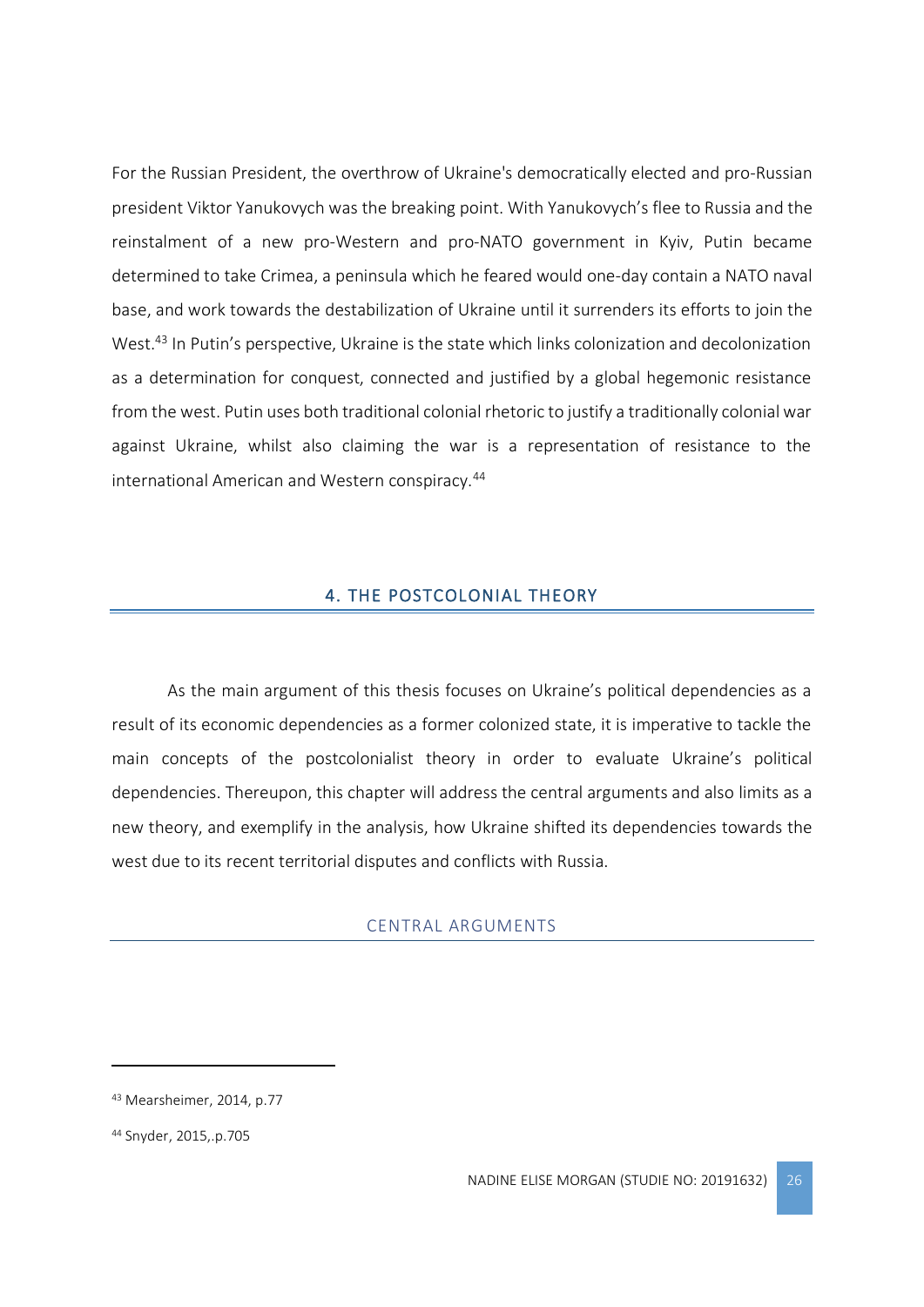Postcolonial theory simultaneously critiques and repels the traditional Western theoretical approaches, such as liberalism, realism, constructivism, by undertaking the anticolonization perspective. Its central arguments encompass anti-colonial conflicts, emancipation, gender, ethnicity, and class, which are all essential elements for liberation from the nationalist and bourgeois, dominant group. Therefore, postcolonialism is the product of the clash of cultures<sup>45</sup>, and should be viewed together in chronological and epistemological terms, in which it centralizes on issues essential to the formation of a global order after the creation of a new empire.<sup>46</sup> Moreover, the postcolonial theory aims to understand the modern world, to which the culture of European modernity (i.e. the nation-state, market system, urban agglomeration) has historical and geographical roots that has overlapped and intertwined with other cultures in deep and complex forms, partially due to colonialism. This understanding may potentially allow developing and transitioning economies to equally participate in the meaning and definitions of economic being and becoming.<sup>47</sup>

As the heterogeneity of the developing and transitioning economies advance in the beginning of the 21st century, likewise did the social polarizations change to that of the colonial era. This occurred during the neoliberal emergence in the western world, in which the social polarization between the developed economies and developing and transitioning economies widened, even within their own nations. Thus, this uneven capitalist global society is one of fundamental factors in the postcolonial world, in which this theory attempts to conceptualize the conditions of the changing forms of a postcolonial hegemonic world.<sup>48</sup> Additionally, it is a dialectical concept that highlights the historical facts of decolonization and questions the theory of sovereignty, as well as the realities of states and ethnic groups emerging into a new imperialistic context of economic and political domination.<sup>49</sup>

<sup>45</sup> Young, 2016, p.10

<sup>46</sup> Quayson, 2000, p.11, as cited in Chernetsky, 2003, p.33

<sup>47</sup> Zein-Elabdin, 2009, p.1154

<sup>48</sup> Ibid., p.1117

<sup>49</sup> Young, 2016, p.57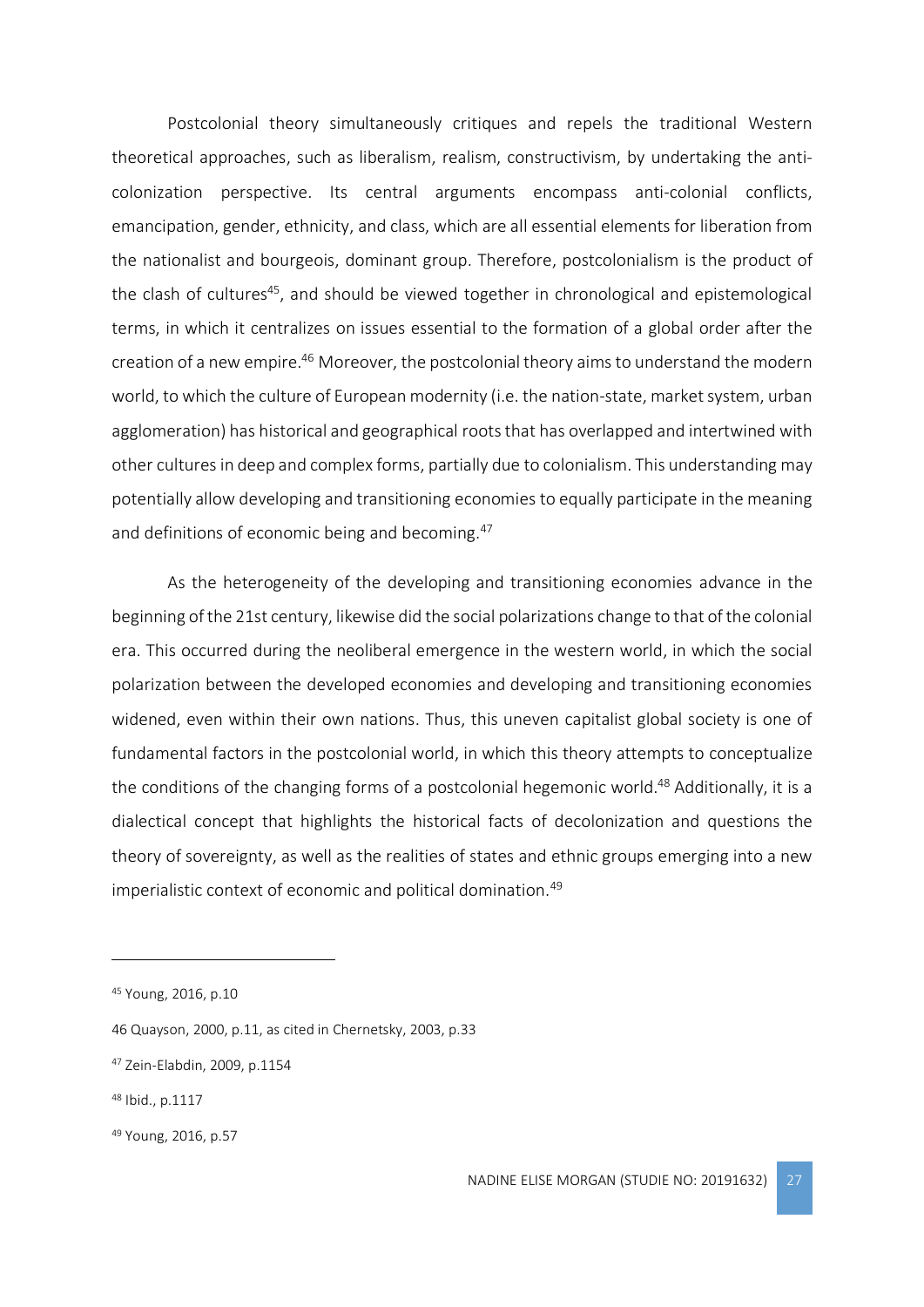In postcolonial theory, it exemplifies how the aftermath of colonialism is still evident in Western cultural imperialism and Eurocentrism. This is due to that the remains of an empire can still influence the formerly colonized states, as much as the colonizing empires themselves, due to the symbiotic relationships between the former colonizers and the former colonized. As a result, a "reverse colonization" occurs,<sup>50</sup> due to the cultural and political impact the former colonizer has had on the colonized, as the dominate cultural and political systems became imbedded and replaced within the colonized nation. Thus, the postcolonial approach critiques Eurocentrism as its central task. This is due that since postcolonialism rejects master narratives, and one of the most powerful contemporary master narratives is the post-Enlightenment, European understanding of history, this theory rejects the cultural and historical hegemony of Eurocentrism. 51

From a postcolonial perspective, colonial hegemonies perceive the colonized cultures and populations as different than their level of development and norm of modernity. Whether or not the colonial hegemonies believe the modernity in the colonized nation can be achieved, it nevertheless portrays the colonizers superior viewpoint of their culture and peoples, over the inferior level of underdeveloped and unmodernized population of the colonized. For this reason, another aim of the postcolonial approach is to dispute the cultural representations of the "other". This is done by conceptualizing the historical and social context of the definition of "others", then exposing the traditional assumptions of ethnicity, gender, and class, and replacing them with alternative ones.<sup>52</sup> Simply put, this theory challenges the different ways how we envision different social groups and utilizes our culturally constructed perceptions, to develop and recreate a different narrative for the minority social and cultural groups.

Moreover, development may be viewed as a colonial discourse through three dimensions. Firstly, the development discourse fixates on the differences between two groups' or nations' economies. For example, when the cultural distinctions are replaced by the

<sup>50</sup> Burney, 2012, p.174

<sup>51</sup> Dirlik, 1994, p.334

<sup>52</sup> Kayatekin, p.1114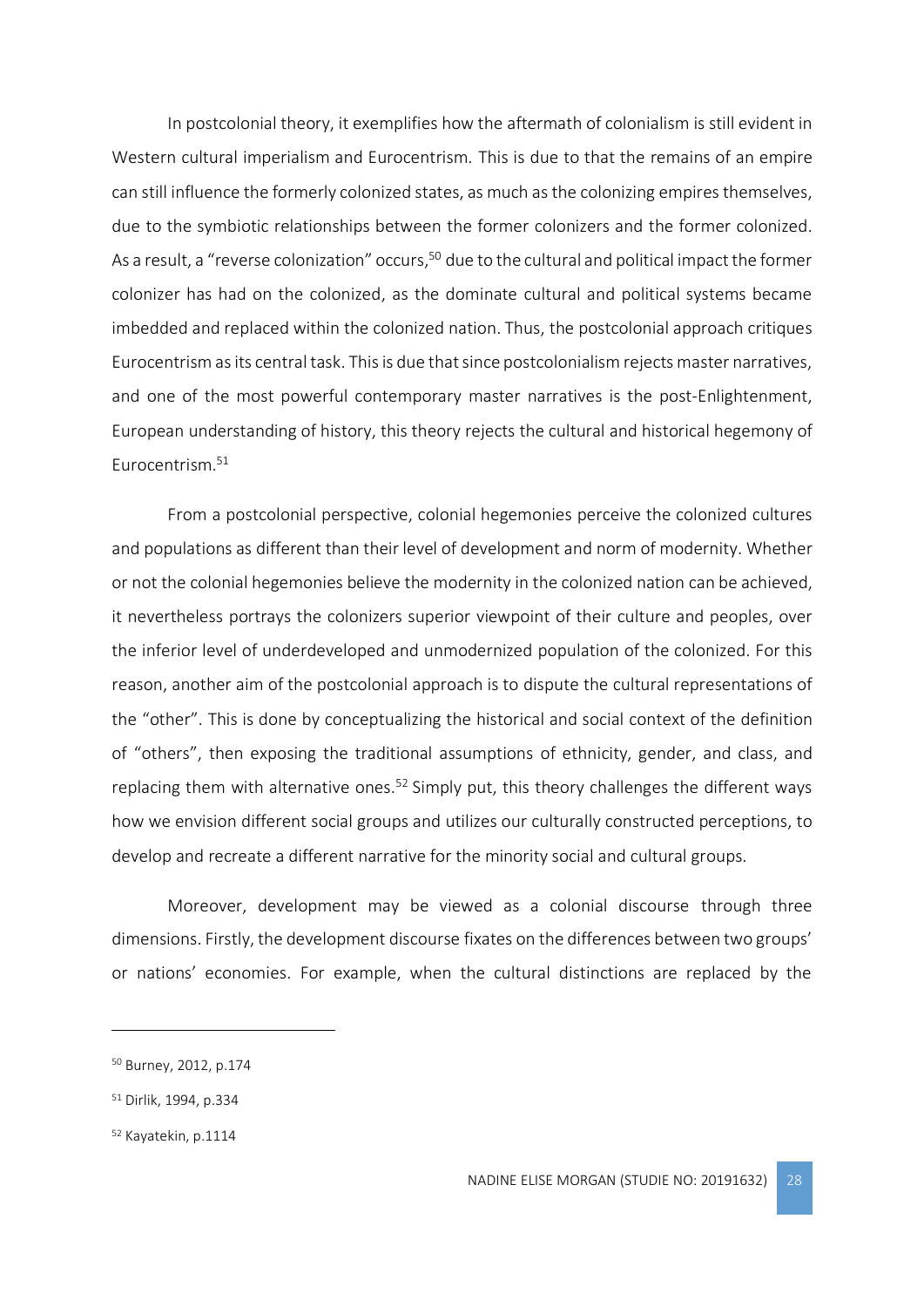measuring of certain data (i.e the life expectancy rate, literacy rate, income, etc.) as the primary criterion to differentiate the colonized culture from the colonizers. Secondly, creating a "problem group" in which describe the "problems" of a certain cultural or ethnic group is dissected and defined based upon stereotypical knowledge. Thirdly, the colonialist's intervention is justified based on deducing the other group as the "degenerate", "uncivilized" or "inferior" group. Their inferiority and "otherness" is not defined by the stereotypical colonial perspectives of savagery and cannibalism, rather the developmentalist viewpoint of poverty and illiteracy, as a result of the colonial era effectively reinforcing a cultural hegemony over developing and transitioning economies.<sup>53</sup>

One of the main limits of the postcolonialism approach is the lack of the postcolonial and post-Soviet discourse. In postcolonialism, which has already been examined, the critizism and observation of colonialism and postcolonialism usually pertains to the former European colonization within South America, Africa, Asia, and North America, but rarely "European-on-European" imperialism. Moore (2001) further expresses the gap within the postcolonial and post-Soviet discourse:

In view of these postcolonial-post-Soviet parallels, two silences are striking. The first is the silence of postcolonial studies today on the subject of the former Soviet sphere. And the second, mirrored silence is the failure of scholars specializing in the formerly Soviet-controlled lands to think of their regions in the useful if by no means perfect postcolonial terms developed by scholars of, say, Indonesia and Gabon. For does not the description of postcoloniality offered here reasonably as well apply to the giant crescent from Estonia to Kazakhstan, which also includes (it is worth mentioning all twenty-seven nations) Latvia, Lithuania, Poland, the former East Germany, the Czech Republic, Slovakia, Hungary, Slovenia, Croatia, Bosnia-Herzegovina, the remaining Yugoslavia, Macedonia, Albania, Romania, Bulgaria, Belarus, Moldova, Ukraine, Georgia, Azerbaijan, Armenia, Turkmenistan, Uzbekistan, Tajikistan, and Kyrgyzstan?<sup>54</sup>

<sup>53</sup> Escobar (1995); Bhaba (1994), as cited in Zein-Elabdin, 2009, p.1159-60

<sup>54</sup> Moore, 2001, p.116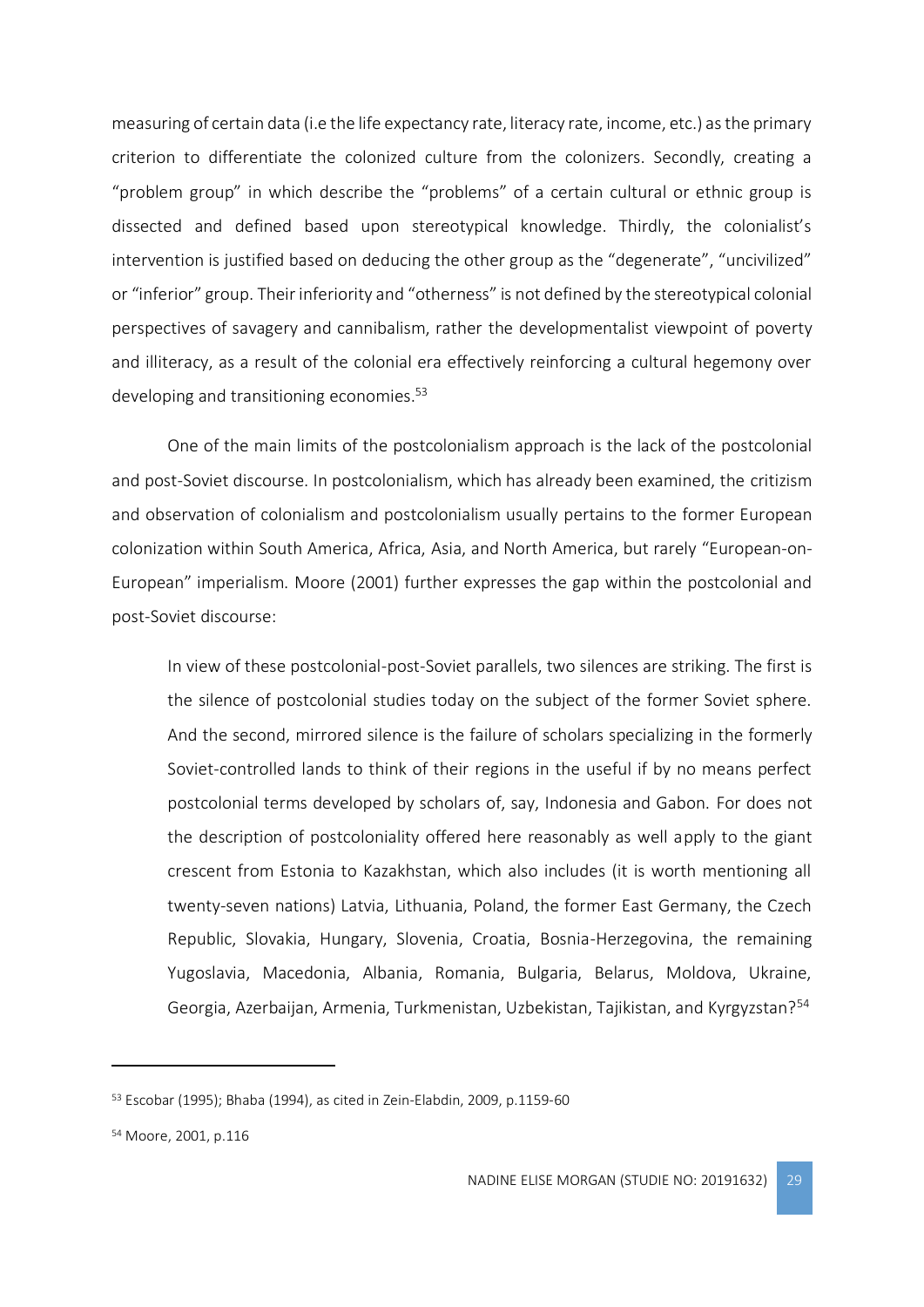<span id="page-30-0"></span>Within this analysis, this chapter will highlight the three major points aforementioned within the introduction of this thesis:

- 1. Ukraine as a postcolonial state due to its colonization by the Soviet Union. The current conflicts occurring within country, specifically in the pro-Russian territories of Donetsk, Luhansk, and Crimea, is due to the USSR (currently Russia's) cultural and political influence due to its colonial legacy and grasp still on Ukraine;
- 2. Due to the territorial disputes and violent conflicts in Donetsk, Luhansk, and Crimea in addition to the Orange Revolution and Maiden Revolution, in addition to the current war in Ukraine, it is shifting its economic and political dependency away from Russia, resulting in a decrease in imports and exports between both actors, and a diminishing in mutual agreements and policies, even prior to the current war in Ukraine; and
- 3. Thus, Ukraine is shifting its economic and political dependency towards the West, specifically the EU. This is evident in the EU's recent integration and economic strategies of the AA/DCFTA with Ukraine, which is causing an increase of imports and exports between both actors for greater European integration.

# <span id="page-30-1"></span>UKRAINE AS A POSTCOLONIAL STATE AND THE USSR AS THE FORMER COLONIZER

The USSR's colonization over Ukraine has had a lasting impact not only on Ukraine's history, but its cultural and national identity. The discourse surrounding identity in Ukraine is usually met with divide between separation of the ethnic Ukrainians to the ethnic Russian population, in which the Russian population is perceived as superior to the Ukrainians. Several scholars have indicated that there exists two national narratives within Ukraine due to its colonial heritage. Firstly, there exists an Eastern Slavic national identity complex is composed

NADINE ELISE MORGAN (STUDIE NO: 20191632) 30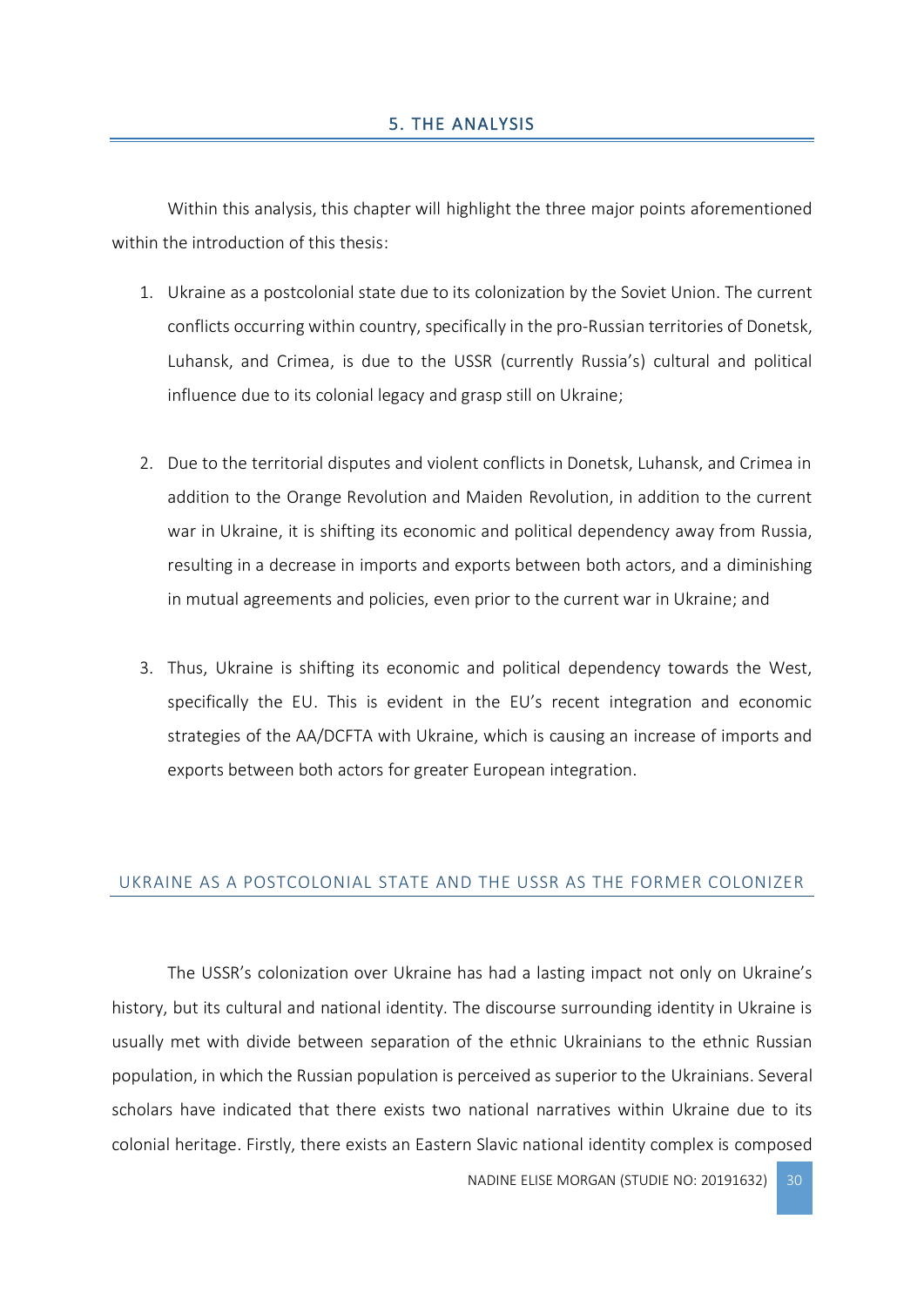of the belief in a common heritage and culture of both Ukrainians and Russians. This national narrative supports close relations with Russia and the integration of Russian culture in Ukraine, in which the national legislation promotes equal status to both Ukrainian and Russian language and culture. On the other hand, the ethnic Ukrainian national identity incorporates a perspective that the nation is based upon an ethnic Ukrainian core, and thus there should be a dominant ethnic Ukrainian culture and language.<sup>55</sup>

However, with however with Ukraine being colonized for most of the past Millennium, it has not been regarded as a historical nation in comparison to historically sovereign nations. Due to the long colonial history and suppression of Ukrainian culture by the Russian empire, the relationship between Ukraine and Russia can be compared to the relationship between the English domination in Ireland. Similar to the Irish, the Ukrainian culture has been looked down upon by Russians, as the English looked at the Irish as inferior, such as through Ukrainian foods, songs, and dance, which diminishes the national culture by a dominant culture, or the colonial culture, in the case of Russia. Similar to the Irish culture, the Ukrainian culture and people do not contain the "classic race ingredient" such as the difference in skin color or other physical characteristics, such as Asians or Africans within a predominately Caucasian society. Instead, the possibility of ethnic superiority and dominance of culture by the Russian colonizer is mistakenly undermined due to both ethnic Ukrainians and Russians sharing the same East Slavic ethnicity. Therefore, the possibility of discrimination is frequently overlooked in Ukraine between both ethnic groups, because the supposed ethnic similarity assumes both groups envision one another as equal, and thus no ethnic discrimination between the two groups occurs.<sup>56</sup> Grabowicz (1995) further elaborates that the conditions of Ukraine and other "white" colonies of Russia also endured the same fate of colonial oppression through cultural suppression:

<sup>55</sup> D'Anieri, 2011); Shulman, 2005, p.59, as cited in Korostelina, 2014, p.272-273

<sup>56</sup> Chernetsky, 2003, p.37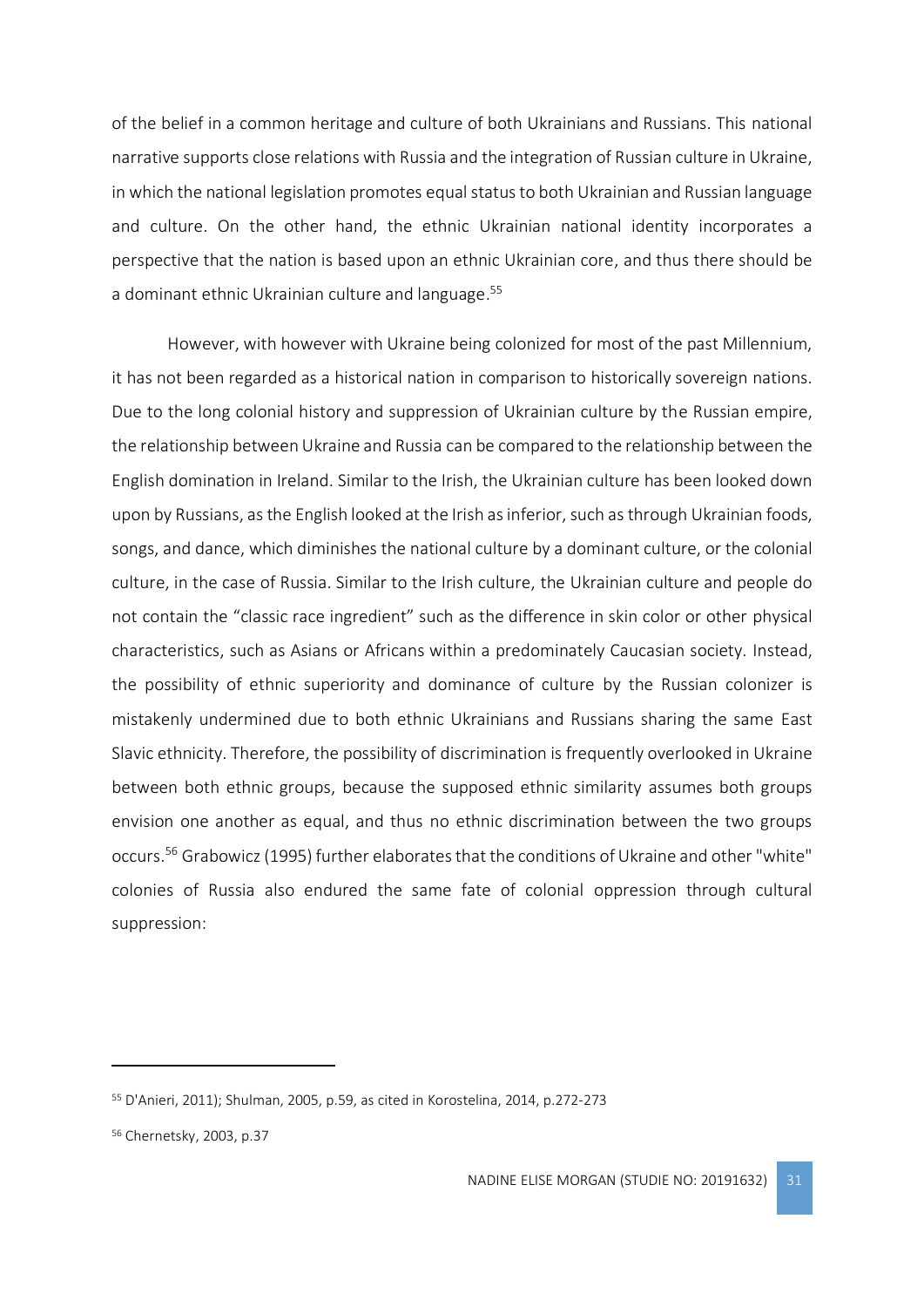There is a basic qualitative difference: decrees were passed limiting and prohibiting such languages and literatures as Ukrainian and Lithuanian, not Russian. Beyond that, membership in the dominant nation transcended class distinction: a Russian laborer could feel superior to a Ukrainian intellectual simply because the latter was a "*khokhol*"; by itself this is racial discrimination without actually invoking color of skin (although that, of course, was also a factor in both the Russian and the Soviet empire: one need only to recall the contempt for the "*churki*"). And when this becomes a pattern of behavior in the so-called ethnic territories, it is hardly distinguishable from the behavior and values of classical colonialism.<sup>57</sup>

Likewise in Ireland, the Ukrainian ethnic identity was not a guarantee for upward mobility and high political office or leadership unless the "denationalization" of their national identity occurred. This "denationalization of elites" resulted in Ukraine's double cultural oppression: with the classical colonial model coupling with the provincial model, as a semi-autonomous state turned into an ethically submissive state. Grabowicz (1995) further explains:

Provincialization in terms of the loss of quality, narrowing of horizons, distortion of intellectual and artistic production, and so on was accompanied by the more classical features of colonial rule, especially economic exploitation and the reshaping of all indigenous cultural institutions ... In effect, while turning it into a province and thus purportedly a constituent part of a larger administrative whole, the imperial goal was to weaken it, to prevent its resurgence by purposefully stunting its growth and infrastructure... Overarching it all was the general discreditation or, as the Soviet term had it, "deperspectivization" of things Ukrainian - in the scholarly sphere, as well as in every other.<sup>58</sup>

<sup>57</sup> Grabowicz, 1995, p.678, as cited in Chernetsky, 2003, p.38

<sup>58</sup> Grabowicz, 1995, p.678-679, as cited in Chernetsky, 2003, p.38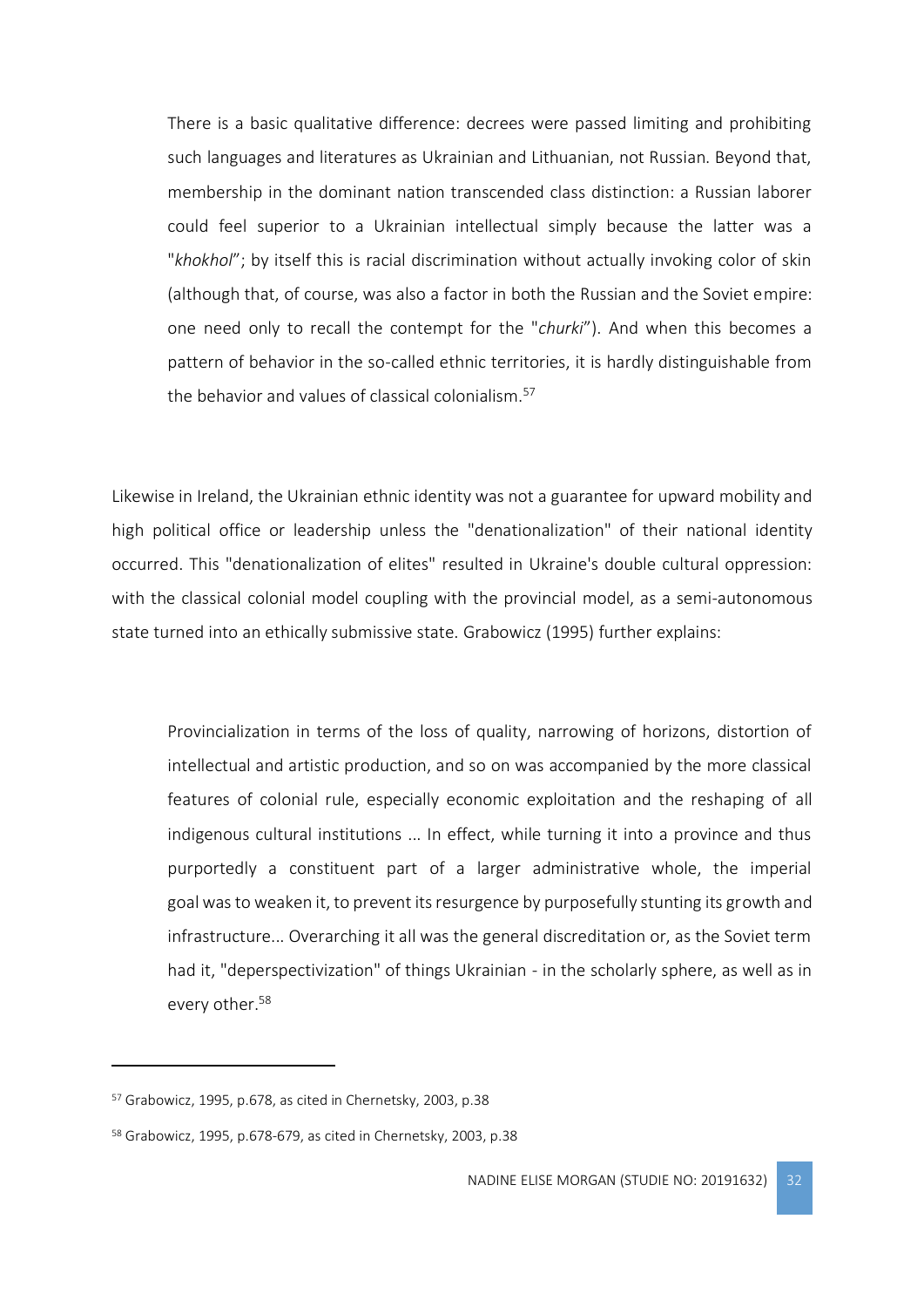As a postcolonial entity, the post-Soviet states consequently inherited an inferiority complex resulting in the uncertainty about their own national identities. Even though these states showed various forms of an inferiority complex, known as the "little Russianism" in Ukraine, they connected their national identities to post-colonial identities, such as the "elder brother" Russia, and Slavic or Eurasian identities. Russia is a main external driver in postcommunist identity building and has been exporting Eurasian or Eastern Slavic identities to Eastern Europe and Central Asia. Russia also pushes the development of civic identities, through building autocrats' state capacity, and destabilizing democratizing states within the post-Soviet region. The desire to associate themselves to the European identity increased due to EU and NATO regional integration and enlargement policies. Thus, both the EU and Russia influenced the attraction of states undertaking opposite foreign orientations, escalating the uncertainty about national identities.<sup>59</sup>

It is imperative to recognize the roll the ethnic Russian territories in eastern and southern Ukraine have also played throughout the recent years. The establishment of the three breakaway territories, DNR, LNR and Crimea, were created to differentiate their ethnic and cultural groups, by "othering" themselves from the ethnic Ukrainians. Due to the former Soviet legacy in Ukraine, and the disconnect they have from the growing Ukrainian culture, the sentiment of "taking back their country" in its former Soviet days influenced the creation of the breakaway states and Russia. For example, Tlostanova (2021) further elaborates:

Many of these groups are postsocialist and postcolonial others at once who will always be excluded from the European/Western/Northern sameness into exteriority, yet due to a colonial-imperial configuration will never be able to belong to any locality —native or acquired. Such groups are often products of a specific Soviet creolization detached

<sup>59</sup> Chernetsky 2003; Kuzio 1998, 2002; Riabchuk 2002; Kuzio 1998; Franke et al. 2010; Gawrich et al. 2010; Melnykovska & Schweickert 2008, 2009, Aslund & Kuchins 2009; Kagan 2008; Ambrosio 2009; Tolstrup 2009, as cited in Melnykovska et al., p. 1056-7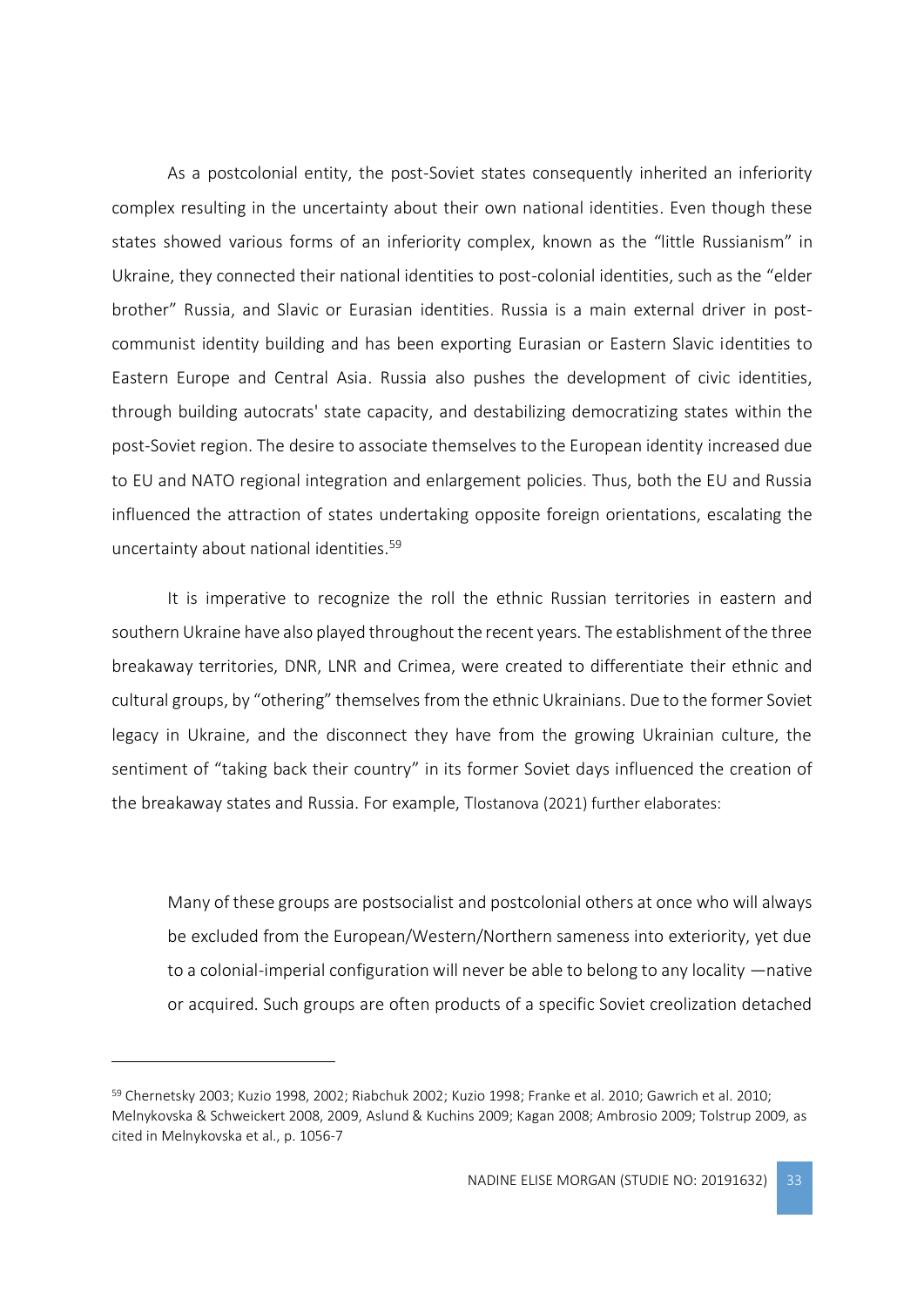from any mono-ethnic cultural belongings, born and brought up in the Russian (imperial) linguistic continuum and within the late Soviet intelligentsia culture oriented towards the West. The imperial sameness inside the USSR and Russia has continued to exoticize and demonize them as a colonial other on many levels. Yet the binary opposition of ethnic culture fallen out of time and the modern and progressive dimension which could be only Russian/Soviet or Western/global does not hold anymore.<sup>60</sup>

Furthermore, it is essential to recognize that those who participated in the occupation and violent conflicts that emerged throughout the recent years in Ukraine, were also ethnic Russians, or even ethnic Ukrainians who felt misrepresented within their own society. This physical border between the regions and the rest of Ukraine is indicative of a cultural wall or divide between two ethnic groups. Due to the former colonialism in Ukraine, and the cultural and ethnic disparities that come along with it, the aftermath of such a penetrating hegemonic force in a state would naturally have everlasting effects when the former colonizer repeatedly intervenes and provides support to its ethnic group within that state. Thus, regardless if an empire dissolves or disseminates, the cultural colonialism of that empire can remain and continually penetrate and influence a society, as culture is a part of the human identity and cultural identity may be passed on as long as humans are in existence.

Within the DNR and LNR, the financial and military support from the Russian government to maintain their respective regions goes as far financing its residents pensions, government salaries, and social benefits. For example, in December 2016, the DNR reported that with a current population of 2 million (and Luhansk over 1.5 million), more than 640,000 residents were receiving monthly pensions and approximately 110,000 recipients received child and family allowances. The DNR expressed that it lacked the skills and administrators to maintain such a system, but the main concentration by Russia is focused and financed around their military and security institutions. Moreover, approximately \$40 million a month goes

<sup>60</sup> Tlostanova, 2021, p.171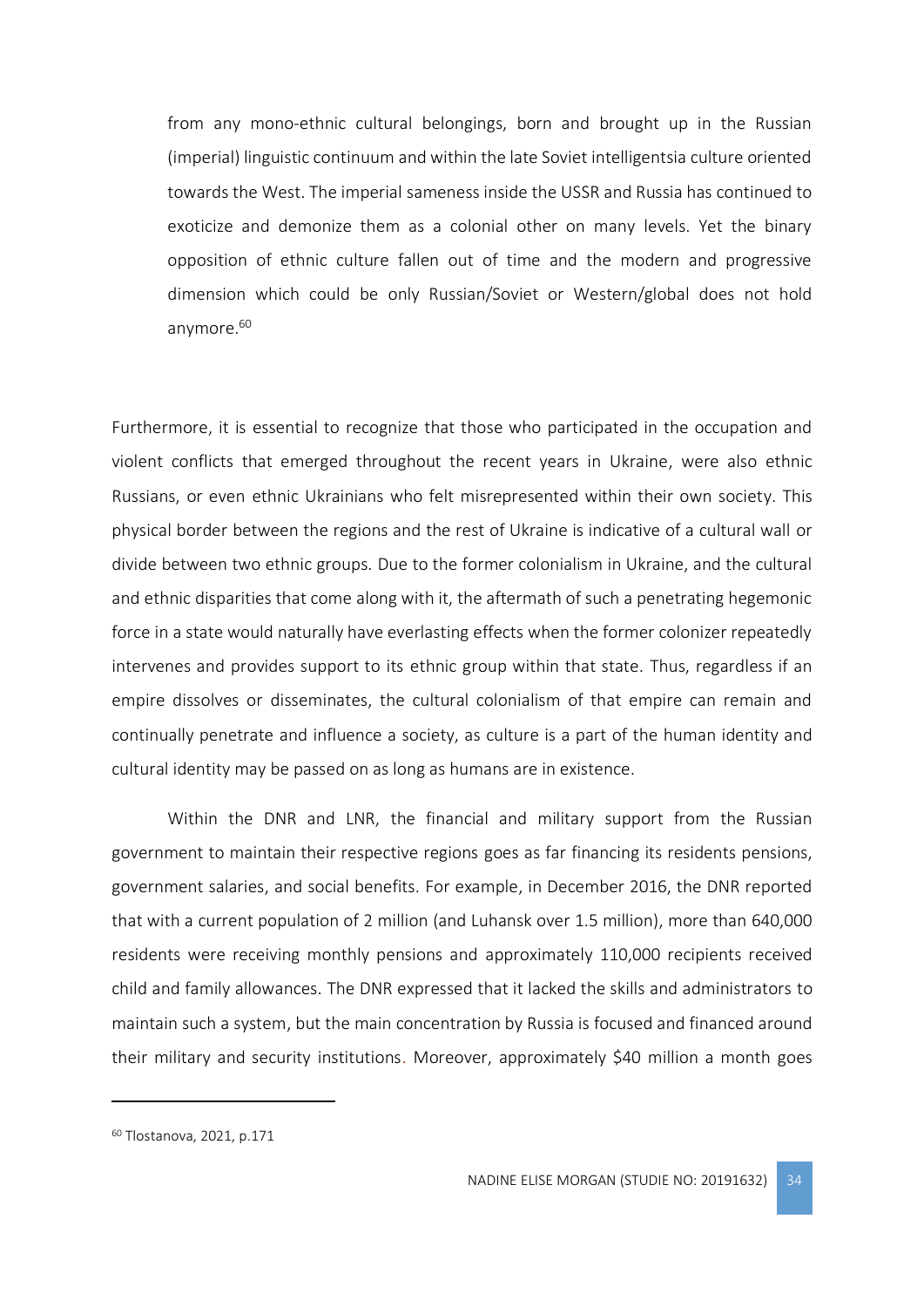towards the DNR pensioners. If one includes the additional 410,000 LNR pensioners, then the total amount exceeds \$700 million a year for both regions alone. Social benefit payments accumulate to over \$3.5 million in 2016, for about 110,000 DNR residents, however the government salaries with the region are unknown, but pensions, allowances, and state salaries may exceed \$1 billion a year within the regions.<sup>61</sup> Therefore, these two regions are not simply breakaway states in which reside a small minority of individuals, but contain administrative, military and security systems for the ethnic populations which reside within these borders.

In conclusion, it is evident that the cultural and ethnic influence of the USSR and Russia exists past the fall of the Soviet empire, through the establishment of the three breakaway territories in Ukraine, and the importance they serve for Russia in maintaining its sphere or influence within the nation.

#### UKRAINE'S ECONOMIC AND POLITICAL SHIFT FROM RUSSIA

<span id="page-35-0"></span>As a former party to the Commonwealth of Independent States, Ukraine's trade relations with Russia and the other Eastern European and Asian member states diminished after the Ukrainian revolution and subsequent territorial disputes in its eastern and southern regions. At first, in order to avoid the emergence of a strong CIS without Ukraine, it prioritized its bilateral relations with Russia by signing a free trade agreement was in June 1993. This agreement was a method to move relations from the system of planned deliveries to market principles and stop the decline in bilateral trade between Ukraine and Russia. However, this agreement provided limited trade liberalization for Ukraine, containing no disciplines for breaches of its provisions. Moreover, Ukraine become more vulnerable to Russia's superior bargaining power in a bilateral context, due to weak multilateral CIS framework in halting Russia's hegemonic position over the post-Soviet region. <sup>62</sup> Ukraine's economic

<sup>61</sup> International Crisis Group, 2016, p.4-5; Al Jazeera, 2022, February 21

<sup>62</sup> Dragneva and Wolczuk, 2014, p.683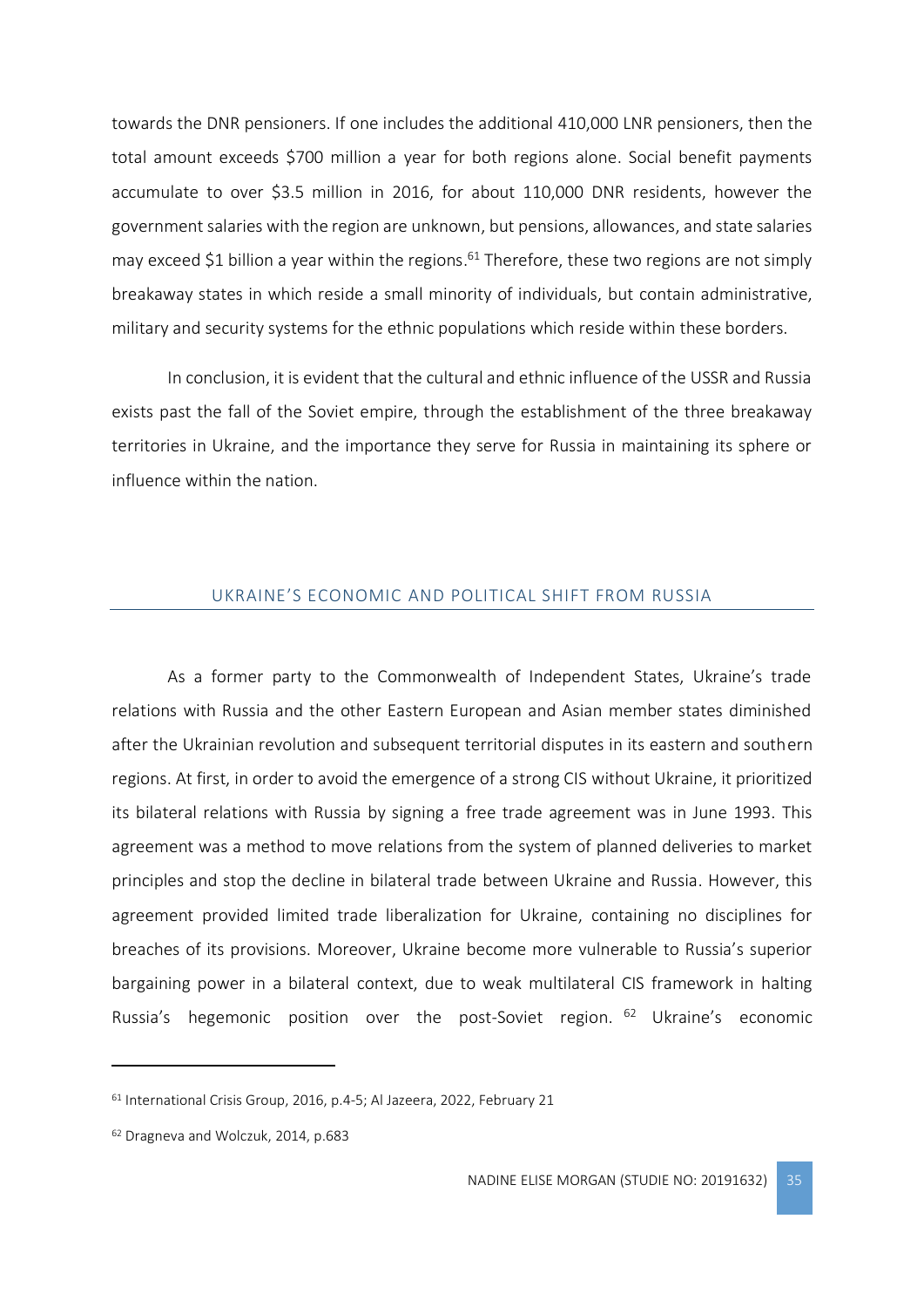interdependence with Russia wash high during the 2000s, with many of its main manufacturing outputs was powered almost entirely by Russian gas. While Russia was heavily reliant on Ukraine's gas pipelines to transport hydrocarbons to customers in the west, energy-poor state, Ukraine's dependence was far greater on Russia with regard to trade and energy than the other way around. For example, in 2011 Russia accounted for almost 28% of Ukraine's trade, yet Ukraine accounted for less than 5% of Russia's trade. Thus, Ukraine relied more on energy supplies from Russia was one of the largest consumers of Russian gas in the world at the time.<sup>63</sup>

Following the economic crisis of 2008–2009, the Ukrainian government and oligarchs acknowledged their vulnerability to Russian restrictions ad hoc protectionist measures on trade. Before the economic crisis, the Ukrainian elites did little to prepare for the consequences of reorientation through reform, while economic dependency on Russia increased during the late 2000s, due to Ukraine's unreformed economy and outdated technological capacity (especially with regard to more value-added goods, such as machinery), which made it difficult for Ukraine to capture other markets, including the EU's. <sup>64</sup> The Ukrainian government thus sought out a new legal framework with the CIS and joined the trade agreement in 2011. The focus of the CIS was designed on to focus solely on trade issues, which was beneficial for the country, as they could simultaneously pursue EU integration as the CIS was deemed compatible with DCFTA. The fact that the Ukrainians initiated the DCFTA before ratifying the CIS exemplifies the significance of the EU trade agreement to the Ukrainian elite. Nonetheless, the offer of a CIS was not designed to liberalize trade, rather to draw Ukraine further into the EACU which became evident in Annex 6 of the trade agreement. This allowed Russia to raise tariffs, provided the amount of Ukraine's imports increased, and created vague provisions regarding the preconditions and the process of activating it, allowing for selfinterpretations by Russia. As a result, Ukraine received little benefits from the CIS and became more vulnerable to the general consequences deriving from Annex 6. 65

<sup>63</sup> Dragneva and Wolczuk, 2014, p.680

<sup>64</sup> Gnedina & Sleptsova, 2012, as cited in Dragneva and Wolczuk, 2014, p.681

<sup>&</sup>lt;sup>65</sup> Dragneva and Wolczuk, 2014, p.691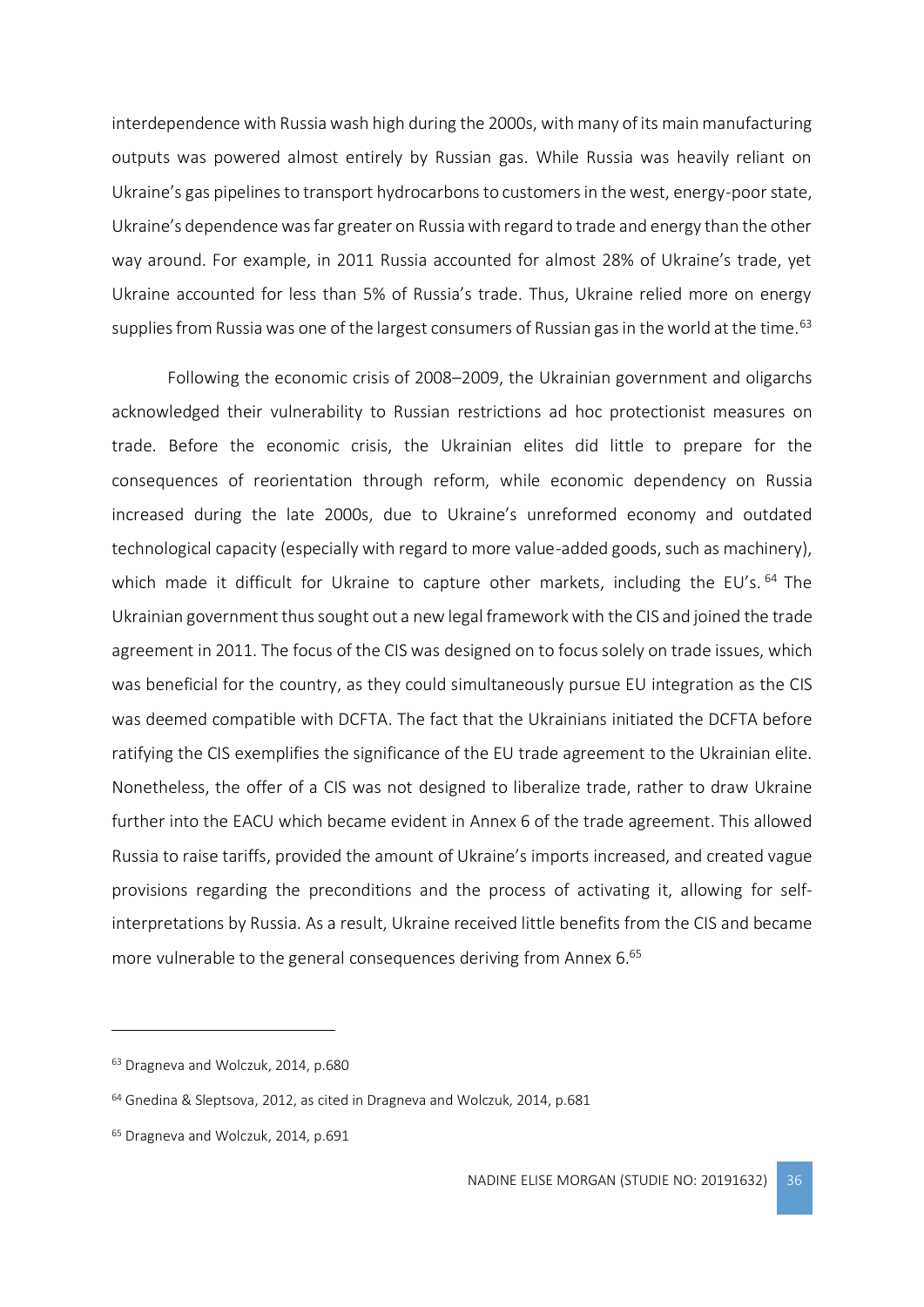In 2014, Russia's strategy shifted to coercion and the energy and trade dependence between both states fell sharply. With the EU's AA/DCFTA agreement coming into effect in 2016, Russia suspended its free trade agreements with Ukraine. Both nations placed restrictions on each other's imports with Russia included banning Ukraine on certain European goods that had been in place since August 2014. Trade also dropped due to an economic slump with Ukraine falling into a 3-year recession between 2013-15, and the Russian economy also dropping between in 2015 and 2016, as global oil prices decreased. This declined was due to the effects of the regional slowdown between 2014 to 2016, in addition to Russia's continual crackdown on goods transiting through its country and from Ukraine. By autumn 2015, Russia's share in Ukraine's trade fell to 18.2%, whereas the EU's grew to 31.5%. By 2016, Ukraine's trade with the CIS, excluding Russia, had dropped to \$6.3 billion, a 50 percent lower amount than in 2018, and compared to \$15.4 billion in 2011. Russia's last attempt was to revise the terms of the AA in trilateral talks with the EU and Ukraine using the threat of activating Annex 6 of the CIS, and with the hopes of at least halting the DCFTA. But with the EU and Ukraine finding their complaints to be baseless, Russia eventually stopped applying the CIS to Ukraine and introduced the MFA tariffs as of January 2016, ending the free trade agreements between both states.<sup>66</sup>

# UKRAINE'S SHIFT TOWARDS THE EUROPEAN UNION

<span id="page-37-0"></span>The basic framework for the alignment of Ukraine's foreign and security policy with the EU begin in 2000. Both actors have since signed several bilateral agreements aimed at strengthening mutual cooperation, such as the 2002 Mechanisms for Consultations on Crisis Management, the 2005 Agreement on the Security Procedures for the Exchange of Classified Information, and the 2005 Agreement Establishing a Framework for the Participation of

<sup>66</sup> Dragneva and de Kort, 2007, as cited in Bhutia, 2019; Varfolomeyev, 2015; Dragneva & Wolczuk, 2015, as cited in Dragneva and Wolczuk, 2014, p.694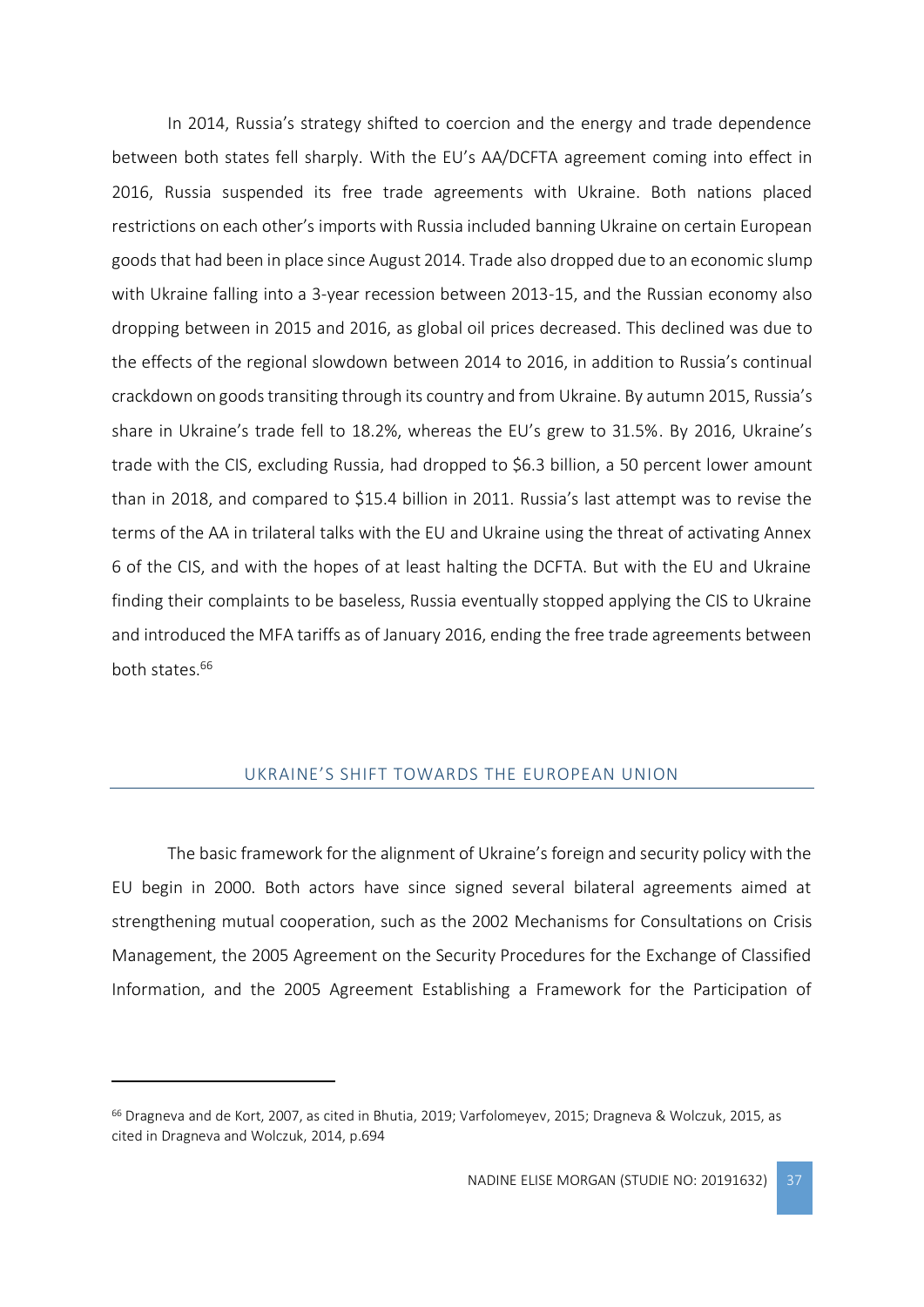Ukraine in the EU-led Crisis Management Operations (2005). <sup>67</sup> Following the 2004-2005 Orange Revolution, the EU agreed to Ukraine's appeal for a new legal framework, despite denying Ukraine EU membership.<sup>68</sup> This new framework became known as the Association Agreement (AA) which emerged in 2007, whereas the negotiations on the economic part of the agreement was launched after Ukraine's accession to the WTO in 2008, which is known as the Deep and Comprehensive Free Trade Area (DCFTA). However, while Ukraine demanded stronger relations with the EU appealing for deeper integration and EU membership, Ukrainian elites were averse to face the high economic consequences of moving away from Russia.<sup>69</sup> Former Ukrainian President Yanukovych acknowledged that integration with the EU was the strategic choice for Ukraine at the time and continued concluding negotiations on the AA. Yet, with the EU's lack of a long-term solution on a Ukrainian modernization plan, in addition to no instant solution to Ukraine's accumulated problems, the European integration process appeared insurmountable to Kyiv. In addition, as a result of Yanukovych's authoritarian actions and selective impediments towards political opponents, such as the imprisonment of key opposition figures, namely Yulia Tymoshenko, the EU made the signing of the AA conditional upon democratic reforms in Ukraine.<sup>70</sup>

Furthermore, the AA was intended to align Ukraine's foreign, security, and defense policies with those of the EU at bilateral, regional, and multilateral levels. Through the AA, both parties (specifically Ukraine) would strive towards peaceful resolutions concerning regional conflicts and reaffirm their commitment to sovereignty, territorial integrity, and the uphold of borders in accordance with the Charter of the United Nations and the Helsinki Final Act of 1975. Or as stated within the 2015 Association Agenda, an instrument aimed to prepare and facilitate the full implementation of the AA, to "intensify consultations and coordination through available diplomatic and military channels to address international issues of common concern, including and especially challenges to commonly shared principles of international

<sup>67</sup> Emerson and Movchan, 2021, p.41-42

<sup>68</sup> Dragneva & Wolczuk, 2014, 2015, as cited in Dragneva and Wolczuk, 2016, p.689

<sup>69</sup> Dragneva and Wolczuk, 2016, p.689

<sup>70</sup> Dragneva and Wolczuk, 2016, p.689-690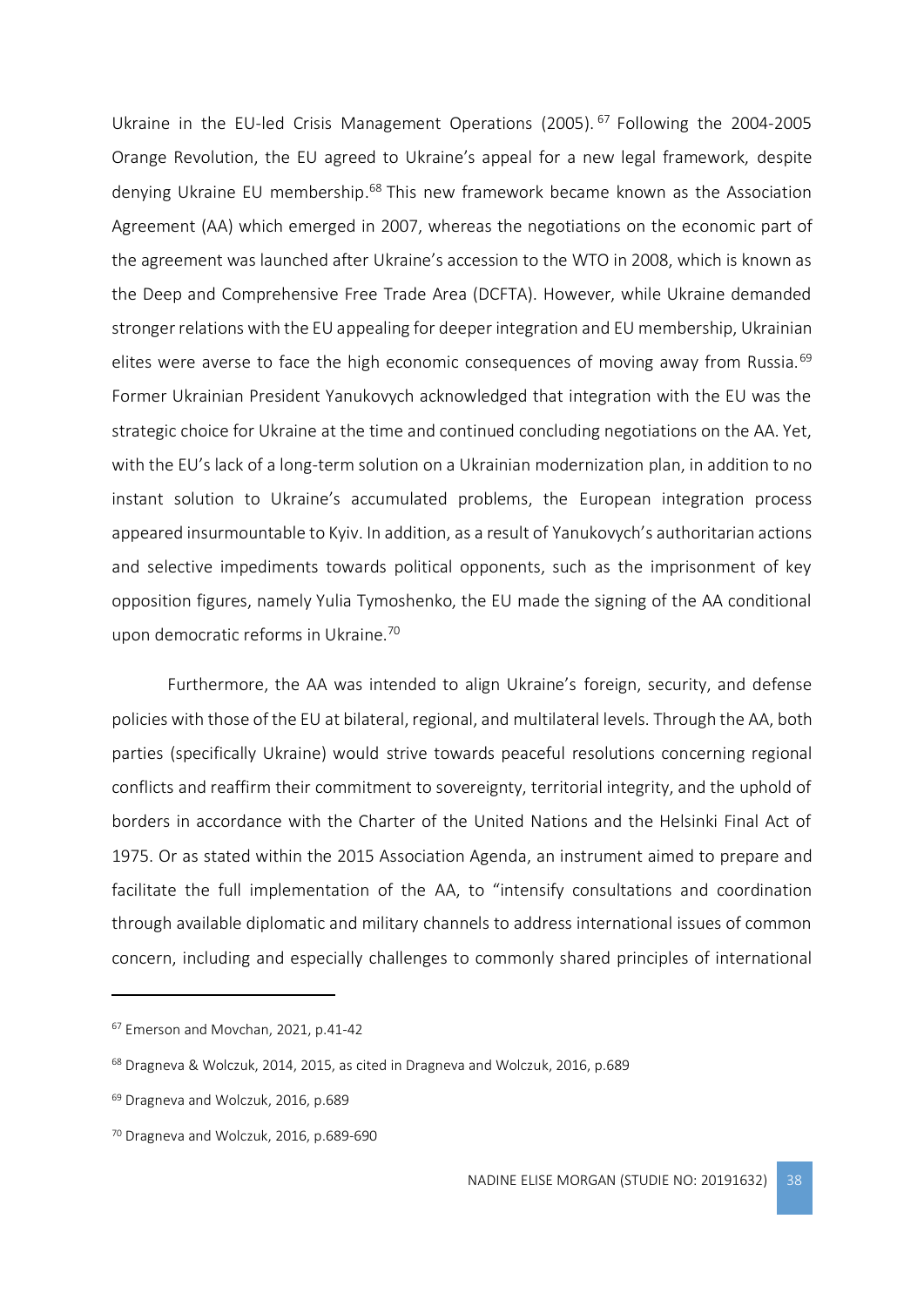peace and security". The Association Agenda further mentions that the parties will utilize the bilateral and multilateral mechanisms to manage a sustainable political solution for the illegal activities caused by Russia in Donetsk and Luhansk Oblasts. Moreover, in Paragraph 3, Section 7 of the Association Agenda, it includes the implementation of an Action Plan on the border sector between Ukraine and Russia at the administrative line with Crimea by increasing Ukrainian authorities at the central and regional levels.<sup>71</sup>

However, the fire that really ignited the transition of Ukraine to look westward, was the government changeover following the Maiden protests of 2013, when the national government sought further democratic reforms by strengthening closer ties with the European Union. As Snyder (2015) states:

The prospect of an association agreement with the EU was popular in Ukraine because it was seen as a step forward toward the rule of law. The political theory that governed the actions on the Maidan was a simple one, but it was often overlooked. It had to do with a positive logic of integration. Civil society, the state, and Europe were all dependent on one another. The state needed civil society to push it toward Europe and it needed Europe to push it away from corruption. Integration would reinforce sovereignty and sovereignty would reinforce integration but not automatically—not without a large number of Ukrainian citizens being willing to take risks.<sup>72</sup>

Therefore, EU integration produced two different reactions from Russia and Ukraine. Russia further feared that western expansion would weaken the relationship between Ukraine and Russia, expanding further east, and dampening its economic policies between it and the other post-Soviet states. Ukraine, on the other hand, found that the DCFTA provided a better

<sup>71</sup> European Commission 2015; Emerson and Movchan, 2021, p.39-40

<sup>72</sup> Snyder, 2015, p.703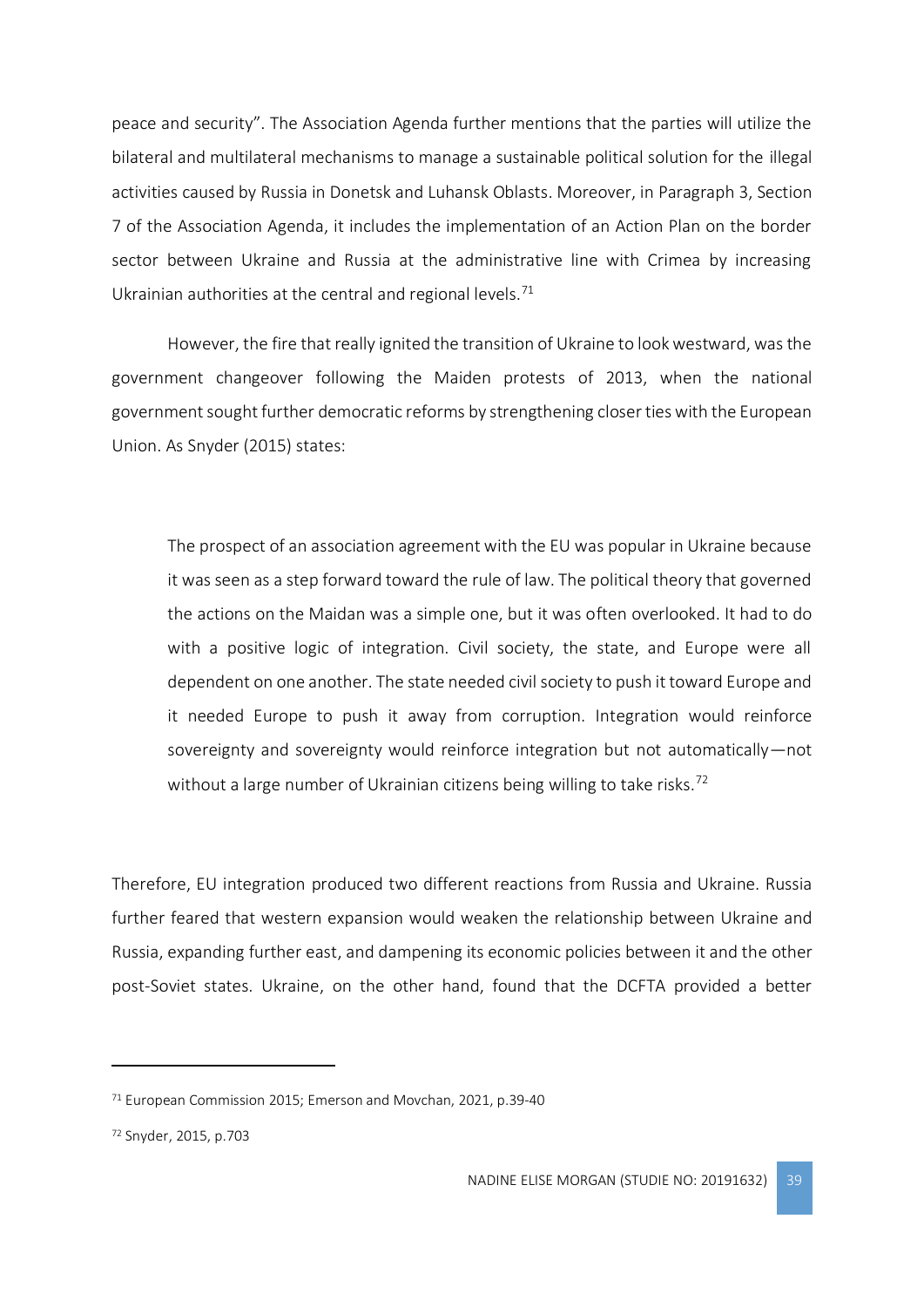opportunity and more economic flexibility than the CIS and Russia's bilateral trade policies, allowing for possible deeper integration into the EU.

Russia's annexation of Crimea and the 2014 war in eastern Ukraine severely affected the focus for joint cooperation efforts in the foreign and security policy domains between both states. As Russia officially denied its connection in the military conflict in the Donbas region, Ukraine was unable to achieve any de-escalation through bilateral negotiations. With help from the EU in its diplomatic efforts, in addition to sanctions imposed on Russian individuals and entities, the Union's alliance significantly reduced hostilities during the conflict. Ukraine joined the EU as well in decisions imposing several sanctions on Russia, including travel bans and asset freezes on individuals and entities liable for action against Ukraine's territorial integrity. Since spring 2017, trade with the three occupied territories has been banned.<sup>73</sup>

In 2014-2015, trilateral talks were held between the EC, Russia, and Ukraine in support of the Package of Measures for the Implementation of the Minsk Agreements, with the goal of solutions for Russian concerns regarding the application of the DCFTA. During this meeting, Russia expressed its concerns regarding customs cooperation, technical barriers to trade (TBT), and sanitary and phytosanitary issues (SPS). Both parties agreed to postpone the provisional application of the DCFTA until 1 January 2016 while negotiations occurred in order to agree upon a mutual solution, yet Russia ultimately produced numerous proposals that would have destroyed the DCFTA or defer its implementation. After numerous trilateral meetings, the EC and Ukraine requested clarification on Russia's issues concerning the DCFTA, but no agreement could be reached between both parties and the trilateral negotiations were discontinued at the end of 2015. The DCFTA entered provisionally into force on 1 January 2016 and fully on 1 September 2017.<sup>74</sup> Despite the economic and political successes between the EU and Ukraine, the DCFTA is generally viewed by some scholars and experts as a disruptive and failed attempt

<sup>73</sup> Emerson and Movchan, 2021, p.42

<sup>74</sup> Emerson and Movchan, 2021, p.40; European Commission, 2015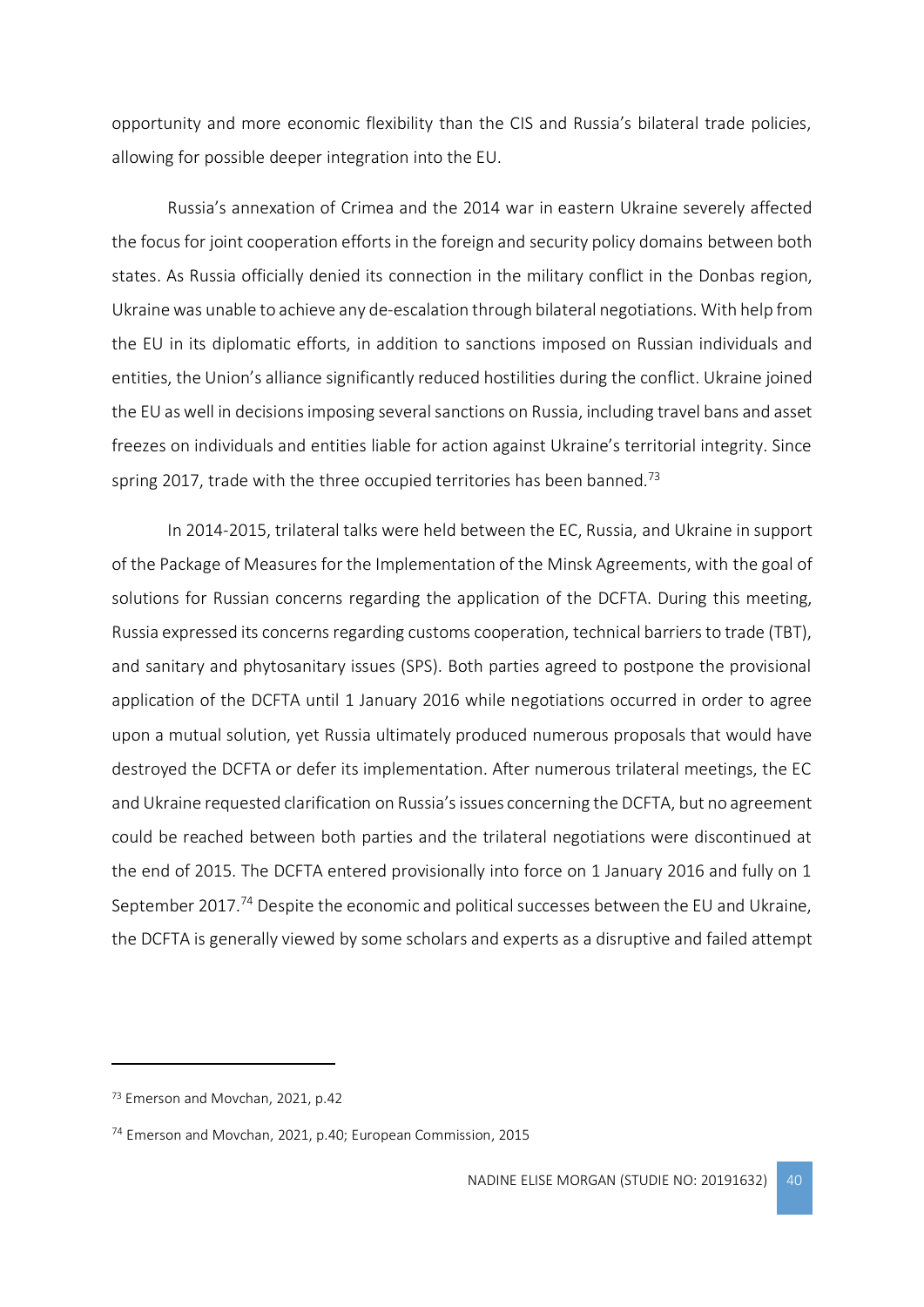that disregarded Ukraine's pre-existing economic ties, regional interdependencies, and the integration commitments and interests of Russia, its largest dependency. 75

Currently, Ukraine's largest trading partner apart from China and the US, the EU accounts for more than 40% of its trade in 2019.<sup>76</sup> In 2013, the EU's share of the trade volumes for both Ukrainian imports and exports only slightly exceeded Russia's. But by 2019, exports to the EU had grown to 41.5%, compared to 6.5% for Russia, and for imports, the EU now had 41.1% compared to 11.5% for Russia. Ukraine's EU trade deals now equate to four to six times bigger than Russia's.<sup>77</sup> Ukraine is the 18th largest trading partner of the EU accounting for approximately 1,1% of the EU's total trade with a total trade between both actors accumulating to €43,3 billionn in 2019. Ukraine's exports to the EU equaled to almost €19.1 billion in 2019, with raw materials, such as iron, steel, mining products, and agricultural products being its largest exports, in addition to chemical products and machinery. This is a significant increase of 48,5% since 2016. The EU exports to Ukraine equaled to over €24.2 billion in 2019, with machinery and transport equipment, chemicals, and manufactured goods being the main exports. Correspondingly, the EU's exports to Ukraine have also had an increase since 2016 of 48,8%. The amount of Ukrainian companies exporting to the EU has increased from approximately 11,700 in 2015 to over 14,500 in 2019.<sup>78</sup>

In April 2014, the Council of the EU backed proposals giving economic and financial support to Ukraine. This included approximately €1bn loan in macro-financial assistance (MFA) to Ukraine in support of its economic stabilization and its structural reform agenda. Moreover, the EU adopted a regulation granting unilateral trade preferences to Ukraine, offering a temporary decrease or elimination in customs duties in advance of the implementation of the EU-Ukraine association agreement. Previous MFA's to Ukraine were dispersed out in 2014 and early 2015, which equated to approximately €610 billion in loans. This was followed up by the

<sup>75</sup> Steinmeier, 2013; Mearsheimer, 2014; Braithwaite, 2015; Tsygankov, 2015, as cited in Dragneva and Wolczuk, 2016, p.679

<sup>76</sup> European Commission, 2021; European Commission 2022

<sup>77</sup> Emerson and Movchan, 2021, p.10

<sup>78</sup> European Commission, 2021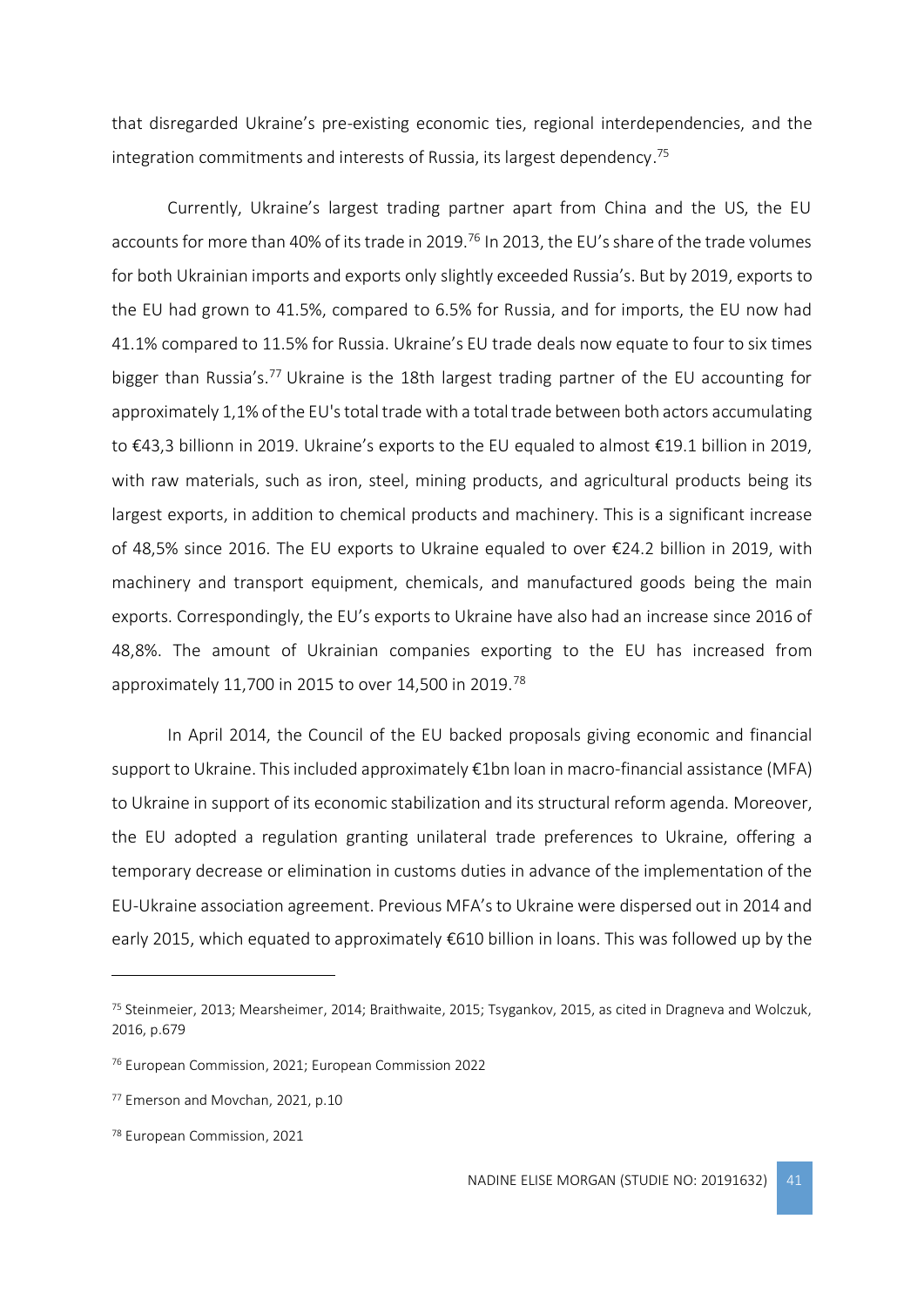adoption of further EU MFA operations for Ukraine in 2015 (€1.8 billion); 2018 (€1 billion); and 2020 ( $\epsilon$ 1.2 billion).<sup>79</sup> These MFA operations are indicative of the EU's commitment for improving the economic sectors of Ukraine, with the intention of developing structural and institutional reforms for the country to be more in-sync with the EU member states standards.

Furthermore, the EU's MFA operations are part of the Union's commitment to neighbouring states, that is intended as a special EU crisis response instrument, for issues such as severe balance-of-payments. Naturally, a partiality of the funding of the MFA is conditional on the implementation of certain policy measures within Ukraine, such as the third  $\epsilon$ 610 million instalment of 2015, which was not paid out due to Ukraine failing 4 out of 17 policy commitments, which included corruption reforms and were conditional for the payout. By 2020, the MFA funds provided to Ukraine were the largest the EU had provided to any single partner country in its history. The EC has so far provided Ukraine five consecutive MFA loans equaling to €5 billion, from 2014-2021.<sup>80</sup>

In addition, the EU announced on 1 February 2022, a €1.2 billion MFA programme to Ukraine, as well as an additional allocation of €120 million towards bilateral assistance grant funding, to strengthen Ukraine's state-building and resilience endeavors. The EC stated that in addition to the aforementioned loans and grants, its Economic and Investment Plan for Ukraine aimed to provide additional €6.5 billion in investments in the following years. Between 2014 and the beginning of 2022, the EU had allocated over €17 billion in grants and loans to Ukraine, including €1.7 billion in bilateral cooperation; €355 in foreign policy instruments; €190 million in humanitarian assistance; €9.5 billion in loans from the European Investment Bank and European Bank for Reconstruction and Development.<sup>81</sup>

On 28 February 2022, President Zelenskyy submitted an official application to join the European Union. The same day, President Ursula von der Leyen of the EC stated, "they are one of us, and we want them in" but clarified the process which occur a lengthy period. At an EU

<sup>79</sup> Fella, 2022a, p.14

<sup>80</sup> Fella, 2022a, p.14-15

<sup>81</sup> Ibid., p.15-16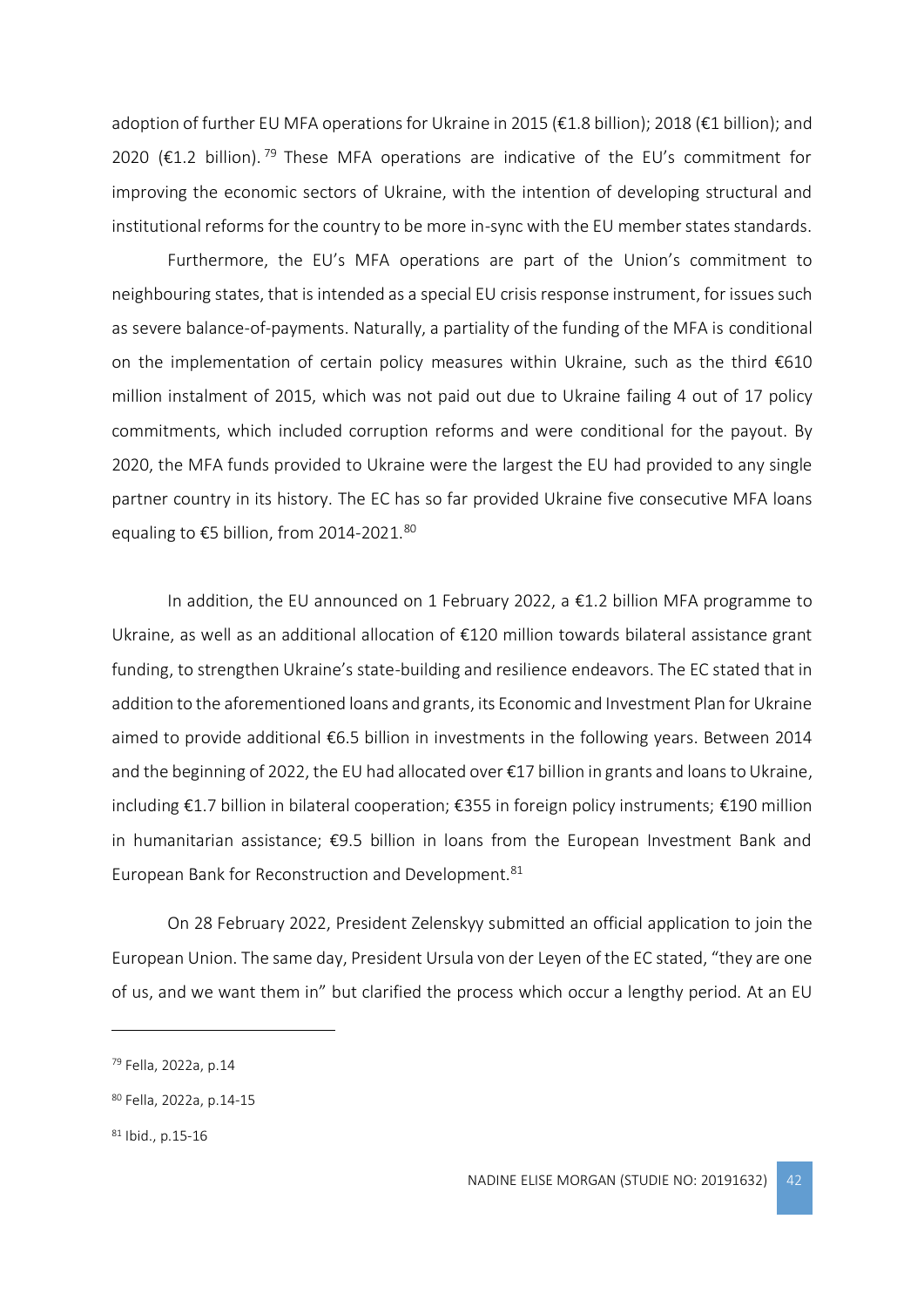leaders' summit on 10-11 March 2022, EU member states declared that "Ukraine belongs to our European family" and the EC was invited to submit its opinion on Ukraine's application. During the application wait, EU leaders pledged the EU would deepen its partnership with Ukraine and support its effort in "its European path".<sup>82</sup> With the significant EU loans and grants towards, that recommend institutional and structural reforms to fight corruption, and improve economic stabilization, it is evident the EU has committed to integrating Ukraine further into the west.

#### 6. THE CONCLUSION

<span id="page-43-0"></span>The main intention behind this thesis was to exemplify how Ukraine is a postcolonial state, which is seldomly discusses within postcolonial discourse as the main focal points regarding colonialization and postcolonization, center around the former European empires colonizing nations in Africa, Asia, South America, and North America, yet rarely within the western hemisphere itself. Therefore, this thesis attempted to analyze Ukraine's historical relationship with Russia following its independence from the USSR and argue the following three points within the analysis, whole setting the historical and theoretical examples in the earlier chapters.

Firstly, due to Ukraine being a postcolonial state due to its colonization by the Soviet Union, territorial conflicts continue to occur throughout the country, specifically in the pro-Russian territories of Donetsk, Luhansk, and Crimea. This is in part due to the cultural influence the USSR has had in the state, creating a divide and conflict between the Ukrainians and Russians. Secondly, the territorial disputes, Orange Revolution and Maiden Revolution, and current war in Ukraine, has forced Ukraine to shift its economically and political dependency away from Russia, resulting in a decrease in imports and exports between both actors, and a diminishing in mutual agreements and policies, even prior to the current war in Ukraine.

<sup>82</sup> Fella, 2022b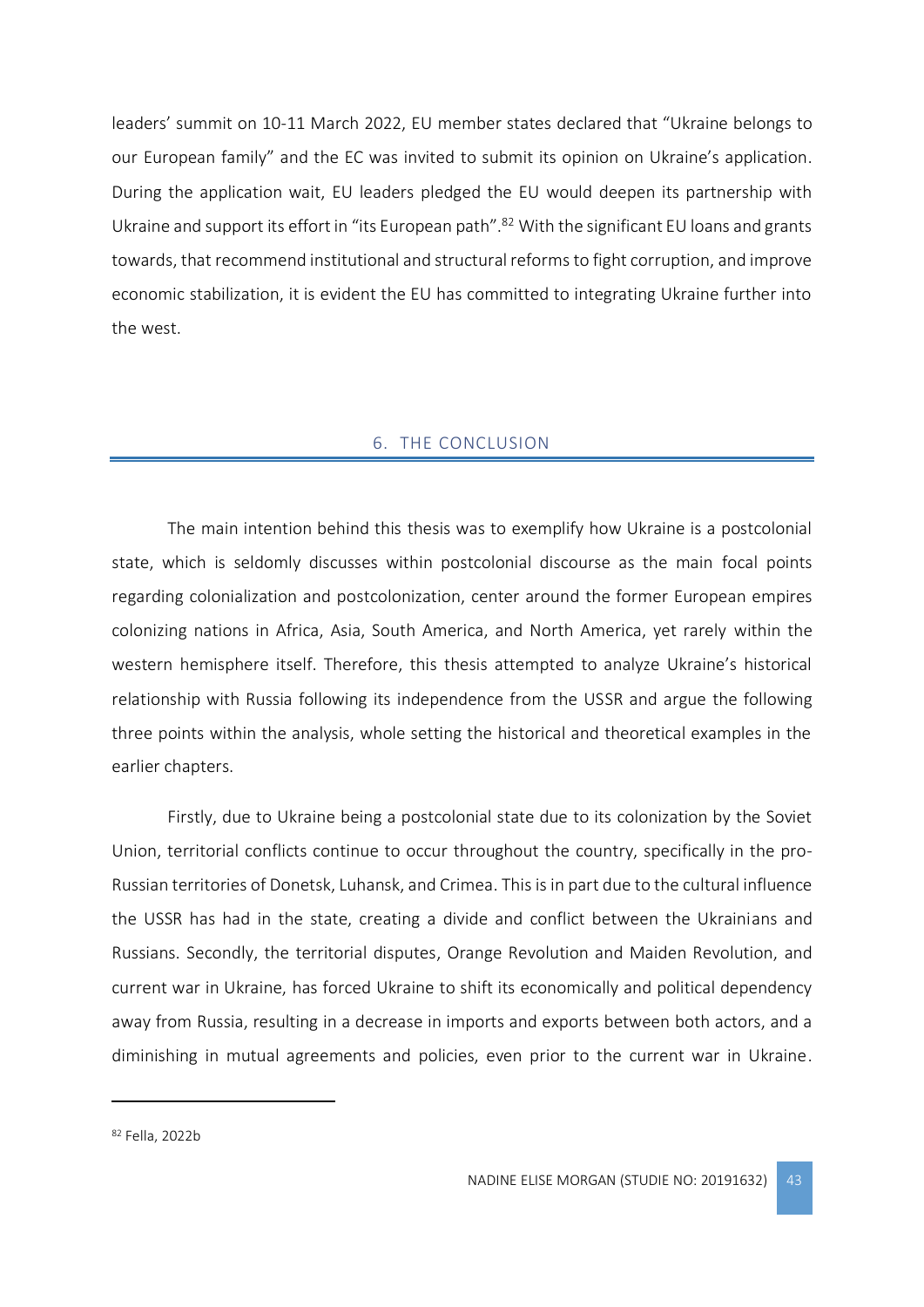Thirdly, Ukraine is shifting its economic and political dependency towards the West, specifically the EU. This is evident in the EU's recent integration and economic strategies of the AA/DCFTA with Ukraine, which is causing an increase of imports and exports between both actors for greater European integration.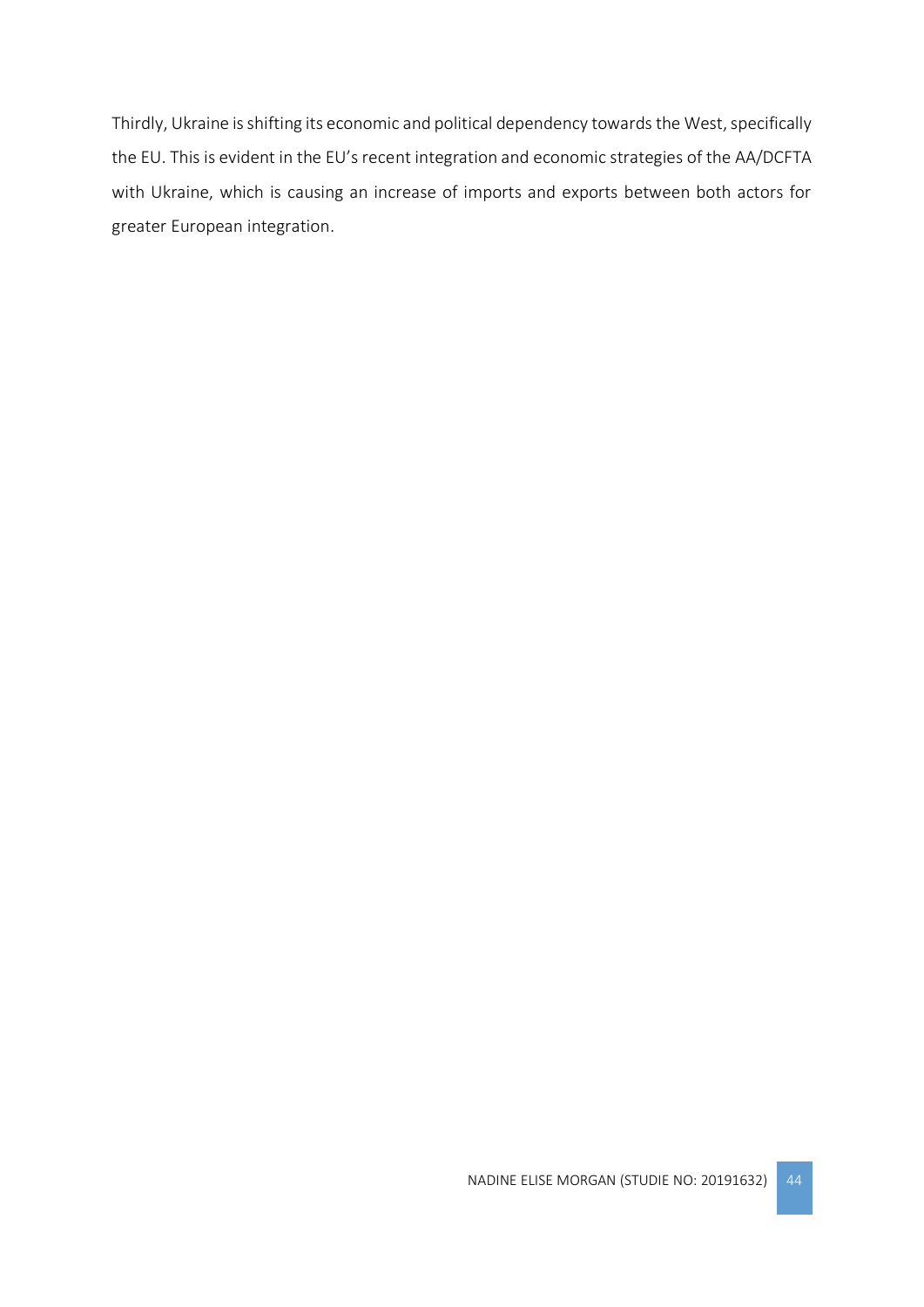### 7. REFERENCES

- <span id="page-45-0"></span>Al Jazeera. (2022, April 8). "Russia admits 'significant losses of troops' in Ukraine" Retrieved April 15, 2022, from https://www.aljazeera.com/news/2022/4/8/we-have-significantlosses-and-its-a-huge-tragedy-kremlin
- Al Jazeera. (2022, February 21). "Donetsk and Luhansk: What to know about Ukraine's rebel regions." Retrieved April 13, 2022, from https://www.aljazeera.com/news/2022/2/21/donetsk-and-l ugansk-heres-what-we-know-about-rebel-regions
- Adarov et al. (15 April 2015). "How to Stabalise the Economy of Ukraine". The Vienna Institute for International Economic Studies. Report.
- Aloisi, S. and Daniel, F. J. (Eds.). (2022, March 1). "Timeline: The events leading up to Russia's invasion of Ukraine." Reuters. Retrieved April 14, 2022, from https://www.reuters.com/world/europe/events-leading-up-russias-invasion-ukraine-2022-02-28/
- BBC. (2022, April 8). "Ukraine War: Kremlin spokesman Peskov admits 'significant' Russian losses". Retrieved April 15, 2022, from https://www.bbc.com/news/world-europe-61033173
- Bentzen, N. (2020). "Ukraine: The Minsk agreements five years on". European Parliament. https://www.europarl.europa.eu/thinktank/en/document/EPRS\_ATA(2020)646203
- Bhutia, S. (25 November 2019). "How has conflict with Russia affected Ukraine's trade?" https://eurasianet.org/how-has-conflict-with-russia-affected-ukraines-trade
- Braithwaite, R. (2015) 'Russian Federation', in *Europe's Neighbours: From Morocco to Moscow*, The Regent's Report 2015 (London, Regent's University), available at: https://www.tandfonline.com/doi/full/10.1080/09668136.2016.1173200, Accessed 16 April 2022.
- Burney, S. (2012). Chapter Seven: Conceptual Frameworks in Postcolonial Theory: Applications for Educational Critique. *Counterpoints*, 417, 173–193. http://www.jstor.org/stable/42981704
- Cavandoli, S. (2016). The unresolved dilemma of self-determination: Crimea, Donetsk and Luhansk, *The International Journal of Human Rights*, 20:7, 875-892, DOI: 10.1080/13642987.2016.1192533
- Chernetsky, V. (2003). Postcolonialism, Russia and Ukraine. *Ulbandus Review,* 7, 32–62. http://www.jstor.org/stable/25748122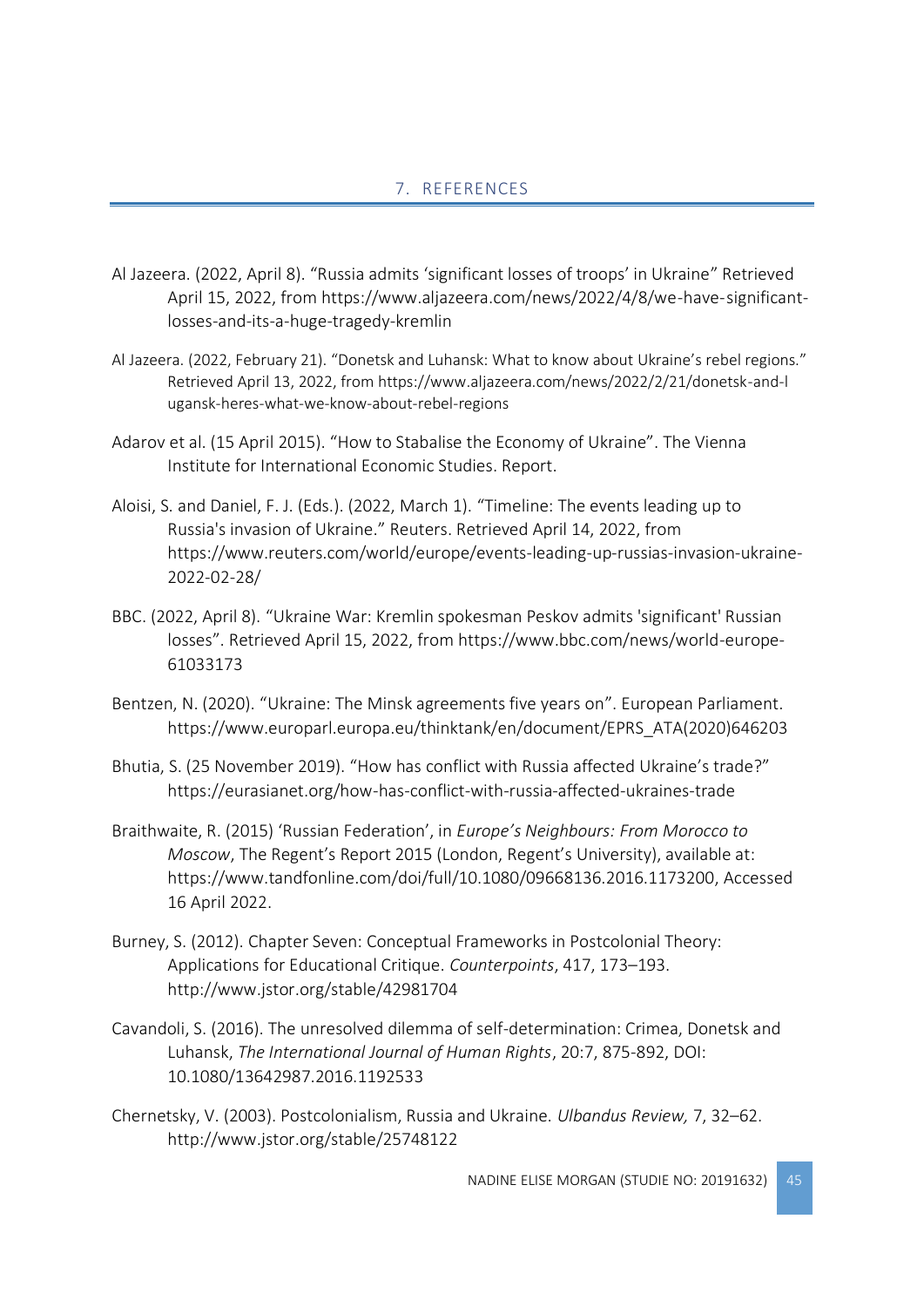- D'Anieri, P. (2011). Structural Constraints in Ukrainian Politics. *East European Politics & Societies*. 25/1, p.28-46
- De Waal, T. (2018). Eastern Ukraine: Different Dynamics. In *Uncertain Ground: Engaging With Europe's De Facto States and Breakaway Territories* (pp. 61–70). Carnegie Endowment for International Peace. http://www.jstor.org/stable/resrep26907.10
- Dirlik, A. (1994). The Postcolonial Aura: Third World Criticism in the Age of Global Capitalism. *Critical Inquiry*, 20(2), 328–356. http://www.jstor.org/stable/1343914
- Dragneva, R. and Wolczuk, K. (2014) 'The EU–Ukraine Association Agreement and the Challenges of Inter-Regionalism', *Review of Central and East European Law*, 39, 3.
- Dragneva, R. and Wolczuk, K. (2015) *Ukraine between the EU and Russia: The Integration Challenge.* (Basingstoke & New York, NY, Palgrave Pivot).
- Dragneva, R. and Wolczuk, K. (2016) "Between Dependence and Integration: Ukraine's Relations with Russia", *Europe-Asia Studies*, 68:4, 678-698, DOI: 10.1080/09668136.2016.1173200
- Emerson, M. and Movchan, V. (2021). *Deepening EU-Ukrainian Relations: Updating and upgrading in the shadow of Covid-19*. Centre for European Policy Studies. Third Edition.
- Escobar, A. (1995). *Encountering Development: The Making and Unmaking of the Third World*, Princeton, NJ, Princeton University
- Etkind, A (2001). "Fuko i tezis vnutrennei kolonizatsii: PostkoloniaTnyi vzgliad na sovetskoe proshloe." *Novoe literaturnoe obozrenie*, No. 49:50
- European Commission. (2021). "Ukraine". Retrieved from: https://ec.europa.eu/trade/ policy/countries-and-regions/countries/ukraine/
- European Commission. (16 March 2015). EU-Ukraine Association Agenda to prepare and facilitate the implementation of the Association Agreement. From: https://eeas.europa.eu/archives/docs/ukraine/docs/st06978\_15\_en.pdf
- European Commission. (7 September 2015). Outcome of the Trilateral Talks on the Implementation of the EU-Ukraine Association Agreement/Deep and Comprehensive Free Trade Area. From: https://trade.ec.europa.eu/doclib/press/index. cfm?id=1361&title=Outcome-of-the-Trilateral-Talks-on-the-Implementation-of-the-EU-Ukraine-Association-Agreement/Deep-and-Comprehensive-Free-Trade-Area
- European Commission. (November 2021). "EU-Ukraine Deep and Comprehensive Free Trade Area". Retrieved from: https://trade.ec.europa.eu/access-to-markets/en/content/euukraine-deep-and-comprehensive-free-trade-area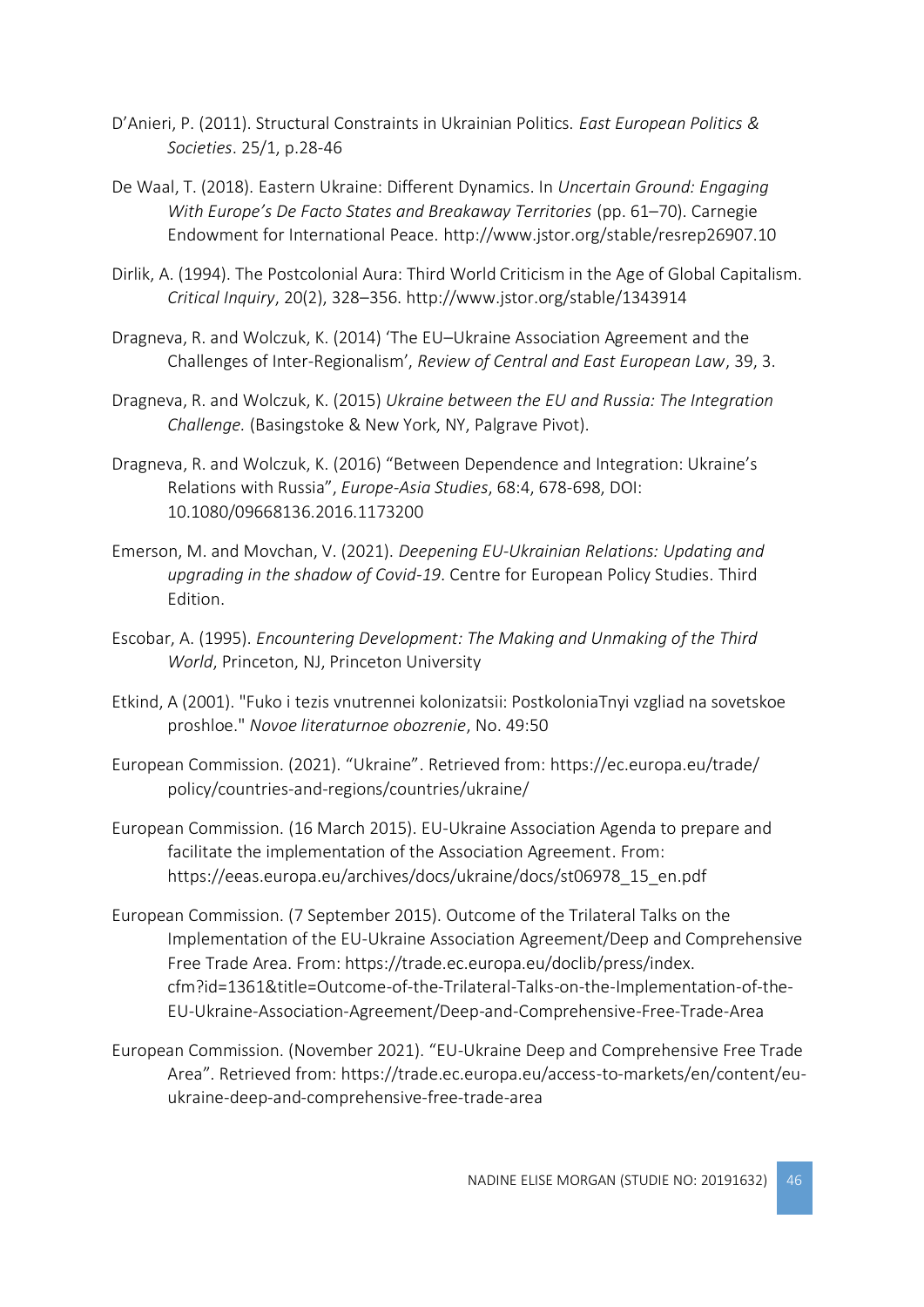- European Commission. (2022). "Ukraine-EU International Trade in Goods Statistics." Eurostat. Retrieved April 17, 2022, from https://ec.europa.eu/eurostat/statisticsexplained/index.php?title=Ukraine-EU - international trade in goods statistics#Recent\_developments
- Fella, S. (2022, March 22a). *The EU response to the Russian invasion of Ukraine.* (The United Kingdom, House of Commons Library). Retrieved April 14, 2022, from https://commonslibrary.parliament.uk/research-briefings/cbp-9503/
- Fella, S. (2022, March 29b). Ukraine's application to join the EU. *House of Commons Library*. Retrieved April 17, 2022, from https://commonslibrary.parliament.uk/ukrainesapplication-to-join-the-eu/
- Grabowicz, G. "Ukrainian Studies: Framing the Contexts." *Slavic Review*, vol. 54, no. 3 (Fall 1995) 674-690.
- Grabowicz, G. (2003). "Ukraine after Independence: A Balance Sheet for Culture." In: Wsevolod Isajiw (ed.): Society in Transition: Social Change in Ukraine in Western Perspectives. Toronto: Canadian Scholars Press, pp.307-326
- International Crisis Group. (2016). *Russia and the Separatists in Eastern Ukraine*. International Crisis Group. http://www.jstor.org/stable/resrep31828
- Karatnycky, A. (2005). Ukraine's Orange Revolution. *Foreign Affairs*, 84(2), 35–52. https://doi.org/10.2307/20034274
- Kayatekin, S. A. (2009). Between political economy and postcolonial theory: first encounters. *Cambridge Journal of Economics*, 33(6), 1113–1118. http://www.jstor.org/stable/23601936
- Korostelina, K. V. (2014). Conflict of National Narratives of Ukraine: Euromaidan and Beyond. *Die Friedens-Warte*, 89(1/2), 269–290. http://www.jstor.org/stable/24868496
- Liber, G.O. (2017). "The Ukrainian Revolution of 2013-2014 and the Sources of Russia's Response". In O. Bertelsen (Ed.), *Revolution and War in Contemporary Ukraine: The Challenge of Change* (pp.41-68). Ibidem Verlag.
- Masters, J. (2021, December 2). "Ukraine: Conflict at the Crossroads of Europe and Russia." Council on Foreign Relations. Retrieved December 6, 2021, from https://www.cfr.org/backgrounder/ukraine-conflict-crossroads-europe-andrussia#chapter-title-0-8
- Mearsheimer, J. J. (2014). Why the Ukraine Crisis Is the West's Fault: The Liberal Delusions That Provoked Putin. Foreign Affairs, 93(5), 77–89. http://www.jstor.org/stable/24483306
- Meinykovska, I., Schweickert, R., and Kostiuchenko, T. (2011). Balancing National Uncertainty and Foreign Orientation: Identity Building and the Role of Political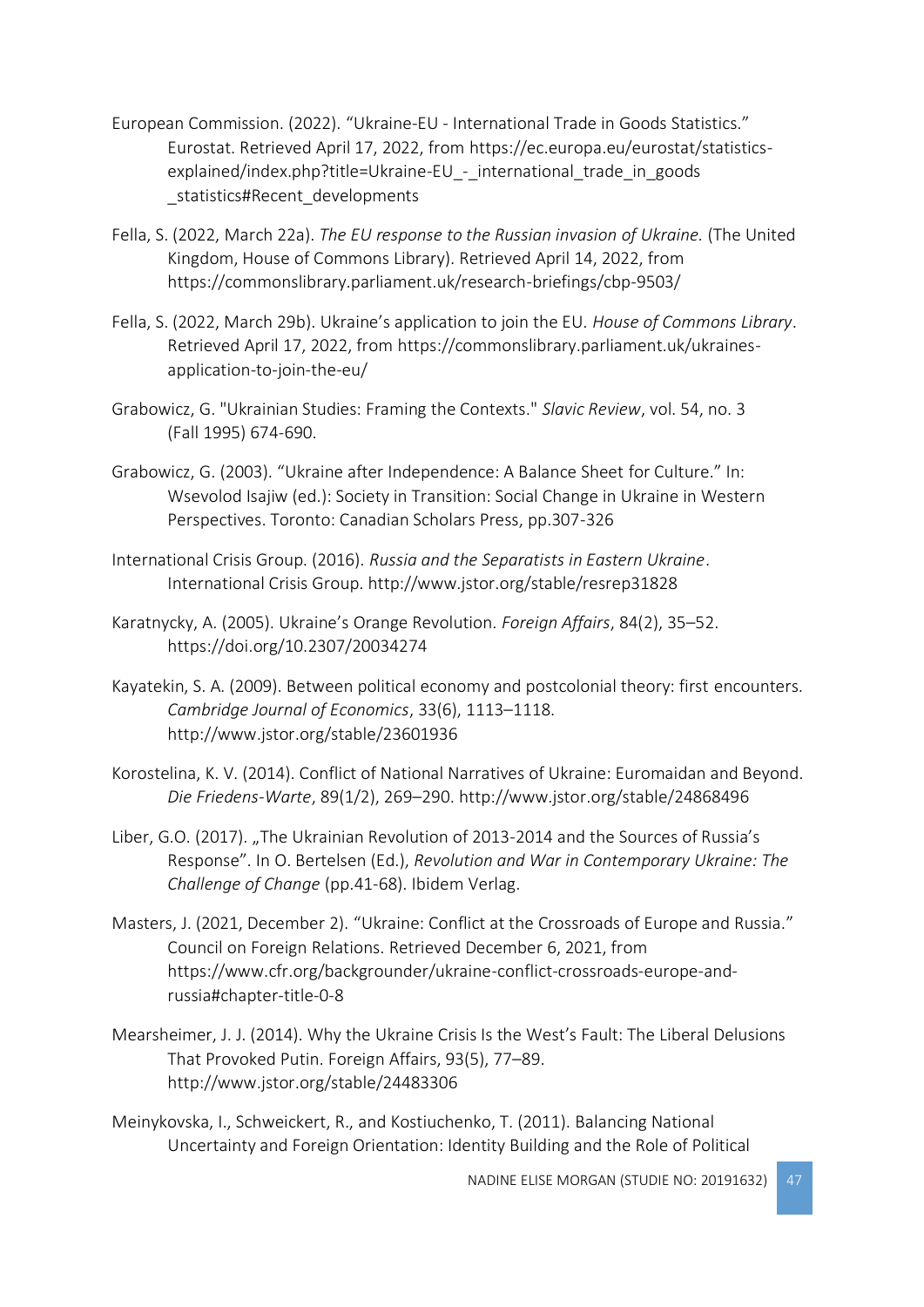Parties in Post-Orange Ukraine. Europe-Asia Studies, 63(6), 1055–1072. http://www.jstor.org/stable/27975610

- Moore, D. C. (2001). Is the Post- in Postcolonial the Post- in Post-Soviet? Toward a Global Postcolonial Critique. *PMLA*, 116(1), 111–128. http://www.jstor.org/stable/463645
- Neal, J. (2022, March 16). 'There was no promise not to enlarge NATO'. *Harvard Law Today*. Retrieved April 15, 2022, from: https://today.law.harvard.edu/there-was-no-promisenot-to-enlarge-nato/
- North Atlantic Treaty Organization. (2008, April 3). *Bucharest Summit Declaration*. Retrieved from: https://www.nato.int/cps/en/natolive/official\_texts\_8443.htm
- Odushkin, O. (2001). The Acceptance of Ukraine to the European Union: Integrating and Disintegrating Factors for the EU. *Polish Sociological Review*, 136, 365–378. http://www.jstor.org/stable/41969419
- OSCE, Budapest Memorandums on Security Assurances, 1994. Found: https://treaties.un.org/Pages/showDetails.aspx?objid=0800000280401fbb
- Psaropoulos, J. (2022, March 23). Timeline: A month of Russia's war in Ukraine. Russia-Ukraine war News . Retrieved April 14, 2022, from: https://www.aljazeera.com /news/2022/3/23/timeline-a-month-of-war-in-ukraine
- Putin, V., President, Russian Federation, (18 March 2014). Address Before the State Duma Deputies, Federation Council Members, Heads of Russian Regions and Civil Society Representatives in the Kremlin. Transcript available at: http://eng.kremlin.ru/transcripts/6889.
- Putin, V., President, Russian Federation. (21 February 2022). Address by the President of the Russian Federation. Transcript available at: http://en.kremlin.ru/events /president/news/67828
- Quayson, A. (2000). *Postcolonialism: Theory Practice or Process?* Cambridge, UK: Polity Press.
- Said, E. W. (1993). Culture and Imperialism. New York: Knopf.
- Shulman, S. (2005). "National Identity and Public Support for Political and Economic Reform in Ukraine." *Slavic Review.* 64/1, p.59-87
- Schwirtz, M. (9 December 2021). "Ukraine Commanders Say a Russian Invasion Would Overwhelm Them". New York Times.
- Snyder, T. (2015). Integration and Disintegration: Europe, Ukraine, and the World. *Slavic Review,* 74(4), 695–707. https://doi.org/10.5612/slavicreview.74.4.695